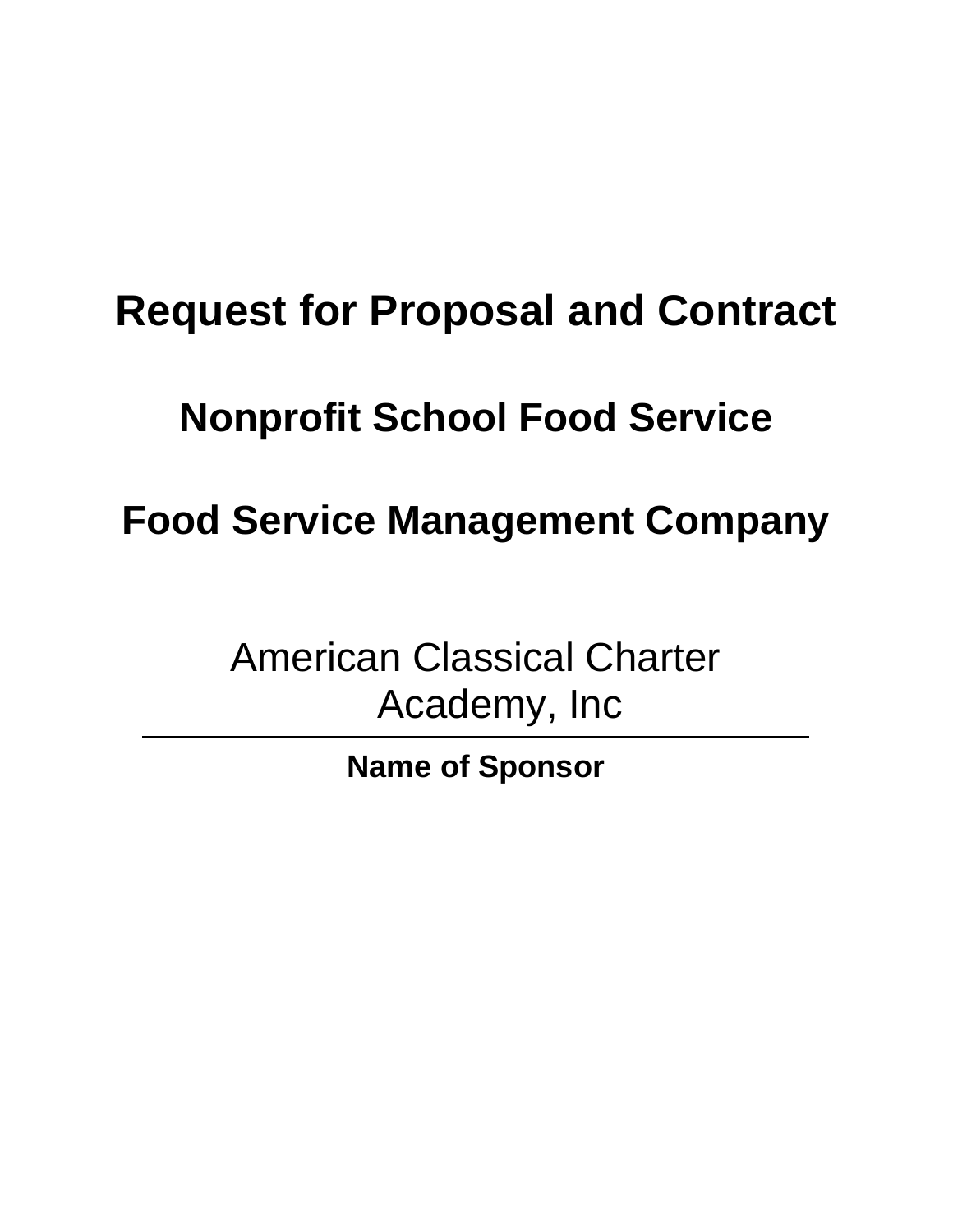In accordance with Federal civil rights law and U.S. Department of Agriculture (USDA) civil rights regulations and policies, the USDA, its Agencies, offices, and employees, and institutions participating in or administering USDA programs are prohibited from discriminating based on race, color, national origin, sex, disability, age, or reprisal or retaliation for prior civil rights activity in any program or activity conducted or funded by USDA.

Persons with disabilities who require alternative means of communication for program information (e.g. Braille, large print, audiotape, American Sign Language, etc.), should contact the Agency (State or local) where they applied for benefits. Individuals who are deaf, hard of hearing or have speech disabilities may contact USDA through the Federal Relay Service at (800) 877-8339. Additionally, program information may be made available in languages other than English.

To file a program complaint of discrimination, complete the [USDA Program Discrimination](https://www.usda.gov/sites/default/files/documents/USDA-OASCR%20P-Complaint-Form-0508-0002-508-11-28-17Fax2Mail.pdf)  [Complaint Form,](https://www.usda.gov/sites/default/files/documents/USDA-OASCR%20P-Complaint-Form-0508-0002-508-11-28-17Fax2Mail.pdf) (AD-3027) found online at: [How to File a Complaint,](https://www.usda.gov/oascr/how-to-file-a-program-discrimination-complaint) and at any USDA office, or write a letter addressed to USDA and provide in the letter all of the information requested in the form. To request a copy of the complaint form, call (866) 632-9992. Submit your completed form or letter to USDA by:

- 1. mail: U.S. Department of Agriculture Office of the Assistant Secretary for Civil Rights 1400 Independence Avenue, SW Washington, D.C. 20250-9410;
- 2. fax: (202) 690-7442; or
- 3. email: [program.intake@usda.gov.](mailto:program.intake@usda.gov)

This institution is an equal opportunity provider.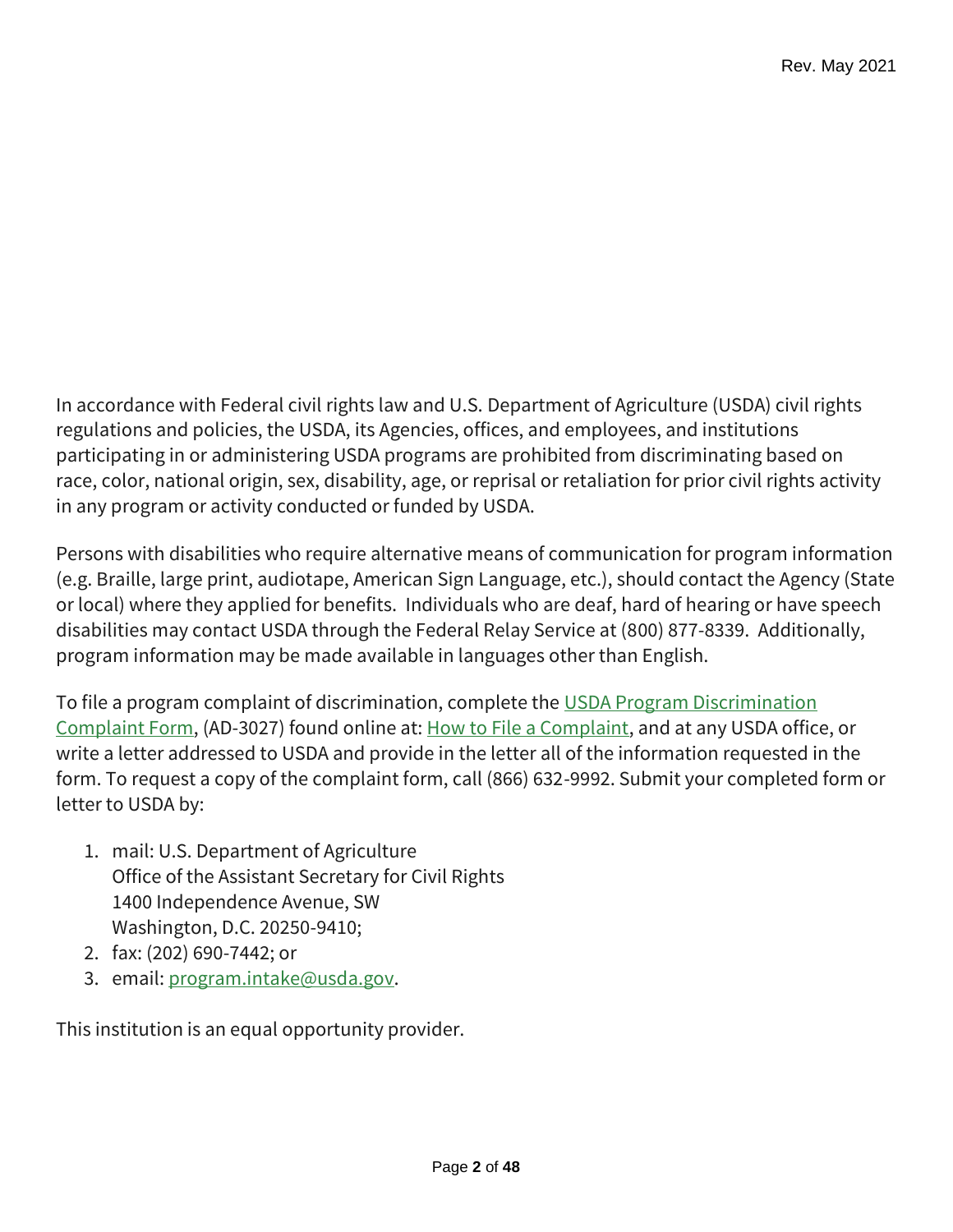#### **SECTION 1 INSTRUCTIONS**

#### 1.1 Notice of Proposal

This Invitation to Proposal (RFP) is for the purpose of obtaining responses from caterers and vendors to provide meal services for for American Classical Charter Academy, INC (SFA). Child Nutrition Programs operated may include the United States Department of Agriculture's (USDA) National School Lunch Program (NSLP), School Breakfast Program (SBP), Afterschool Snack Program (ASP), and the Seamless Summer Option (SSO). for American Classical Charter Academy is a Charter school located in St. Cloud, Florida. The goal of the Food Service Program is to provide healthy nutritious food options to students.

#### 1.2 Proposal Submission

Responses should address each of the requirements set forth in this RFP. Please provide the requested information no later than 10:00 AM EST on **November 30, 2021** to the address below. Responses will be publicly opened at 10:01 AM EST on **November 30, 2021** to be evaluated per the criteria specified in subsection 1.4, below.

| Child Nutrition      | (Department)       |
|----------------------|--------------------|
| Mark Gotz            | (Contact person)   |
| 2395 Hickory Tree Rd | (Address)          |
| St Cloud, FL 34772   | (City, State, Zip) |

#### 1.3 Timeline

- November 5, 2021, Proposal available to public
- November 10, Pre-Bidders Meeting in person at American Classical Charter Academy 4:00 pm EST
- November 12, 2021, Proposal questions due by 12:00 pm EST
- November 16, 2021, Proposal questions answered by publishing Addendum 1, if applicable
- November 30, 2021, Proposal submissions due by 10:00 am EST
- November 30, 2021, Proposal submissions publicly opened 10:01 am EST
- November 30, 2021 ,10:15 am EST, food tasting at American Classical Charter Academy
- November 30, 2021, SFA review of Proposals
- December 3rd, 2021, SFA recommendation to FDACS and FDACS review
- December 6, 2021, contract award
- December 13, 2021, awarded Vendor begins service
- 1.4 Evaluation Criteria

Proposals received will be reviewed to ensure all material have been submitted as specified in this RFP. The evaluation of proposals will be conducted in accordance with the below criteria. Contract award decision will be made based on the vendor that attains the best score on the taste test and presents the lowest, most responsive, responsible proposal. The taste test will be scored on the following areas; Quality of food, Appearance, and Flavor.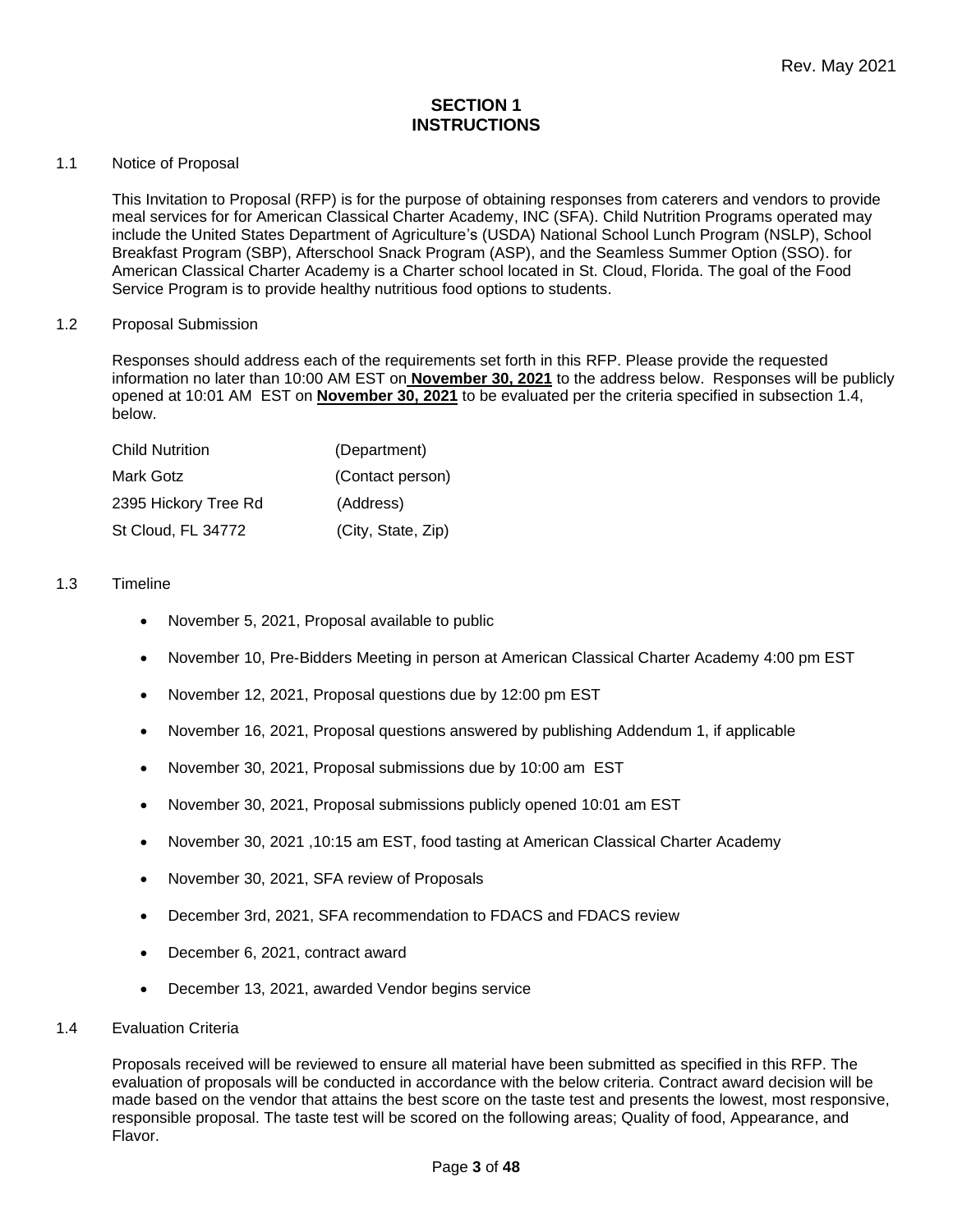#### 1.5 Proposal Attachments

- 1. Exhibit  $A -$  Location of school(s)
- 2. Exhibit B Approved 21-day cycle menu
- 3. Exhibit C Menu Planning Approach Guidelines
- 4. Exhibit D 2020-2021 School Calendar
- 5. Drug-Free Workplace Program Bidder Certification
- 6. Certification Regarding Debarment, Suspension, Ineligibility and Voluntary Exclusion

\_\_\_\_\_\_\_\_\_\_\_\_\_\_\_\_\_\_\_\_\_\_\_\_\_\_\_\_\_\_\_\_\_\_\_\_\_\_\_\_\_\_\_\_\_\_\_\_\_\_\_\_\_\_\_\_\_\_\_\_\_\_\_\_\_\_\_\_\_\_\_\_\_\_\_\_\_\_\_\_\_\_

- 7. Certification Regarding Lobbying
- 8. Disclosure of Lobbying Activities
- 9. Proposal Summary
- 1.6 Questions and Site Visits

Questions concerning this RFP and requests for a site visit can be submitted in writing via email to [Knetzhammer@thsfc.com](mailto:Knetzhammer@thsfc.com) (email) or via phone at (504) 638-8029. All responses to questions received will be made in writing on November 16,2021 and sent to all potential vendors.

1.7 Addenda

Revisions which modify the RFP documents, by addition, deletions, clarifications or corrections will be issued in writing prior to the opening of Proposals.

#### **SECTION 2 GENERAL CONDITIONS**

#### 2.1 Rejection of Proposal

Proposals that do not conform to the requirements of this RFP shall be rejected. Proposals may be rejected for reasons that include, but are not limited to, the following:

- a. The proposal was received after the submission deadline;
- b. The proposal was not signed by an authorized representative of the FSMC;
- c. The proposal contained unauthorized amendments, deletions, or contingencies to the requirements of the RFP;
- d. The proposal was incomplete or contained significant inconsistencies or inaccuracies.

#### 2.2 Errors or Omissions

If the SFA determines that a proposal contains a minor irregularity or an error, such as a transposition, extension or footing error in figures that are presented, the SFA may allow the FSMC an opportunity to correct the error. Information that is required to be included in the proposal and is inadvertently omitted shall not be accepted under this error correction provision. All information required to be included in a proposal must be received by the date and time that proposals are due. The SFA reserves the right to seek clarification of any information contained in the FSMC's proposal.

2.3 Deviations or Exceptions

Deviations or exceptions to the specifications provided in this RFP will not be considered.

2.5 Specifications and Conditions

By submitting a response to this RFP, FSMCs are acknowledging that they have read the specifications and conditions provided in the RFP and that their proposal is made in accordance with the provisions of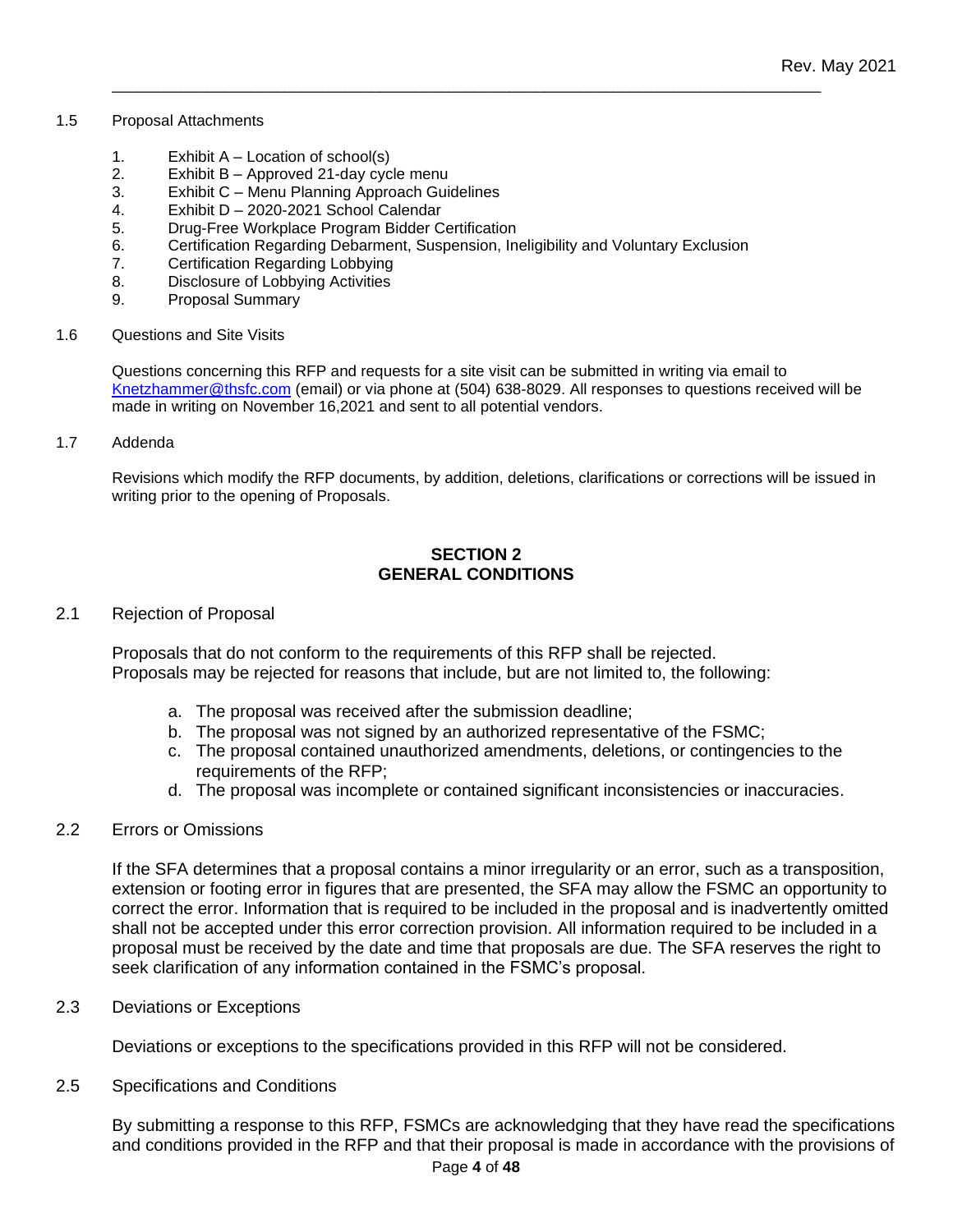such specifications. FSMCs further agree to deliver services that meet or exceed specifications provided in the RFP should they be awarded a contract for services.

#### 2.6 Withdrawal of Proposal

Requests for withdrawal of a proposal may be considered if such request is received in writing within 72 hours after the proposal opening time and date. Requests received in accordance with this provision may be granted upon proof of the impossibility to perform based upon an obvious error on the part of the FSMC. If a request for withdrawal is not received, a FSMC shall be legally responsible for fulfilling all requirements of its proposal if it is accepted.

#### 2.7 Proposal Modifications

Requests for modifications of a proposal may be considered if such request is received in writing within 72 hours after the proposal opening time and date. Requests received in accordance with this provision may be granted upon proof of the impossibility to perform based upon an obvious error on the part of the FSMC. If a request for modification is not received, a FSMC shall be legally responsible for fulfilling all requirements of its proposal if it is accepted.

#### 2.8 Prohibition of Gratuities

By submission of a proposal, a FSMC certifies that no employee of SFA has or shall benefit financially or materially from such proposal or subsequent contract. Any contract issued as a result of this RFP may be terminated at such time as it is determined that gratuities of any kind were either offered or received by any of the aforementioned persons.

#### 2.9 FSMC Research

SFA reserves the right to research any FSMC submitting a proposal in response to this RFP to ensure the FSMC's ability to perform the services as specified.

#### 2.10 Conditions for Acceptance

FSMCs must submit a proposal meeting the requirements of the RFP to include the required attachments and certifications signed by the authorized official. Proposals must be received by the time and date specified in subsection 1.2, Proposal Submission, above.

#### 2.11 Proposal computation method

Estimated totals must be carried out to the second decimal place and must not be rounded.

\_\_\_\_\_\_\_\_\_\_\_\_\_\_\_\_\_\_\_\_\_\_\_\_\_\_\_\_\_\_\_\_\_\_\_\_\_\_\_\_\_\_\_\_\_\_\_\_\_\_\_\_\_\_\_\_\_\_\_\_\_

#### 2.12 Proposal bond requirements (optional)

 $N/A$ 

#### 2.13 Performance bond requirements (optional)  $N/a$

#### 2.14 Protest of the RFP

\_\_\_\_\_\_\_\_\_\_\_\_\_\_\_\_\_\_\_\_\_\_\_\_\_\_\_\_\_\_\_\_\_\_\_\_\_\_\_\_\_\_\_\_\_\_\_\_\_\_\_\_\_\_\_\_\_\_\_\_\_\_\_\_\_\_\_\_\_\_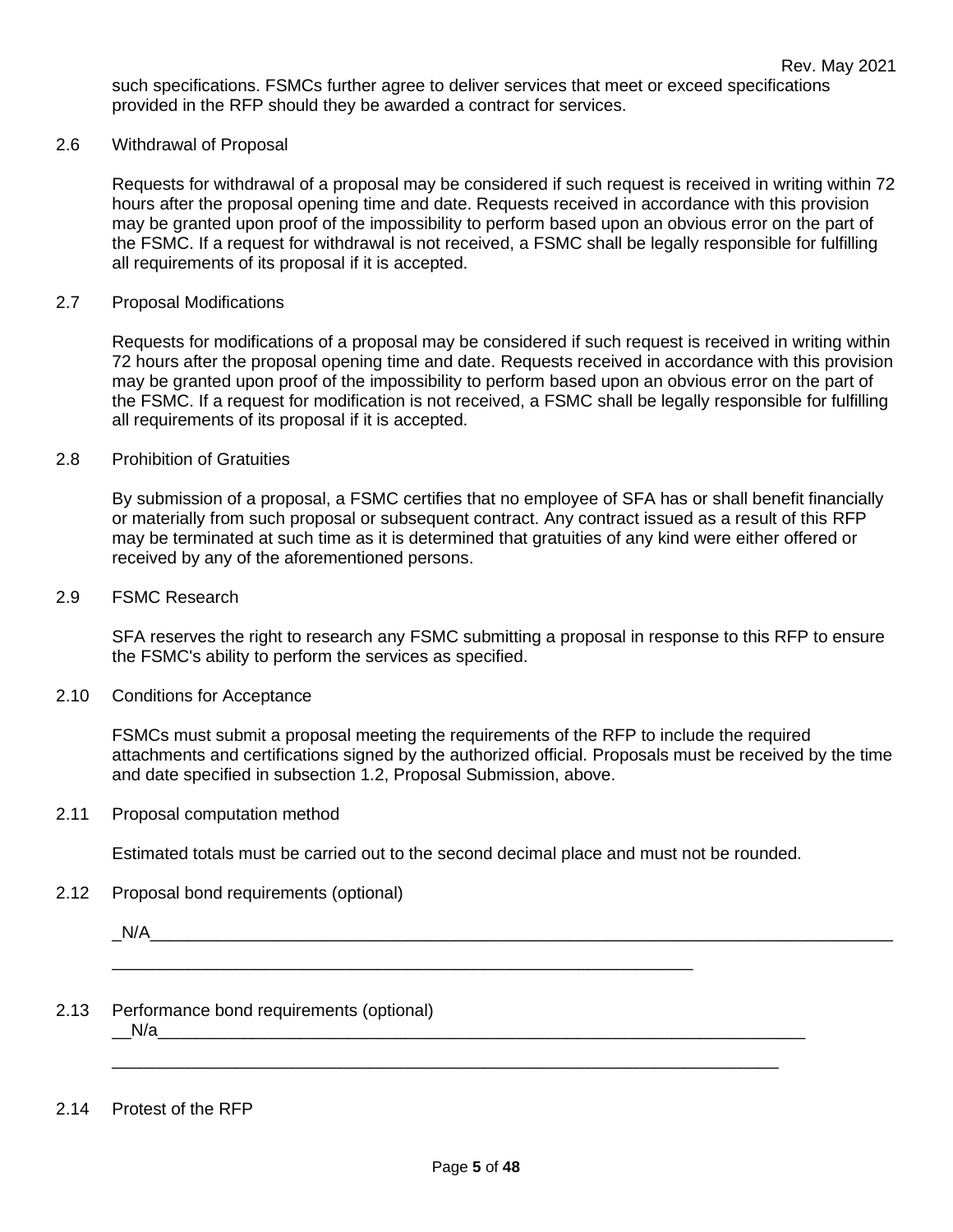Any adversely affected person who desires to file a formal protest to this RFP must do so in accordance under chapter 120, Florida Statutes. Failure to file a protest within the time prescribed in section 120.57(3), Florida Statutes, or failure to post the bond or other security required by law within the time allowed for filing a bond shall constitute a waiver of proceedings under chapter 120, Florida Statutes.

2.15 Indemnification (optional)

 $N/A$ 

\_\_\_\_\_\_\_\_\_\_\_\_\_\_\_\_\_\_\_\_\_\_\_\_\_\_\_\_\_\_\_\_\_\_\_\_\_\_\_\_\_\_\_\_\_\_\_\_\_\_\_\_\_\_\_\_\_\_\_\_\_\_\_\_\_\_\_\_\_\_

#### 2.16 Copyrights

The SFA reserves a royalty-free, nonexclusive, and irrevocable license to reproduce, publish or otherwise use, and to authorize others to use, for SFA purposes: (a) The copyright in any work developed under a grant, subgrant, or contract under a grant or subgrant; and (b) Any rights of copyright to which a grantee, sub grantee or contractor purchases ownership with grant support. 2 C.F.R. Appendix II to Part 200(F)

#### 2.17 Patents

The SFA reserves a royalty-free, nonexclusive, and irrevocable license to reproduce, publish or otherwise use, and to authorize other to use, for SFA purposes patent rights with respect to any discovery or invention which arises or is developed in the course of or under such contract. 2 C.F.R. Appendix II to Part 200(F)

\_\_\_\_\_\_\_\_\_\_\_\_\_\_\_\_\_\_\_\_\_\_\_\_\_\_\_\_\_\_\_\_\_\_\_\_\_\_\_\_\_\_\_\_\_\_\_\_\_\_\_\_\_\_\_\_\_\_\_\_\_\_\_\_\_\_\_\_\_\_ \_\_\_\_\_\_\_\_\_\_\_\_\_\_\_\_\_\_\_\_\_\_\_\_\_\_\_\_\_\_\_\_\_\_\_\_\_\_\_\_\_\_\_\_\_\_\_\_\_\_\_\_\_\_\_\_\_\_\_\_\_\_\_\_\_\_\_\_\_\_

2.18 Confidentiality (optional)

 $N/a$ 

#### 2.19 Federal Debarment Certification

FSMC will comply with the Federal Debarment Certification regarding debarment suspension, ineligibility and voluntary exclusion, as required by Executive Order 12549, Debarment and Suspension and implemented at 2 C.F.R. 417.

- (1) The prospective lower tier (\$25,000) participant certifies, by submission and of this proposal, that neither it nor its principals is presently debarred, suspended, proposed for debarment, declared ineligible, or voluntarily excluded from participation in this transaction by any federal department or agency.
- (2) Where the prospective lower tier participant is unable to certify to any of the statements in this certification, such prospective participants shall attach an explanation to this proposal.
- 2.20 Public Entity Crimes Certification

Pursuant to Section 287.133(2)(a), Florida Statutes, a person or affiliate who has been placed on the convicted vendor list following a conviction for a public entity crime may not submit a proposal on a contract to provide any goods or services to a public entity; may not submit a proposal on a contract with a public entity for the construction or repair of a public building or public work; may not submit proposals on leases of real property to public entities; may not be awarded or perform work as a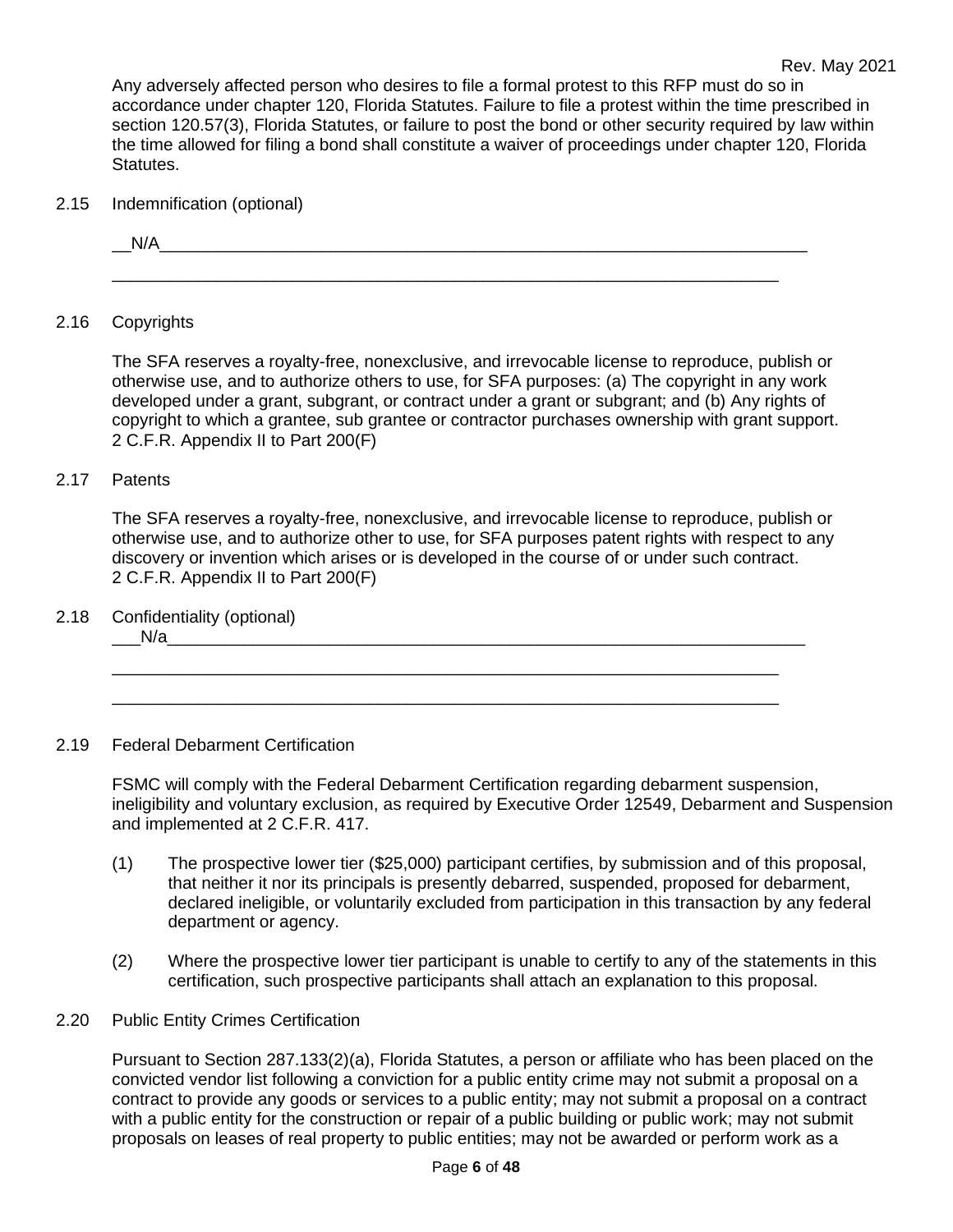2.21 Drug Free Workplace Certification

In accordance with Section 287.087, Florida Statutes, whenever two or more proposals, or replies that are equal with respect to price, quality, and service are received by an SFA for the procurement of commodities or contractual services, a reply received from a business which certifies that it has implemented a Drug Free Workplace Program by signing the enclosed Drug Free Workplace Certification Form, shall be given preference in the award process.

#### **SECTION 3 SCOPE**

- 3.1 The food service provided shall be operated and maintained as a benefit to the SFA's students, faculty, and staff.
- 3.2 The food service operation shall be managed to promote maximum participation in the Child Nutrition Programs.
- 3.3 The FSMC shall have the exclusive right to manage the Child Nutrition Programs at the sites specified on Exhibit A.
- 3.4 The FSMC will provide food services to each site as specified in Exhibit A.
- 3.5 The SFA may add or remove sites and/or meal periods for existing programs to Exhibit A at any time during each Contract Term unless the addition or removal of sites and/or meal periods creates a material or substantive Contract change.
- 3.6 The SFA reserves the right to maintain, add, and/or remove present food and beverage vending machines in its facilities.
- 3.7 The FSMC shall be an independent contractor and not an employee of the SFA. The employees of the FSMC shall be considered solely employees of the FSMC and shall not be considered employees or agents of the SFA in any fashion.
- 3.8 The FSMC shall conduct the food service operation to ensure compliance with the rules and regulations of the Florida Department of Agriculture and Consumer Services ("FDACS") and the USDA regarding Child Nutrition Programs.
- 3.9 The SFA shall be legally and financially responsible for the conduct of the food service operation and shall supervise the food service to ensure compliance with the rules and regulations of the FDACS and the USDA regarding Child Nutrition Programs.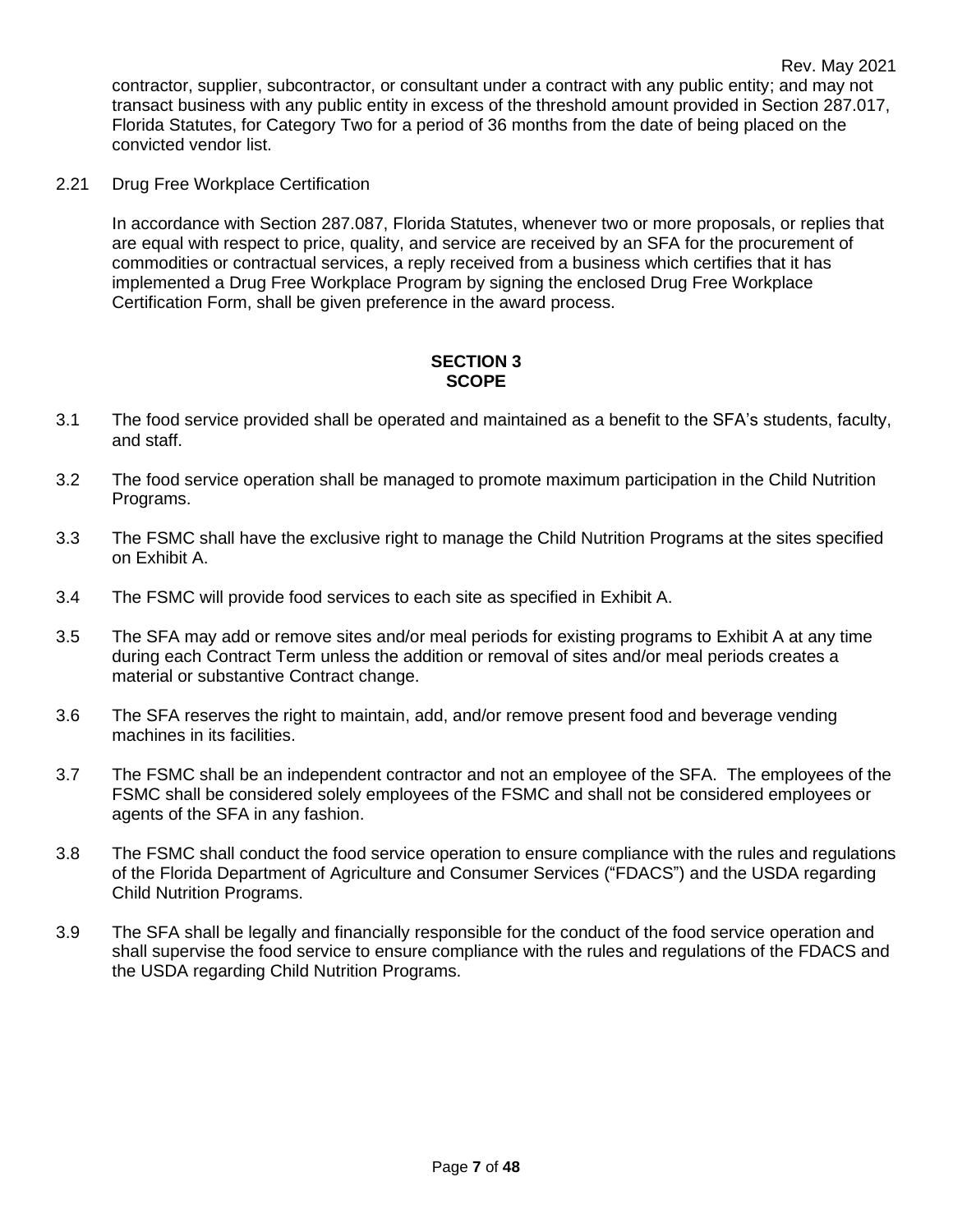#### **SECTION 4 SCHOOL FOOD AUTHORITY RESPONSIBILITIES**

- 4.1 The SFA shall ensure that the food service operation is in conformance with its *National School Lunch and Breakfast Program Sponsor Agreement* and the *Policy Statement for Free Meals, Free Milk, and Reduced-Price Meals*.
- 4.2 The SFA shall retain control of the quality, extent, and general nature of its food service operation and the prices to be charged for meals, milk, a la carte items, adult meals, and vending machine items, as applicable.
- 4.3 The SFA shall monitor the food service operation through periodic on-site reviews to include the inspection of meals, food preparation, storage and service areas, sanitation practices, and procedures for accurately counting and claiming meals provided that nothing in this paragraph shall be construed as to relieve the FSMC of its independent obligation to provide proper oversight and supervision of its operations or to otherwise comply with State and Federal rules and/or regulations.
- 4.4 The SFA shall approve the menus and recipes for meals and other food to be served or sold to students to ensure compliance with the rules and regulations of the FDACS and the USDA.
- 4.5 The SFA shall approve all a la carte items and the prices charged for those items in advance of sale by the FSMC.
- 4.6 The SFA shall retain signatory authority on the FDACS *Annual School Application for Participation in Child Nutrition Programs and Food Distribution Programs*; the *Policy Statement for Free Meals, Free Milk, and Reduced -Price Meals*; the *National School Lunch and Breakfast Program Sponsor Agreement*; and the *Child Nutrition Program Monthly Claim for Reimbursement*.
- 4.7 The SFA will establish internal controls that ensure the accuracy of meal counts before submittal of the *Monthly Claim for Reimbursement*. At a minimum, these controls will include:
	- An on-site review of the meal counting and claiming system employed by each school,
	- **Reviews of meal count data for each site, and**
	- **Edit checks of meal count data against the product of the eligibility data times an attendance factor.**
- 4.8 The SFA shall ensure USDA Foods received for use by the SFA and made available to the FSMC are utilized within the Term of this Contract in the SFA's food service operation for the preparation and service of meals and for other allowable uses in accordance with the Code of Federal Regulations, 7 C.F.R. 250.
- 4.9 The SFA shall maintain and visibly post applicable health certification and assure all state and local regulations are met by the FSMC preparing or serving meals at SFA facilities.
- 4.10 The SFA shall establish and maintain an advisory board composed of parents, teachers, and students to assist in menu planning.
- 4.11 The SFA shall distribute and collect the letter and household applications for free and reduced-price meals or milk and determine eligibility of students for meal benefits.
- 4.12 SFA retains signature authority of Child Nutrition Program Agreement, free and reduced-price policy statement, and all claims input into the Florida Automated Nutrition System (7 CFR 210.16 (a)(5)). SFA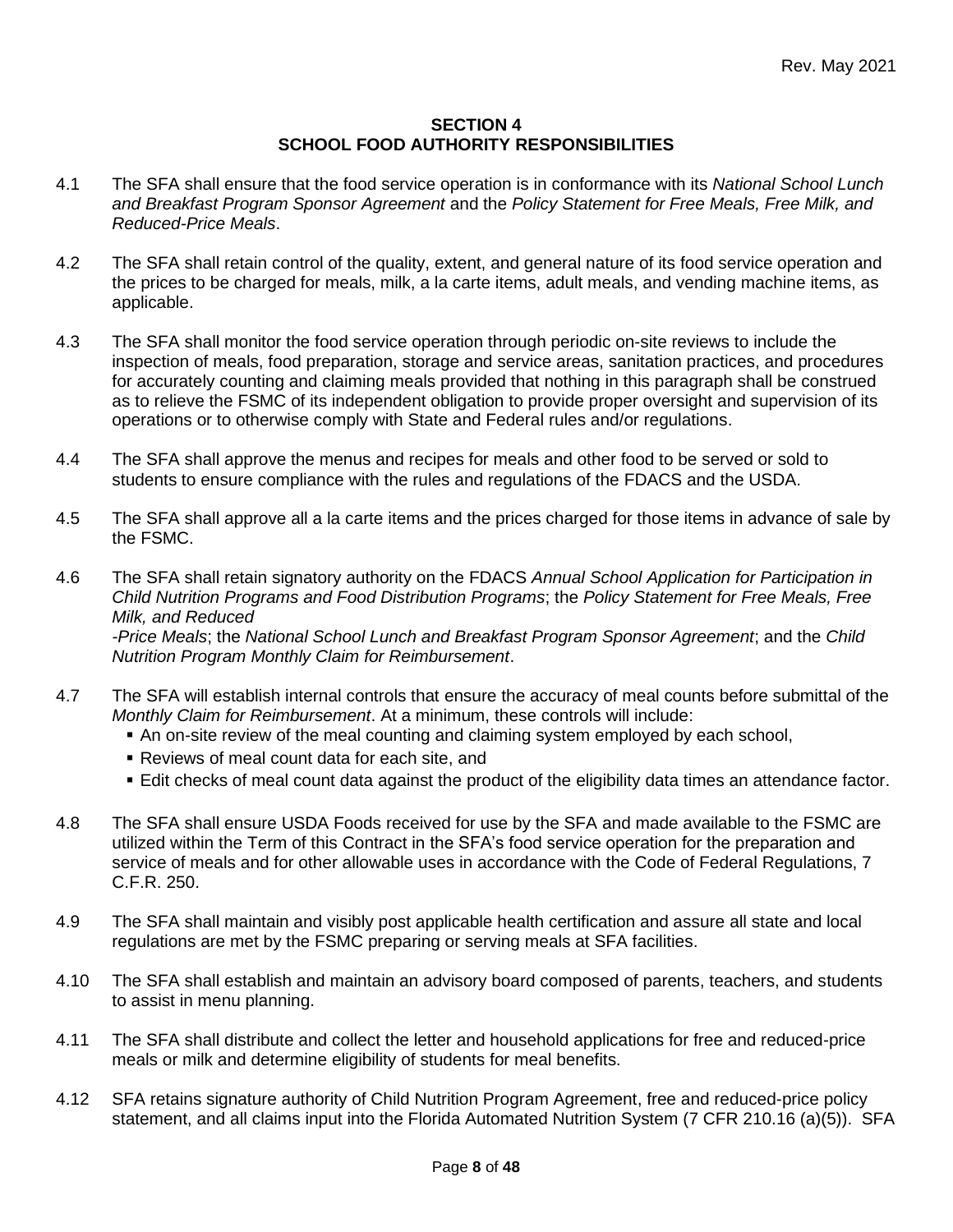is the approving official for the free/reduced eligibility applications, direct certification process, benefits issuance list, submission of claims for reimbursement, and verification requirements.

- 4.13 The SFA shall verify applications for free and reduced-price meals and conduct any appeals or hearings for eligibility determinations.
- 4.14 The SFA shall inform the FSMC of any adjustments to menus and monitor implementation of adjustments.
- 4.15 The SFA shall be responsible for resolution of program reviews and audit findings.

#### **SECTION 5 FOOD SERVICE MANAGEMENT COMPANY RESPONSIBILITIES**

- 5.1 The FSMC will conduct the school food service operation in conformance with the Program Sponsor Agreement between SFA and FDACS and in accordance with generally accepted standards of care and best practices in the industry.
- 5.2 The FSMC shall serve, on such days and at such times as requested by the SFA:
	- 5.2.1 Breakfasts, priced as a unit, which meet USDA requirements
	- 5.2.2 Lunches, priced as a unit, which meet USDA requirements
	- 5.2.3 After-school snacks, priced as a unit, pursuant to the After-School Care Program
	- 5.2.4 Summer meals, priced as a unit, which meet USDA requirements
	- 5.2.5 Milk, served to all children pursuant to the Special Milk Program
	- 5.2.6 Fresh fruit and vegetables, served to all children pursuant to the USDA Fresh Fruit and Vegetable Program
	- 5.2.7 Other foods as agreed upon by the FSMC and SFA, pursuant to applicable regulatory requirements
- 5.3 The FSMC shall serve free, reduced-price, and paid meals and/or free milk to those children designated by the SFA.
- 5.4 The FSMC shall implement collection procedures as specified by the SFA and approved by the FDACS.
- 5.5 The FSMC shall implement the *Offer versus Serve* provision at the food service sites specified by the SFA on Exhibit A.
- 5.6 The FSMC shall adhere to the 21-day cycle menu(s) and portion sizes specified by the SFA on Exhibit B for the first 21 days of meal service. After the first 21 days of meal service, menu changes may be made with SFA approval. Meals must meet the Healthy Hunger-Free Kids Act of 2010 as designated herein by the SFA for each Term of the Contract, as applicable. Meals must meet or exceed the calories and meet the nutrient standards for National School Lunch, School Breakfast, and/or Summer Food Service Program meals for the age/grade groups of school children and as listed in Exhibit C.
- 5.7 The serving sizes, if applicable, provided by the SFA on the 21-day cycle menu(s) in Exhibit B are, in most cases based on the required minimum serving sizes stated in Exhibit C. If the serving sizes for the food items indicated on the menu(s) do not meet the required weekly calorie and nutrient standards as stated in Exhibit C, the FSMC must increase serving sizes and/or provide additional food items as necessary to meet the calorie and nutrient standards without altering the 21-day cycle menu(s). Serving sizes may not be decreased unless otherwise stated in this *Request for Proposal and Contract*.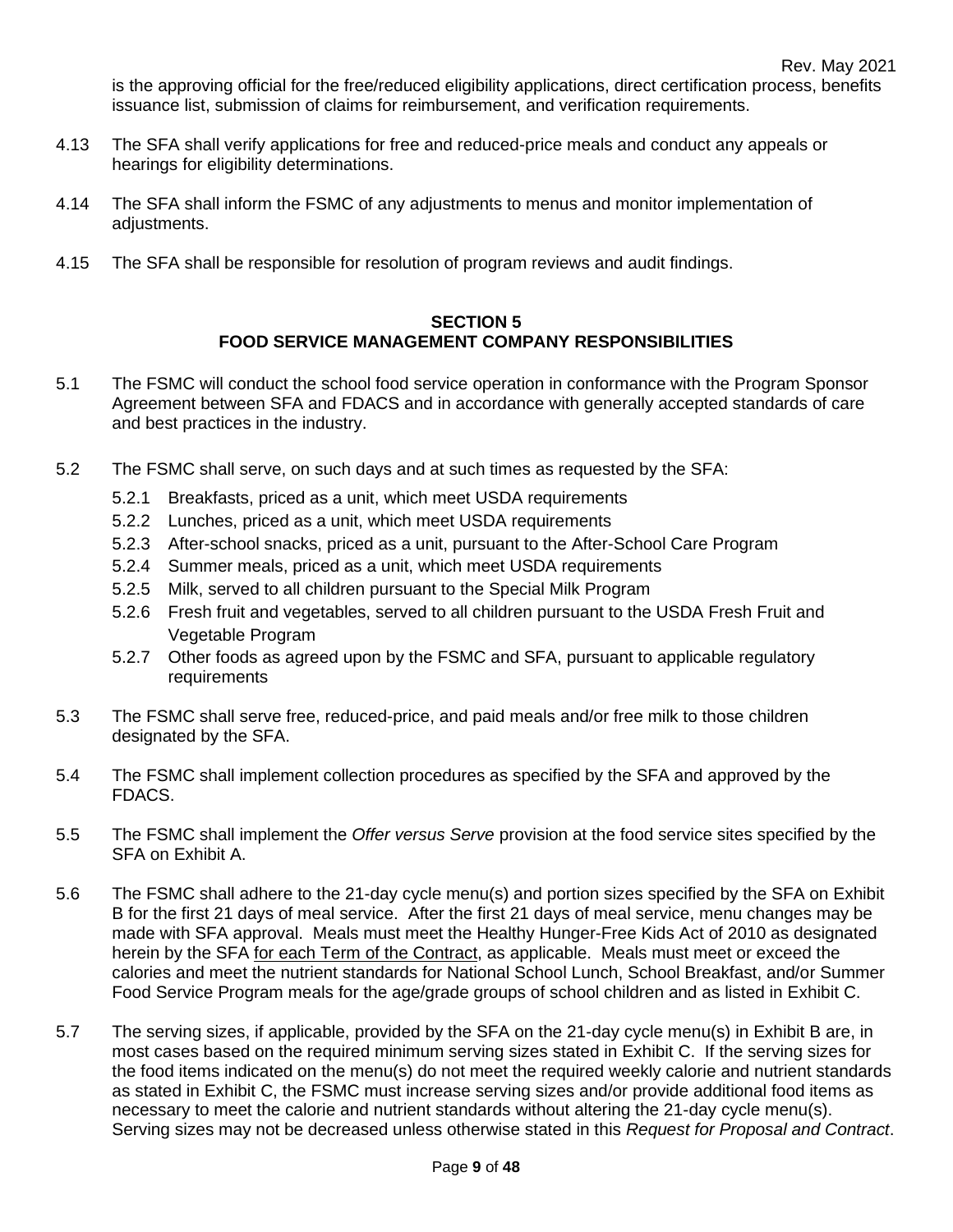- 5.8 The FSMC shall be responsible for providing meals and menus appropriate for the age of the students served and acceptable to students evidenced through production records, a minimum of plate waste and participation levels in the National School Lunch, School Breakfast, and/or Summer Food Service Program meals, as applicable.
- 5.9 The FSMC shall participate in the parent, teacher, and student advisory board.
- 5.10 The FSMC shall cooperate with the SFA in promoting nutrition education and assist in the coordination of the SFA's food service with classroom instruction.
- 5.11 The FSMC shall use SFA facilities for preparation of food to be served as specified on Exhibit A.
- 5.12 The FSMC shall not directly or indirectly prevent the sale or marketing of fluid milk at any time, in any place on school premises or at any school-sponsored event. [7 CFR 210.21(e)]
- 5.13 The FSMC is required to substitute food components of the meal pattern for students who are considered to have a disability under 7 C.F.R. 15b and the disability restricts their diet. Substitutions must be made on a case by case basis only when supported by a written statement of the need for substitution(s) that includes recommended alternate foods, unless otherwise exempted by FNS. Such statement must be signed by a licensed physician.

The FSMC may make substitutions for students without disabilities who cannot consume the regular lunch or afterschool snack because of medical or other special dietary needs. These substitutions must be made on a case by case basis and only when supported by a written statement of the need for substitutions that includes recommended alternate foods, unless otherwise exempted by FNS. Except with respect to substitutions for fluid milk, such a statement must be signed by a recognized medical authority.

- 5.14 The FSMC shall deposit daily all monies in the SFA's nonprofit food service account.
- 5.15 The FSMC will operate and care for equipment and food service areas in a clean, safe and healthy condition in accordance with the standards prescribed in the SFA's written food safety program and comply with all applicable federal, state, and local laws, ordinances, regulations, and rules concerning sanitation.
- 5.16 It will be the joint responsibility of the SFA and the FSMC to protect the anonymity of all children receiving free or reduced-price meals, and methods for ensuring anonymity shall be jointly agreed upon; provided that nothing in this paragraph shall be construed to relieve the FSMC of its independent obligation to protect the anonymity of all children receiving free or reduced-price meals and to provide the required quality and extent of goods and services hereunder.

#### **SECTION 6 INVOICING AND PAYMENT**

- 6.1 The Vendor shall submit itemized invoices to the SFA bi-weekly or monthly. Invoices shall specify the number of meals provided to the SFA and the unit price for each meal type.
- 6.2 The SFA shall pay the Vendor the unit price specified in the Bid Summary times meals provided as specified in the invoice. The SFA shall pay:
	- 6.2.1 According to the time frame as stated on the Vendor's invoice; or
	- Page **10** of **48** 6.2.2 Five (5) business days after receiving Meal Claim Reimbursement; whichever occurs sooner.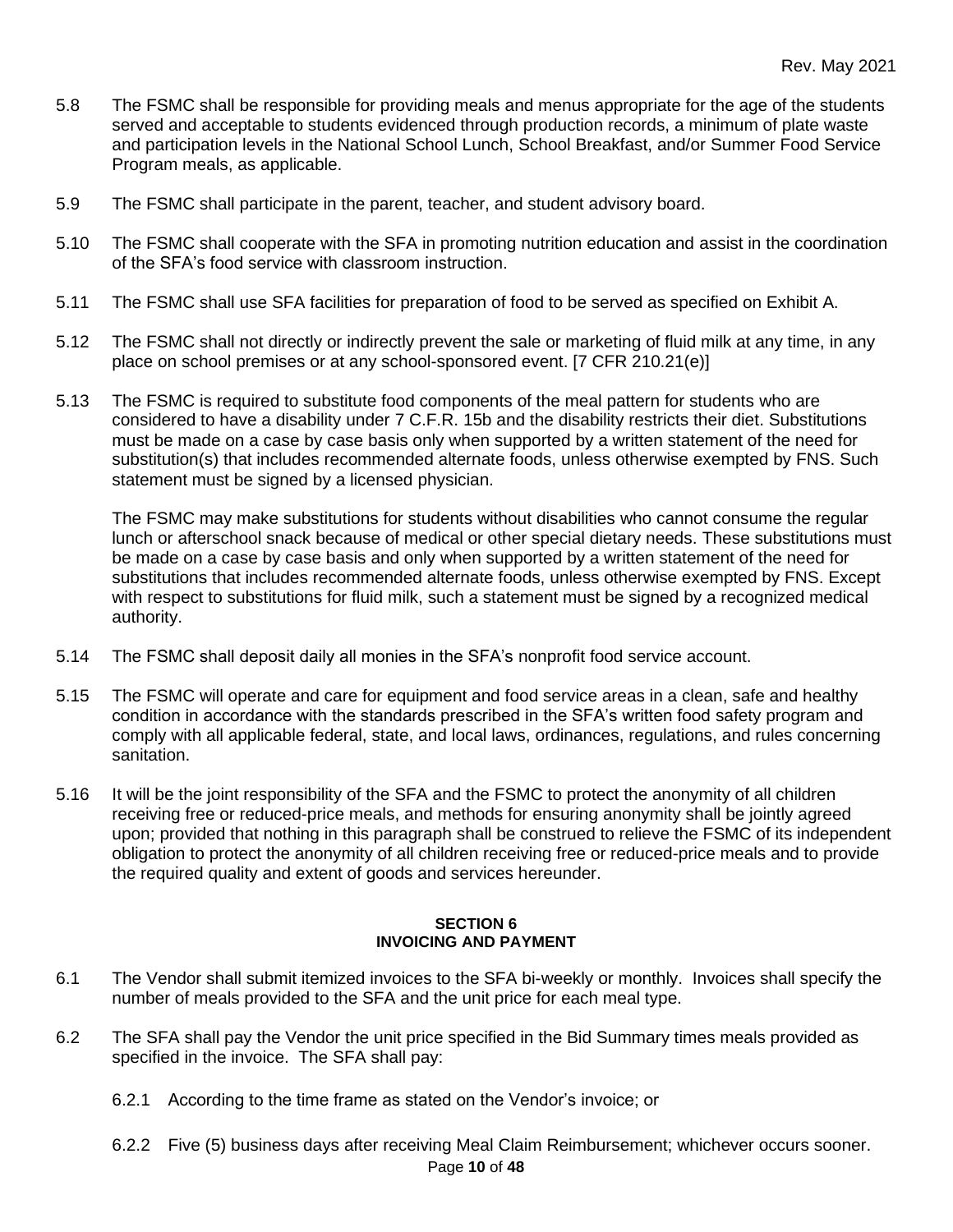- 6.2.3 No later than forty-one days (41) calendar days of its receipt of the invoice from the Vendor.
- 6.3 The Vendor shall use the following delinquent payment notification procedures in order to exercise its right to demand payment from the SFA:
	- 6.3.1 For invoices not paid within forty-two (42) calendar days after the SFA received the invoice, the Vendor shall send the SFA a notice letter with a copy of the original invoice attached. The Vendor shall also provide a copy of the notice letter to the FDACS.
	- 6.3.2 When an invoice previously noticed when delinquent forty-two (42) calendar days is still delinquent and not paid in full within sixty-three (63) calendar days after the SFA received the invoice, the Vendor must provide a second letter to the SFA with a copy of the original invoice attached and provide a copy to the FDACS.
	- 6.3.3 The Vendor may suspend service or terminate its contract with the SFA if the SFA has failed to make full and complete payment for any invoice sixty-three (63) or more calendar days after the invoice was received. The Vendor's failure to terminate its contract shall not waive its right to seek payment under appropriate Florida Law and procedures.

#### **SECTION 7 USDA FOODS**

- 7.1 Any USDA Foods received for use by the SFA and made available to the FSMC shall be utilized within the specified Term of this Contract in the SFA's food service operation for the preparation and service of meals and for other allowable uses in accordance with 7 C.F.R. 250.
- 7.2 The FSMC shall accept and use USDA Foods in as large a quantity as may be efficiently utilized in the nonprofit food service operation, subject to approval of the SFA.
- 7.3 The FSMC shall manage all USDA Foods to ensure the foods are utilized in the SFA's food service. USDA Foods shall not be sold, exchanged or otherwise disposed of without the approval of the USDA.
- 7.4 The FSMC shall utilize all USDA ground beef, ground pork, and processed end products received in the SFA's food service operation. Commercially purchased foods shall not be substituted for these foods.
- 7.5 The FSMC shall utilize all other USDA Foods, or substitute commercially purchased foods of the same generic identity, of U.S. origin, and of equal or better quality than the USDA Foods as determined by the SFA, in the SFA's food service operation.
- 7.6 The FSMC shall credit the SFA for the full value of all USDA Foods received for use in the SFA's meal service during the school year (including both entitlement and bonus foods) regardless of whether the USDA Foods have been used. If the FSMC acts as an intermediary between a processor and the SFA, the FSMC shall credit the SFA for the value of USDA Foods contained in the processed end products at the USDA processing agreement value, unless the processor is providing such credit directly to the SFA. The FSMC will issue all such credit in full prior to the expiration of each Contract Term.
- 7.7 The FSMC will clearly identify USDA food credits on the SFA's monthly bill/invoice and record these credits on a separate line item entry. Each month, the FSMC will also provide a detailed account of all the USDA Food items that were used and the credits issued for any unused USDA Food items.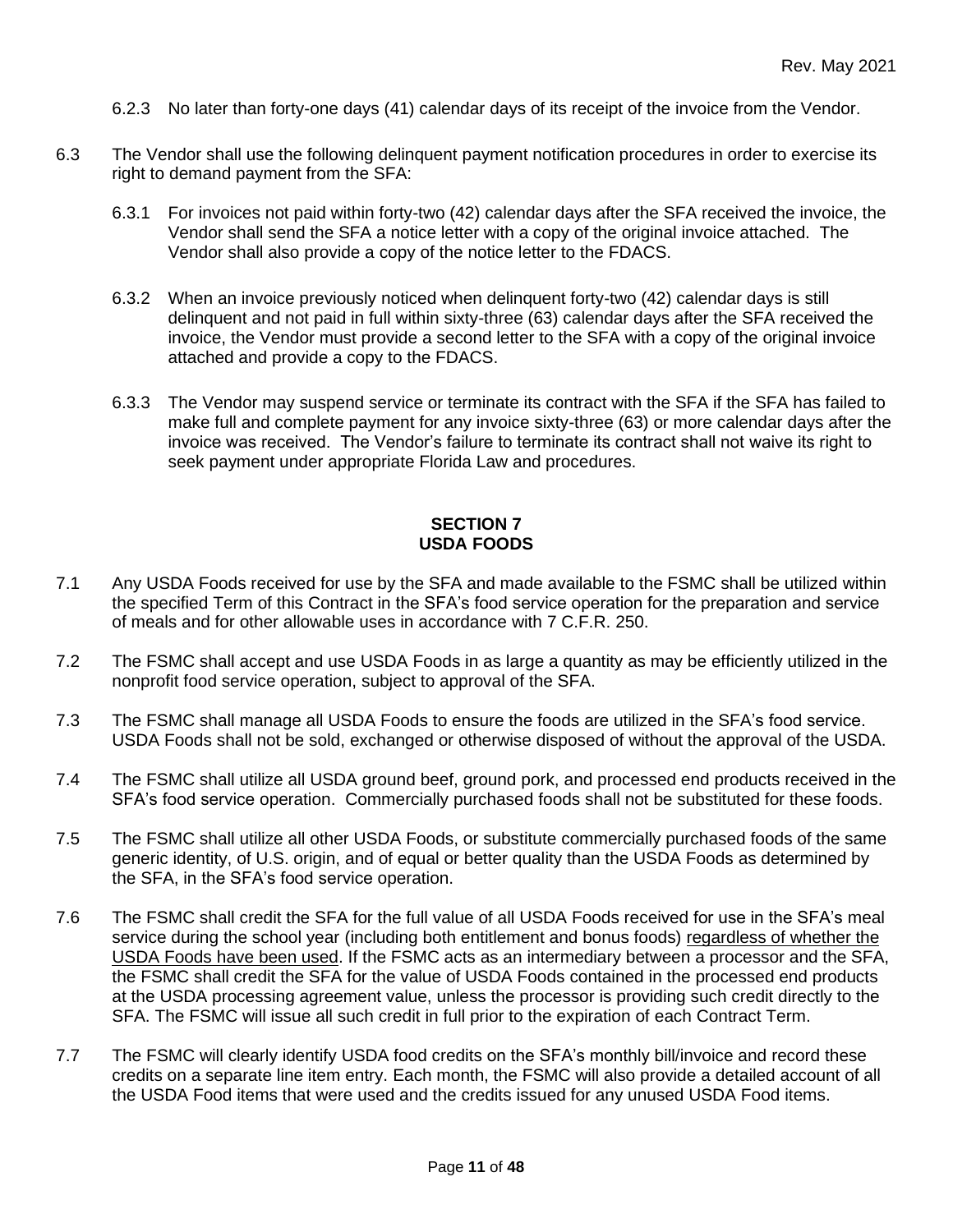- 7.8 The current value of USDA Foods is based on the information listed on the SFA's Web-Based Supply Chain Management (WBSCM) Requisition and by the Requisition Status Report. If not listed, the current market value of USDA Foods will be based on the prices issued by the FDACS.
- 7.9 The SFA shall ensure the method and timing of crediting does not cause its cash resources to exceed limits established in 7 C.F.R. subparagraph 210.9(b)(2).
- 7.10 At the end of each Contract Term and upon expiration or termination of the Contract, a year-end reconciliation shall be conducted by the SFA to ensure and verify correct and proper credit has been received for the full value of all USDA Foods received by the FSMC during each Contract Term for use in the SFA's food service operation.
- 7.11 The SFA shall verify receipt of USDA Foods shipments through its electronic records or by contacting FDACS or the processor, as applicable.
- 7.12 The FSMC must keep separated inventories (both physical and accounting) of USDA Foods and regular purchased food.
- 7.13 The SFA and FSMC must maintain records of receipt of USDA Foods and processed end products, of crediting for the value of USDA Foods, and other records relating to USDA Foods in accordance with 7 C.F.R. section 250.54. All records pertaining to USDA Foods shall be maintained and made available for inspection by the SFA, FDACS and the USDA for a period of five (5) years plus the current year.
- 7.14 FSMC will comply with the storage and inventory management requirements for USDA Foods in 7 C.F.R. paragraph 250.14(b). USDA ground beef, ground pork, and processed end products shall be stored in a manner that ensures usage in the SFA's food service operation.
- 7.15 The FSMC must accept liability for any fault or negligence on its part that results in any loss, damage, out of condition, or improper use of USDA Foods not yet credited to the SFA.
- 7.16 SFA and FDACS have and preserve a right to assert claims against other persons to whom USDA Foods are delivered for care, handling or distribution, and will take action to obtain restitution in connection with claims for improper distribution, use or loss of, or damage to, USDA Foods.
- 7.17 The SFA and FSMC shall consult and agree on end products to be produced from USDA Foods during each Contract Term. If the SFA and FSMC cannot agree on end products, the FSMC shall utilize the USDA Foods in the form furnished by the USDA.
- 7.18 The SFA shall be responsible for contracting with any commercial facility for the processing or repackaging USDA Foods. The FSMC shall pay all related processing fees and costs. The SFA shall not be responsible for any costs associated with processing USDA Foods. Although the FSMC may procure processed end products on behalf of the SFA, the FSMC itself shall not enter into any processing agreements with a processor, nor shall the FSMC enter into any subcontracts for further processing of USDA Foods. If the FSMC procures processed end products on behalf of the SFA, the FSMC will comply with the provisions of the SFA processing agreement(s) and the requirements in subpart C of 7 C.F.R. 250.
- 7.19 The FSMC shall have records maintained and available to substantiate the receipt, use, storage, and inventory of USDA Foods. The FSMC must submit to the SFA monthly inventory reports showing all transactions for processed and non-processed USDA Foods. Failure by the FSMC to maintain records as required 7 C.F.R. section 250.16 shall be considered prima facie evidence of improper distribution or loss of USDA Foods and the FSMC shall be subject to the provisions of § 250.13(e).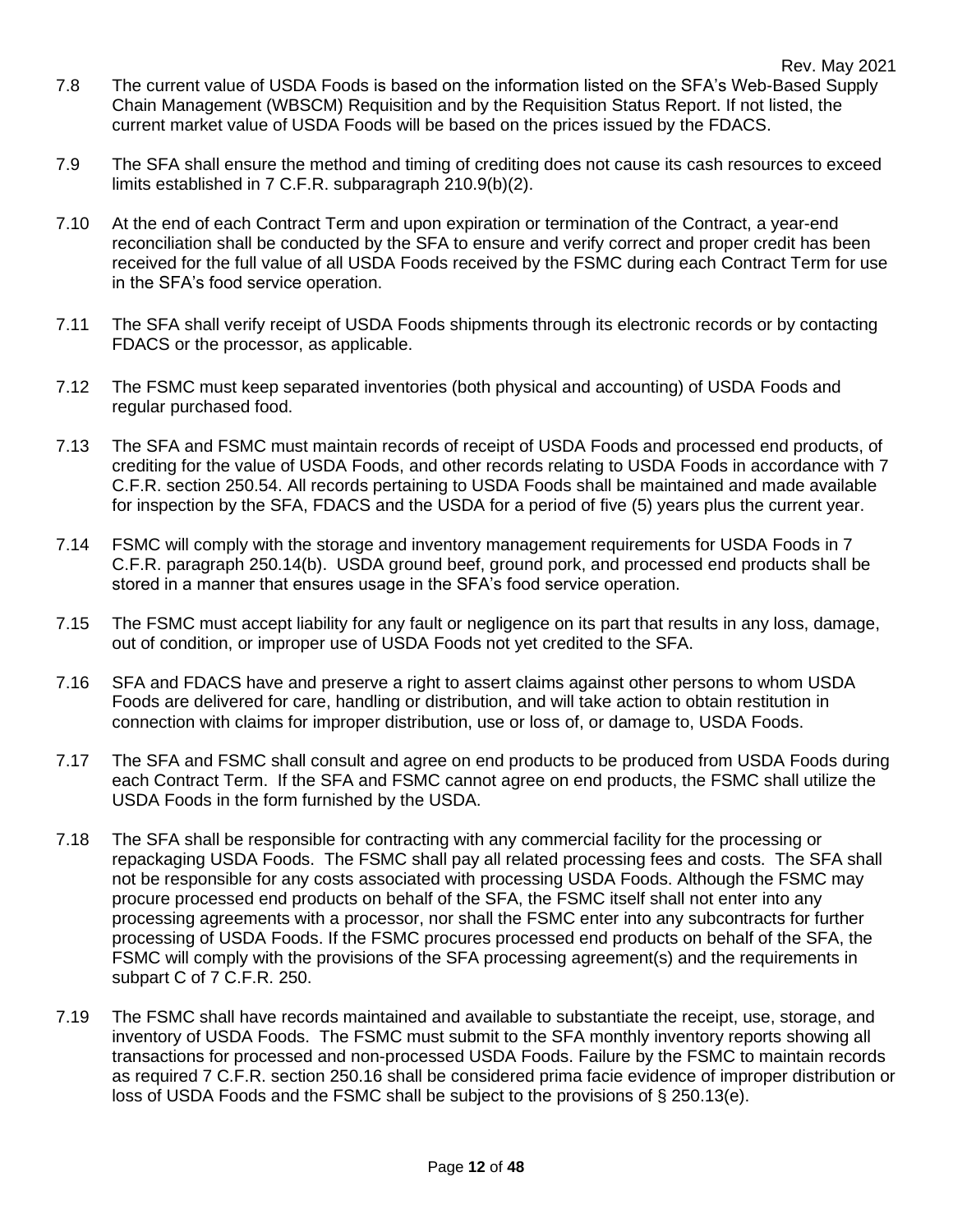- 7.20 The SFA, FDACS, Comptroller General of the United States, Florida Auditor General, USDA, or any of their duly authorized representatives may perform on-site reviews of the FSMC's food service operation at any reasonable time. This includes the inspection and inventory of USDA Foods in storage or the facilities used in the handling or storage of such USDA Foods, and inspection and audit all records, including financial records, and reports pertaining to the distribution of USDA Foods and may review or audit the procedures and methods used in carrying out the requirements of this contract and 7 C.F.R. 250 and 210.
- 7.21 The FSMC shall return all unused USDA ground beef products, ground pork products, and processed end products to the SFA upon termination, expiration, or non-renewal of the Contract.
- 7.22 At the discretion of the SFA, the FSMC may be required to return other unused USDA Foods to the SFA upon termination, expiration, or non-renewal of the Contract.
- 7.23 The SFA shall retain title to all USDA Foods provided to the FSMC for use in the SFA's food service operation.
- 7.24 USDA Foods or processed end products containing USDA Foods shall not be used for catering or special functions conducted outside of the nonprofit school food service operation.

#### **SECTION 8 PURCHASES/BUY AMERICAN**

- 8.1 The FSMC shall retain title to all purchased food and nonfood items.
- 8.2 The FSMC shall purchase, to the maximum extent practicable, domestic commodities or products that are either agricultural commodities produced in the United States or food product processed in the United States substantially using agricultural commodities produced in the United States.
- 8.3 The FSMC shall inform the SFA if a domestic food is unavailable. Documentation must be shown that consideration was given on the use of a domestic alternative food before approving an exception.
- 8.4 The FSMC shall not substitute commercially-purchased foods for USDA ground beef, ground pork, and processed end products received.
- 8.5 The FSMC may substitute commercially-purchased foods for all other USDA Food received. All commercially-purchased food substitutes must be of the same generic identity as the USDA food received, of United States origin, and of equal or better quality than the USDA Foods as determined by the SFA.
- 8.6 The SFA shall ensure commercially-purchased foods used in place of USDA Foods received are of the same generic identity as the USDA Foods received, of United States origin, and of equal or better quality than the USDA Foods as determined by the SFA.
- 8.7 The FSMC may be required to certify the percentage of United States content in the products supplied to the SFA.
- 8.8 The SFA reserves the right to review FSMC purchase records to ensure compliance with the *Buy American* provision in 7 C.F.R. sections 210.21 and 250.23.
- 8.9 The FSMC shall provide Nutrition Facts labels and any other documentation requested by the SFA to ensure compliance with United States content requirements.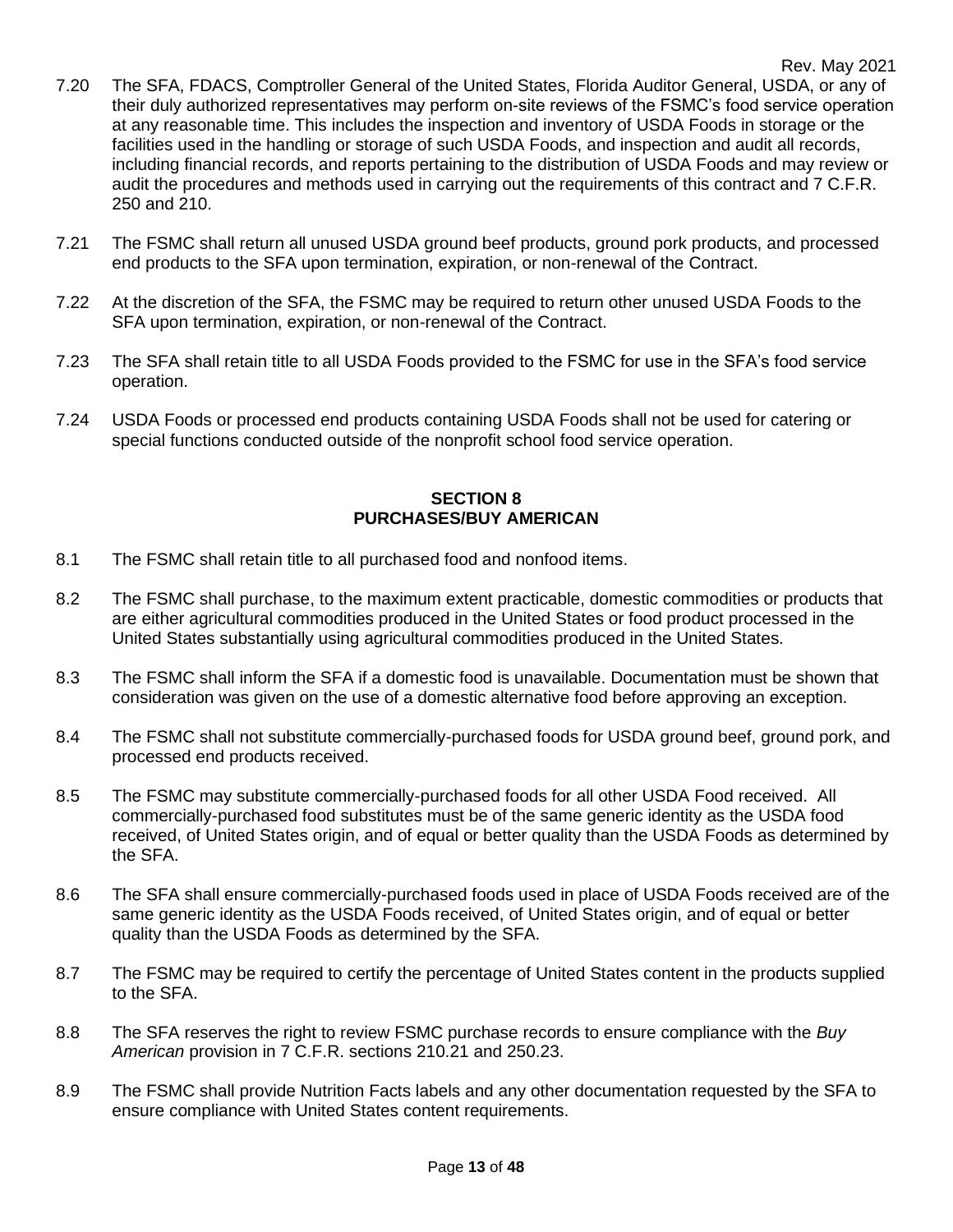- 8.10 The FSMC shall provide documentation on the use of non-domestic food when competition reveals the cost of domestic food is significantly high than non-domestic food.
- 8.11 The FSMC shall provide documentation for the use of a non-domestic alternative food due to the domestic food not produced or manufactured in sufficient and reasonable available quantities of a satisfactory quality.

#### **SECTION 9 USE OF FACILITIES AND EQUIPMENT**

- 9.1 The SFA shall make available without any cost or charge to the FSMC, the areas and premises agreeable to both parties in which the FSMC shall render its services.
- 9.2 The SFA shall furnish and install any equipment and make any structural changes needed to comply with federal, state, and local laws, ordinances, rules, and regulations.
- 9.3 The FSMC shall not use the SFA's facilities to produce food, meals, or services for other organizations or otherwise use the facilities of the SFA for any reason other than those specifically provided for in this Contract without the express written consent of the SFA.
- 9.4 The FSMC and SFA shall inventory the equipment and supplies owned by the SFA at the beginning of the school year and the end of the school year, including but not limited to flatware, trays, chinaware, glassware, and kitchen utensils. The FSMC will be responsible for correcting any discrepancies and any equipment repairs that are not the result of normal wear and tear within 30 days of the end-of-theschool-year inventory.
- 9.5 The SFA shall repair and service equipment except when damages result from the use of less-thanreasonable care by the FSMC employees or agents as determined by the SFA. When damage results from less-than-reasonable care on the part of any FSMC employees or agents, it will be the FSMCs responsibility to repair and service the damaged equipment, incurring all applicable fees and costs, within a reasonable timeframe to ensure no disruption in service.
- 9.6 The SFA reserves the right, at its sole discretion, to use its facilities to sell or dispense any food or beverage before or after regularly scheduled lunch or breakfast periods provided such use does not interfere with the operation of the Child Nutrition Programs.
- 9.7 The SFA shall return facilities and equipment to the FSMC in the same condition as received when the SFA uses the facilities for extra-curricular activities.
- 9.8 The FSMC shall maintain the inventory of expendable equipment necessary for the food service operation and at the inventory level as specified by the SFA.
- 9.9 The SFA shall be legally responsible for any losses of USDA Foods which may arise due to equipment malfunction or loss of electrical power not within the control of the FSMC.
- 9.10 The FSMC and/or its employees or agents shall not remove equipment or property of the SFA from the SFA's premises including, but not limited to, food preparation and/or serving equipment.
- 9.11 The FSMC shall provide written notification to the SFA of any equipment belonging to the FSMC within ten days of its placement on SFA premises.
- 9.12 The SFA shall not be legally responsible for loss or damage to equipment and/or vehicles owned by the FSMC and located on SFA premises.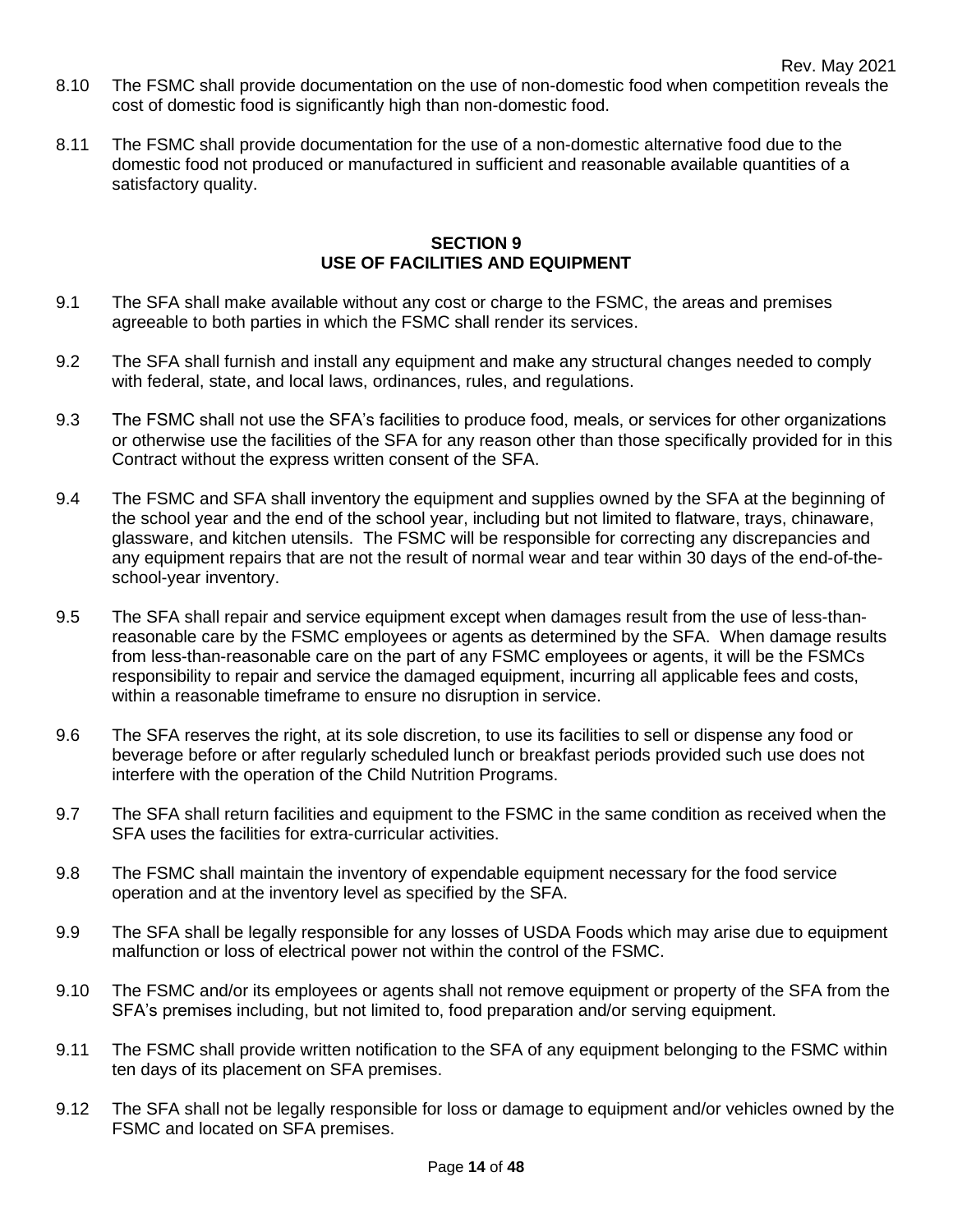- 9.13 The SFA shall provide sanitary toilet facilities for the FSMC employees.
- 9.14 The SFA shall have access, with or without notice to the FSMC, to all SFA facilities used by the FSMC for inspection and audit purposes.
- 9.15 The FSMC shall surrender all equipment and furnishings in good repair and condition to the SFA upon termination of the Contract, reasonable wear and tear excepted.
- 9.16 The SFA must give prior approval and have final authority for the purchase of equipment used for the storage, preparation, serving, or delivery of school meals.
- 9.17 The SFA retains title to all property and equipment when placed in service. If the property and/or equipment is amortized through the FSMC and the Contract expires or is terminated, the SFA can return the property to the FSMC for full release of the unpaid balance or continue to make payments in accordance with amortization schedules.

#### **SECTION 10 SANITATION**

- 10.1 The FSMC shall place garbage and trash in containers as specified by the SFA and place them in designated areas.
- 10.2 The SFA shall remove all garbage and trash from the designated areas.
- 10.3 The FSMC shall clean the kitchen area including, but not limited to, sinks, counters, tables, chairs, flatware, and utensils.
- 10.4 The FSMC shall operate and care for all equipment and food service areas in a clean, safe, and healthy condition in accordance with standards acceptable to the SFA and comply with all applicable laws, ordinances, regulations, and rules of federal, state, and local authorities.
- 10.5 The SFA shall clean grease traps, walls, floors, light fixtures, window coverings, and ducts and hoods above the filter line.
- 10.6 The SFA shall provide extermination services as needed.
- 10.7 The SFA shall clean the dining/cafeteria area, including tables, chairs, and floors after the meal service.

#### **SECTION 11 EMPLOYEES**

- 11.1 The FSMC shall comply with all wage and hours of employment regulations of federal and state law.
- 11.2 The FSMC shall pay all FSMC employees in accordance with the Fair Labor Standards Act and any other applicable statutes.
- 11.3 The FSMC and SFA recognize that one of the most important elements of a successful food service program is the staff employed to administer the food service program. The FSMC shall be responsible for the employment of all staff necessary for the safe, timely, and efficient distribution of meals to students and members of the SFA staff.
- 11.4 The FSMC shall instruct its employees to abide by the policies, rules, and regulations, with respect to use of SFA premises, as established by the SFA and furnished in writing to the FSMC.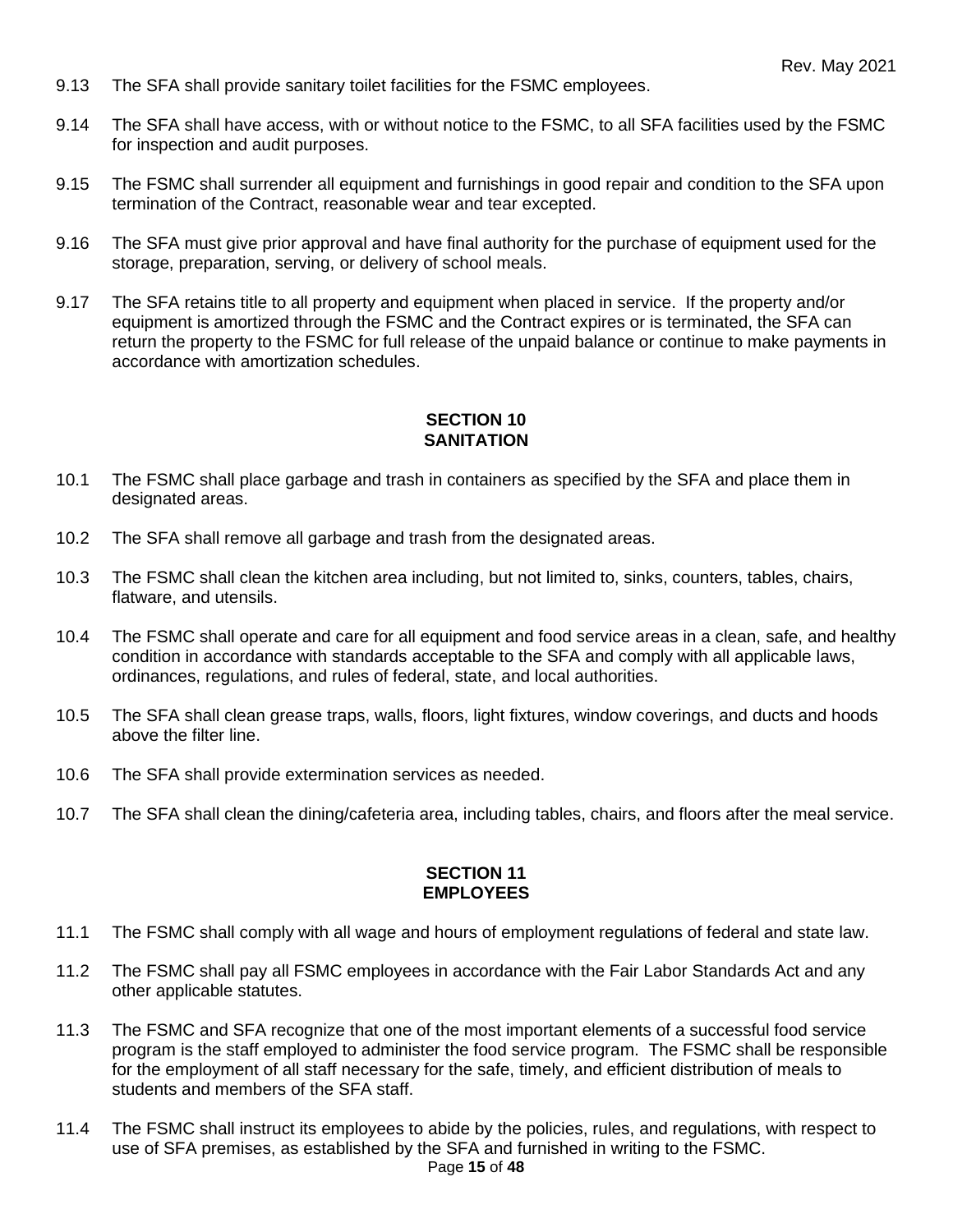- 11.5 The FSMC shall provide the SFA with a list of its personnel policies and employee handbook.
- 11.6 The FSMC shall ensure, at its own expense, required fingerprint-based criminal history record checks are conducted on all FSMC employees assigned to the SFA and results are provided to the SFA per the Jessica Lunsford Act, section 1012.32, Florida Statutes.
- 11.7 The SFA shall submit to the FSMC a current schedule of employees, positions, assigned locations, hours of work, wages and benefits (as applicable) on Exhibit F which must be used for proposal calculation purposes.
- 11.8 The FSMC shall maintain the same minimum level of employee positions, hours, wages, and benefits as stipulated on Exhibit F throughout the entire Contract Term, and each subsequent Contract Term, as applicable, unless a reduction in the required levels is authorized by the SFA. The FSMC shall provide the SFA with written notice of any increases in employee positions, hours, wages, and benefits.
- 11.9 In the event a reduction in employee positions, hours, wages, and/or benefits occurs and such reduction is authorized by the SFA, the FSMC shall credit the SFA's monthly bill/invoice for the exact dollar amount related to the cost of the labor reduction as indicated on Exhibit F for the remainder of the Contract Term, including the value of any subsequent and future increases in employee wages and benefits. Such credits shall be termed a Labor Reduction Fee.
- 11.10 The FSMC must ensure that the employees' hours listed on Exhibit F are not used for catering or special functions.
- 11.11 Upon written request of the SFA, the FSMC will remove any FSMC employee who violates health requirements or conducts himself/herself in a manner which is detrimental to the physical, mental, or moral well-being of students or staff, or otherwise violates SFA policies, procedures, and practices.
- 11.12 In the event of the removal or suspension of any employee, the FSMC shall immediately restructure its staff without disruption in service.
- 11.13 All food service personnel assigned to each school shall be instructed on the use of all emergency valves, switches, and fire and safety devices in the kitchen and cafeteria areas.
- 11.14 The use of student workers or students enrolled in vocational classes in the food service operation shall be mutually agreed upon.
- 11.15 The FSMC shall provide daily, on-site supervisory personnel dedicated solely to the SFA, for the overall food service operation.
- 11.16 The FSMC shall conduct civil rights training for all food service employees, including front-line staff, on an annual basis. Civil rights training must include:
	- Collection and use of data,
	- **Effective public notification systems,**
	- Complaint procedures,
	- **Compliance review techniques,**
	- **Resolution of noncompliance,**
	- Requirements for reasonable accommodation of persons with disabilities,
	- **Requirements for language assistance,**
	- Conflict resolution, and
	- Customer service.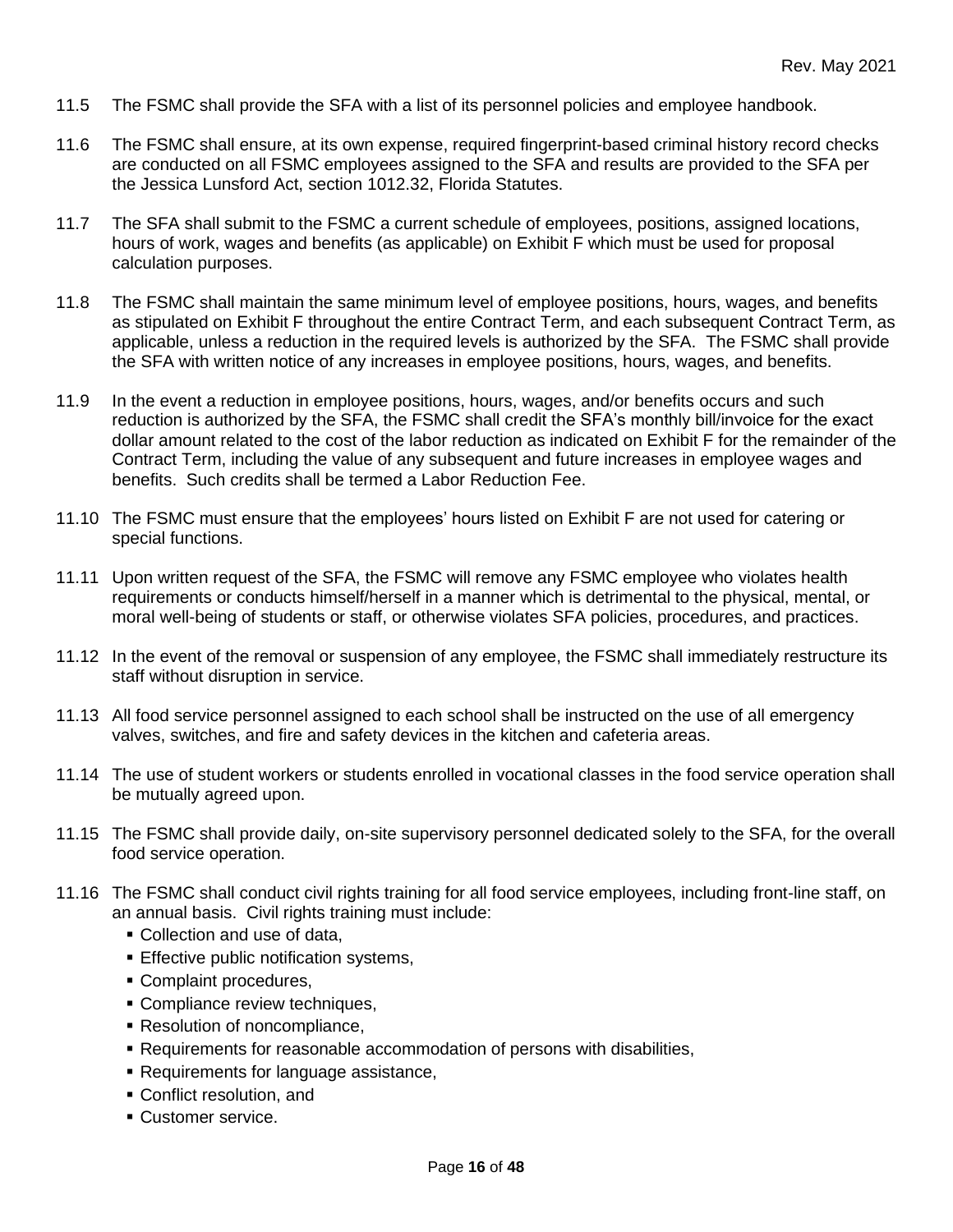11.17 The FSMC shall conduct periodic training on various food service operations related topics for all food service employees.

#### **SECTION 12 DESIGNATION OF PROGRAM EXPENSE**

- 12.1 The FSMC guarantees to the SFA that the proposal meal rates and fees for each reimbursable school meal and a la carte equivalent shall include the expenses designated under Column I. The FSMC shall be responsible for negotiating/paying all employees' fringe benefits, employee expenses, and accrued vacation and sick pay for staff on their payroll.
- 12.2 The SFA shall pay those expenses designated under Column II.

| <b>LABOR</b>                          | Column I | Column II |
|---------------------------------------|----------|-----------|
| Payroll, Managers, and/or Supervisors |          |           |
|                                       |          |           |
| Payroll, Full-, and Part-Time Workers |          |           |
| Payroll,                              |          |           |
| <b>Ticket Sellers</b>                 |          |           |
| Cashiers                              |          |           |
| <b>Drivers</b>                        |          |           |
|                                       |          |           |

EMPLOYEE BENEFITS/COSTS—TO BE PAID BY PARTY DESIGNATED AS EMPLOYER. MAY INCLUDE, BUT NOT LIMITED TO:

| Life Insurance, Medical/Dental Insurance<br><b>Retirement Plans, Social Security</b><br>Vacation, Sick Leave, Holiday Pay<br>Uniforms, Tuition Reimbursement<br><b>Labor Relations</b><br><b>Unemployment Compensation, Workers</b><br>Compensation<br>Processing and Payment of Payroll | $x$ and $\overline{a}$                          |                                                                                                                                                                                                                                                                                                                                                                                                                                                          |
|------------------------------------------------------------------------------------------------------------------------------------------------------------------------------------------------------------------------------------------------------------------------------------------|-------------------------------------------------|----------------------------------------------------------------------------------------------------------------------------------------------------------------------------------------------------------------------------------------------------------------------------------------------------------------------------------------------------------------------------------------------------------------------------------------------------------|
| <b>FOOD</b>                                                                                                                                                                                                                                                                              |                                                 |                                                                                                                                                                                                                                                                                                                                                                                                                                                          |
| <b>Food Products</b><br><b>Commodity Delivery</b><br><b>Commodity Freight/Handling Costs</b><br>Food Storage/Warehouse                                                                                                                                                                   | $x \xrightarrow{X}$ $\qquad \qquad$<br>$x \sim$ |                                                                                                                                                                                                                                                                                                                                                                                                                                                          |
| <b>OTHER EXPENSES</b>                                                                                                                                                                                                                                                                    |                                                 |                                                                                                                                                                                                                                                                                                                                                                                                                                                          |
| Accounting                                                                                                                                                                                                                                                                               |                                                 |                                                                                                                                                                                                                                                                                                                                                                                                                                                          |
| <b>Bank Charges</b>                                                                                                                                                                                                                                                                      |                                                 |                                                                                                                                                                                                                                                                                                                                                                                                                                                          |
| Data Processing<br>Record Keeping                                                                                                                                                                                                                                                        | $x$ and $x$                                     | $\frac{1}{2} \left( \frac{1}{2} \right)^{2} \left( \frac{1}{2} \right)^{2} \left( \frac{1}{2} \right)^{2} \left( \frac{1}{2} \right)^{2} \left( \frac{1}{2} \right)^{2} \left( \frac{1}{2} \right)^{2} \left( \frac{1}{2} \right)^{2} \left( \frac{1}{2} \right)^{2} \left( \frac{1}{2} \right)^{2} \left( \frac{1}{2} \right)^{2} \left( \frac{1}{2} \right)^{2} \left( \frac{1}{2} \right)^{2} \left( \frac{1}{2} \right)^{2} \left( \frac$            |
| Processing and Payment of Invoices                                                                                                                                                                                                                                                       | $x \x \x \x$                                    | $\frac{1}{\sqrt{2\pi}}\left( \frac{1}{\sqrt{2\pi}}\right) \left( \frac{1}{\sqrt{2\pi}}\right) \left( \frac{1}{\sqrt{2\pi}}\right) \left( \frac{1}{\sqrt{2\pi}}\right) \left( \frac{1}{\sqrt{2\pi}}\right) \left( \frac{1}{\sqrt{2\pi}}\right) \left( \frac{1}{\sqrt{2\pi}}\right) \left( \frac{1}{\sqrt{2\pi}}\right) \left( \frac{1}{\sqrt{2\pi}}\right) \left( \frac{1}{\sqrt{2\pi}}\right) \left( \frac{1}{\sqrt{2\pi}}\right) \left( \frac{1}{\sqrt$ |
| Equipment-Major                                                                                                                                                                                                                                                                          |                                                 |                                                                                                                                                                                                                                                                                                                                                                                                                                                          |
| <b>Original Purchase</b>                                                                                                                                                                                                                                                                 |                                                 |                                                                                                                                                                                                                                                                                                                                                                                                                                                          |
| <b>Routine Maintenance</b>                                                                                                                                                                                                                                                               | $x \longrightarrow x$                           |                                                                                                                                                                                                                                                                                                                                                                                                                                                          |
| <b>Major Repairs</b><br>Replacement                                                                                                                                                                                                                                                      | $\mathsf{X}$                                    | $\overline{\phantom{a}}$                                                                                                                                                                                                                                                                                                                                                                                                                                 |
| Equipment-Expendable (Trays, tableware,                                                                                                                                                                                                                                                  |                                                 |                                                                                                                                                                                                                                                                                                                                                                                                                                                          |
| glassware, utensils)                                                                                                                                                                                                                                                                     |                                                 |                                                                                                                                                                                                                                                                                                                                                                                                                                                          |
| <b>Original Purchase</b>                                                                                                                                                                                                                                                                 |                                                 |                                                                                                                                                                                                                                                                                                                                                                                                                                                          |
| Replacement                                                                                                                                                                                                                                                                              | $x$ and $x$                                     |                                                                                                                                                                                                                                                                                                                                                                                                                                                          |
|                                                                                                                                                                                                                                                                                          | Page 17 of 48                                   |                                                                                                                                                                                                                                                                                                                                                                                                                                                          |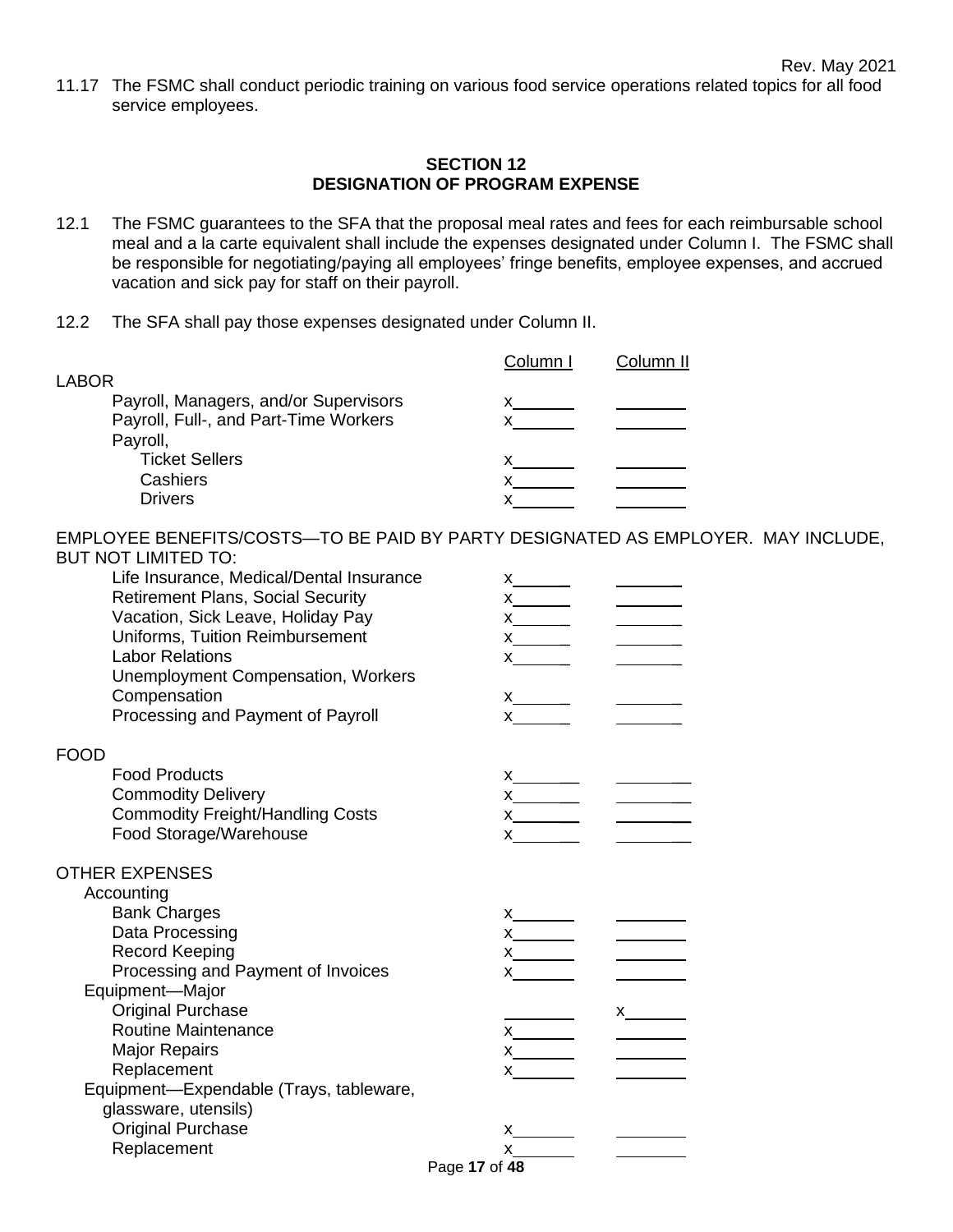| <b>Cleaning/Janitorial Supplies</b> |                                                                                                                                                                                                                                                                                                                                                                                                     |  |
|-------------------------------------|-----------------------------------------------------------------------------------------------------------------------------------------------------------------------------------------------------------------------------------------------------------------------------------------------------------------------------------------------------------------------------------------------------|--|
| Insurance                           |                                                                                                                                                                                                                                                                                                                                                                                                     |  |
| Liability Insurance                 |                                                                                                                                                                                                                                                                                                                                                                                                     |  |
| Insurance on Supplies/Inventory     |                                                                                                                                                                                                                                                                                                                                                                                                     |  |
| Laundry and Linen                   |                                                                                                                                                                                                                                                                                                                                                                                                     |  |
| <b>Office Materials</b>             |                                                                                                                                                                                                                                                                                                                                                                                                     |  |
| Paper/Disposable Supplies           | x                                                                                                                                                                                                                                                                                                                                                                                                   |  |
| <b>Pest Control</b>                 |                                                                                                                                                                                                                                                                                                                                                                                                     |  |
| Postage                             |                                                                                                                                                                                                                                                                                                                                                                                                     |  |
| Printing                            | $x$ and $x$ and $x$ and $x$ and $x$ and $x$ and $x$ and $x$ and $x$ and $x$ and $x$ and $x$ and $x$ and $x$ and $x$ and $x$ and $x$ and $x$ and $x$ and $x$ and $x$ and $x$ and $x$ and $x$ and $x$ and $x$ and $x$ and $x$ a                                                                                                                                                                       |  |
| <b>Product Testing</b>              | $x$ and $x$                                                                                                                                                                                                                                                                                                                                                                                         |  |
| <b>Promotional Materials</b>        |                                                                                                                                                                                                                                                                                                                                                                                                     |  |
| <b>Taxes and License</b>            |                                                                                                                                                                                                                                                                                                                                                                                                     |  |
| Telephone                           |                                                                                                                                                                                                                                                                                                                                                                                                     |  |
| Local                               |                                                                                                                                                                                                                                                                                                                                                                                                     |  |
| Long Distance                       |                                                                                                                                                                                                                                                                                                                                                                                                     |  |
| <b>Tickets/Tokens</b>               |                                                                                                                                                                                                                                                                                                                                                                                                     |  |
| Training                            |                                                                                                                                                                                                                                                                                                                                                                                                     |  |
| Transportation                      | $x$ and $\overline{a}$                                                                                                                                                                                                                                                                                                                                                                              |  |
| <b>Trash Removal</b>                |                                                                                                                                                                                                                                                                                                                                                                                                     |  |
| From Kitchen                        | x                                                                                                                                                                                                                                                                                                                                                                                                   |  |
| <b>From School Premises</b>         |                                                                                                                                                                                                                                                                                                                                                                                                     |  |
| Travel                              |                                                                                                                                                                                                                                                                                                                                                                                                     |  |
| Required                            |                                                                                                                                                                                                                                                                                                                                                                                                     |  |
| Requested                           | $\boldsymbol{\mathsf{X}}$ and $\boldsymbol{\mathsf{X}}$ and $\boldsymbol{\mathsf{X}}$ and $\boldsymbol{\mathsf{X}}$ are set of $\boldsymbol{\mathsf{X}}$ and $\boldsymbol{\mathsf{X}}$ and $\boldsymbol{\mathsf{X}}$ are set of $\boldsymbol{\mathsf{X}}$ and $\boldsymbol{\mathsf{X}}$ are set of $\boldsymbol{\mathsf{X}}$ and $\boldsymbol{\mathsf{X}}$ are set of $\boldsymbol{\mathsf{X}}$ and |  |
| Vehicles                            | X                                                                                                                                                                                                                                                                                                                                                                                                   |  |

#### **SECTION 13 FEES**

- 13.1 All proposals must be calculated based on the menu(s) in Exhibit B. All proposals shall be submitted using the *Proposal Summary* form attached herein. The proposal price(s) must not include the use of commodities or any alternate pricing structure. All rates must be written in ink or typed in the blank space(s) provided and the estimated totals must be carried out to the second decimal place and must not be rounded.
- 13.2 Gross Sales shall be remitted to SFA or deposited in the nonprofit food service account on a daily basis. FSMC shall be paid a fixed meal price for each Reimbursable Meal and Meal Equivalent provided by the FSMC under this Agreement.
- 13.3 The total cost shall include SFA's salary and benefits, indirect cost, commodity and other SFA cost. These are SFA direct pay items that must be funded from Food Service Program revenues but are included in the Fixed Meal Price paid per meal to FSMC. A meal or meal equivalent shall be calculated as follows:
	- 13.3.1 A reimbursable student lunch and paid adult lunches are counted as one meal equivalent for each lunch served. A reimbursable student breakfast and paid adult breakfast are counted as one half (.50) of a meal equivalent for each breakfast served. A reimbursable student afterschool snack is counted as one quarter (.25) of a meal equivalent. A la carte food sales are converted to meal equivalents by dividing the total amount of a la carte sales by three dollars and eighty-three cents (\$3.83).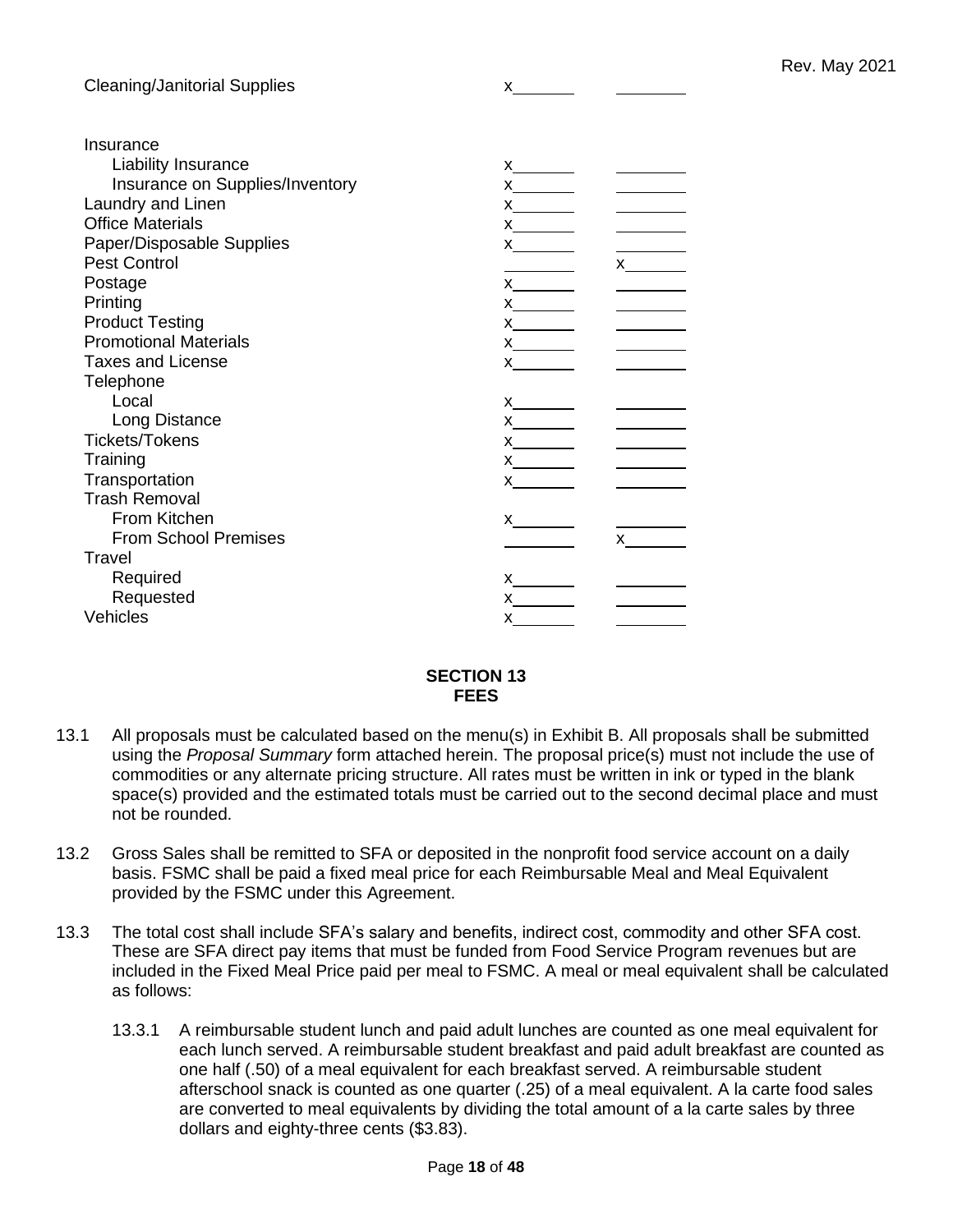- 13.4 The FSMC shall invoice the SFA at the end of each accounting period as determined by the SFA. Invoiced amounts shall be paid within 60 (days) after receipt of the invoice. Reconciliation shall be made for any over-payment or under-payment on the invoice for the next accounting period. Invoices to the SFA must include a statement that documentation is available at the SFA Food Service office or reasonably accessible to support the invoice and any auditing process. All clerical/recordkeeping requirements of the Food Service operation shall be completed by the staff, both SFA and FSMC, assigned to the SFA Food Service office. Upon termination of the Agreement all outstanding amounts shall be paid within thirty (30) days. In addition, FSMC and SFA shall perform a final reconciliation of the records and FSMC shall either invoice SFA for amounts due or refund SFA for any overpayment resulting from such reconciliation.
- 13.5 The FSMC shall receive no payment for meals that are spoiled or unwholesome at the time of serving, that do not meet the detailed specifications for each food component or menu item in accordance with 7 C.F.R. 210, or that do not otherwise meet the requirements of the contract.
- 13.6 The FSMC must subtract from the SFA's monthly bill/invoice the value of all USDA Foods received. Credit issued by the FSMC to the SFA for USDA Foods receipts shall be recorded on the monthly bill/invoice as a separate line item entry and shall be clearly identified and labeled.
- 13.7 The FSMC shall submit separate billing for special functions conducted outside of the nonprofit school food service account.
- 13.8 The fixed meal rate for meals must be calculated as if no USDA Foods were available.

#### **SECTION 14 REVENUE**

- 14.1 The SFA shall receive all revenue from the food service operation.
- 14.2 The food service revenue shall be used only for the SFA's nonprofit food service.
- 14.3 The food service revenue shall flow through the SFA's chart of accounts.
- 14.4 All goods, services, or monies received as the result of any equipment or government commodity rebate shall be credited to the SFA's nonprofit food service account.
- 14.5 If reimbursement is denied as a direct result of the failure of the FSMC to comply with the provisions of this Contract, the FSMC shall assume responsibility for the amount denied.

#### **SECTION 15 LICENSES, CERTIFICATIONS, AND TAXES**

- 15.1 Throughout the Term of the Contract and each renewal Term, the FSMC shall obtain and maintain all applicable licenses, permits, and health certifications required by federal, state, and local law.
- 15.2 The FSMC shall have state or local health certification for any facility outside the SFA in which it proposes to prepare meals, if applicable, and must maintain this health certification for each Contract Term.
- 15.3 The FSMC and all affiliates shall collect and remit Florida Use Tax on all sales of tangible personal property in the State of Florida in accordance with applicable state statutes.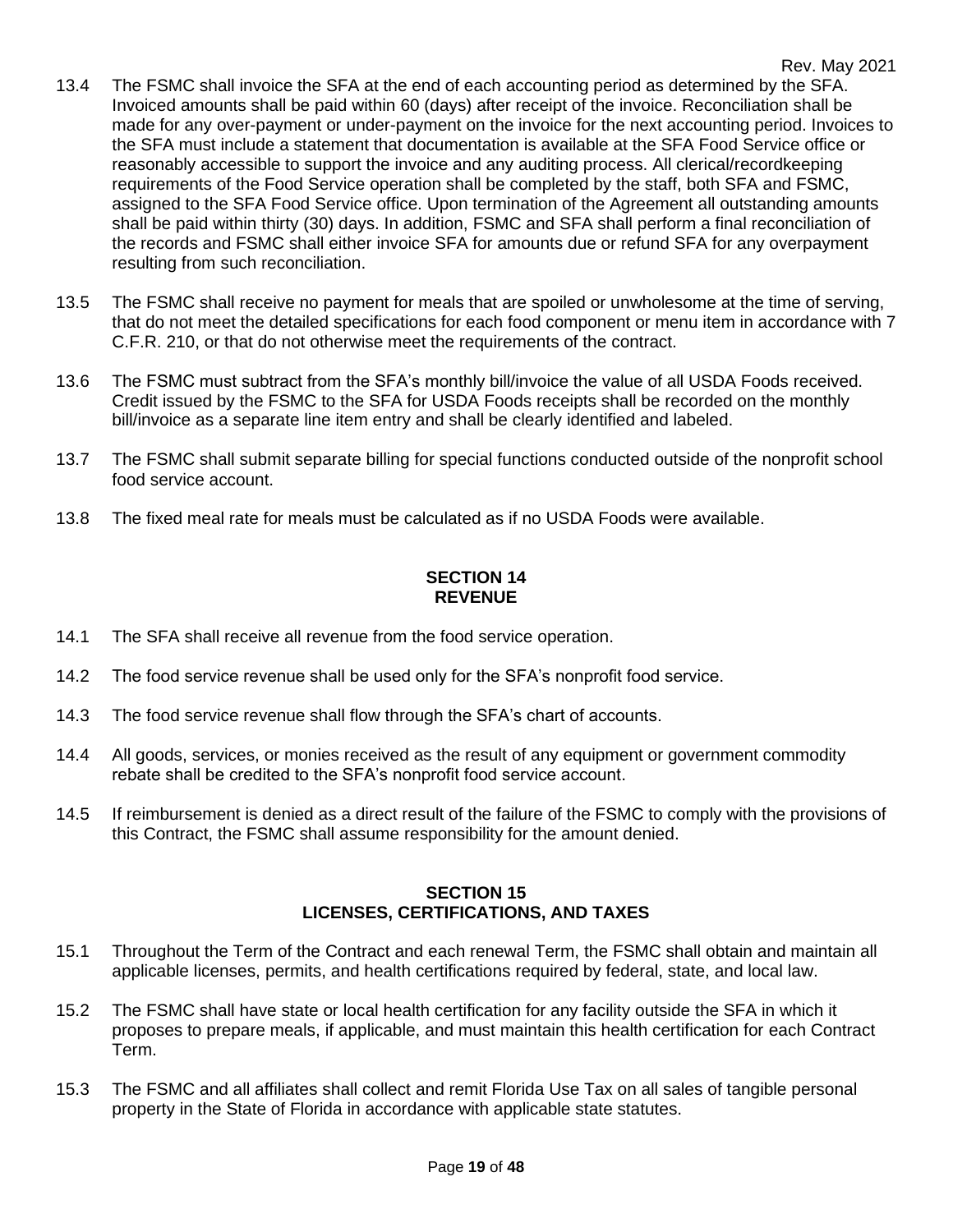#### **SECTION 16 RECORD KEEPING**

- 16.1 The FSMC shall maintain such records as the SFA will need to meet monthly reporting responsibilities and will report claim information, including daily meal counts, to the SFA promptly at the end of each month.
- 16.2 The FSMC shall have records maintained and available to demonstrate compliance with the requirements relating to USDA Foods. Such records shall include the following
	- 16.2.1 The receipt, use, storage, and inventory of USDA Foods;
	- 16.2.2 Monthly inventory reports showing all transactions for processed and non-processed USDA Foods; and
	- 16.2.3 Documentation of credits issued to the SFA for USDA Foods received; and
	- 16.2.4 Documentation of credits issued to the SFA for USDA Foods owned by the SFA prior to the contract execution date.
- 16.3 The FSMC shall retain all records relating to the initial contract and all subsequent renewals for a minimum of five (5) years or the longer of the retention periods required by federal, state or local laws and regulations that govern the SFA regarding recordkeeping and records retention.
- 16.4 All records must be maintained for the longer of the retention periods specified above for the purpose of making audits, examinations, excerpts, and transcriptions by representatives of the SFA, the FDACS, the USDA, and the Auditor General, and other governmental entities with monitoring authority at any reasonable time and place. If audit findings have not been resolved, the records shall be retained beyond the specified period as long as required for the resolution of the issues raised by the audit.
- 16.5 The FSMC accepts liability for any over-claims due to FSMC negligence or noncompliance with regulations, including those over-claims based on review or audit findings.

#### **SECTION 17 TERMS AND TERMINATION**

- 17.1 This Contract is effective for a one-year period, commencing December 13<sup>th</sup> 2021 or upon written acceptance of the Contract, whichever occurs last, and ending December 12<sup>th</sup>, 2022 ("contract term" or "term"). This contract will be renewable on an annual basis, upon mutual agreement of the SFA and FSMC, for up to four (4) additional years (each year a "renewal term").
- 17.2 Renewal of this Contract is contingent upon the fulfillment of all Contract provisions relating to USDA Foods.
- 17.3 Either the SFA or FSMC can terminate this Contract for cause or for convenience with a sixty- (60) day written notification. Following sixty- (60) day written notification, the SFA can terminate this Contract in whole or in part without the payment of any penalty or incurring any further obligation to the FSMC.
- 17.4 Following any termination for convenience, the FSMC shall be entitled to compensation for services completed upon submission of invoices and proof of claim for services provided under this Contract up to and including the effective date of termination. The SFA shall have the right to receive services from the Contractor through the effective date of the notice of termination, and may, at its election, procure such work from other contractors as may be necessary to complete the services.
- 17.5 Notwithstanding any provision to the contrary in this Contract, obligations of the SFA will cease immediately without penalty of further payment being required if sufficient funds for this Agreement are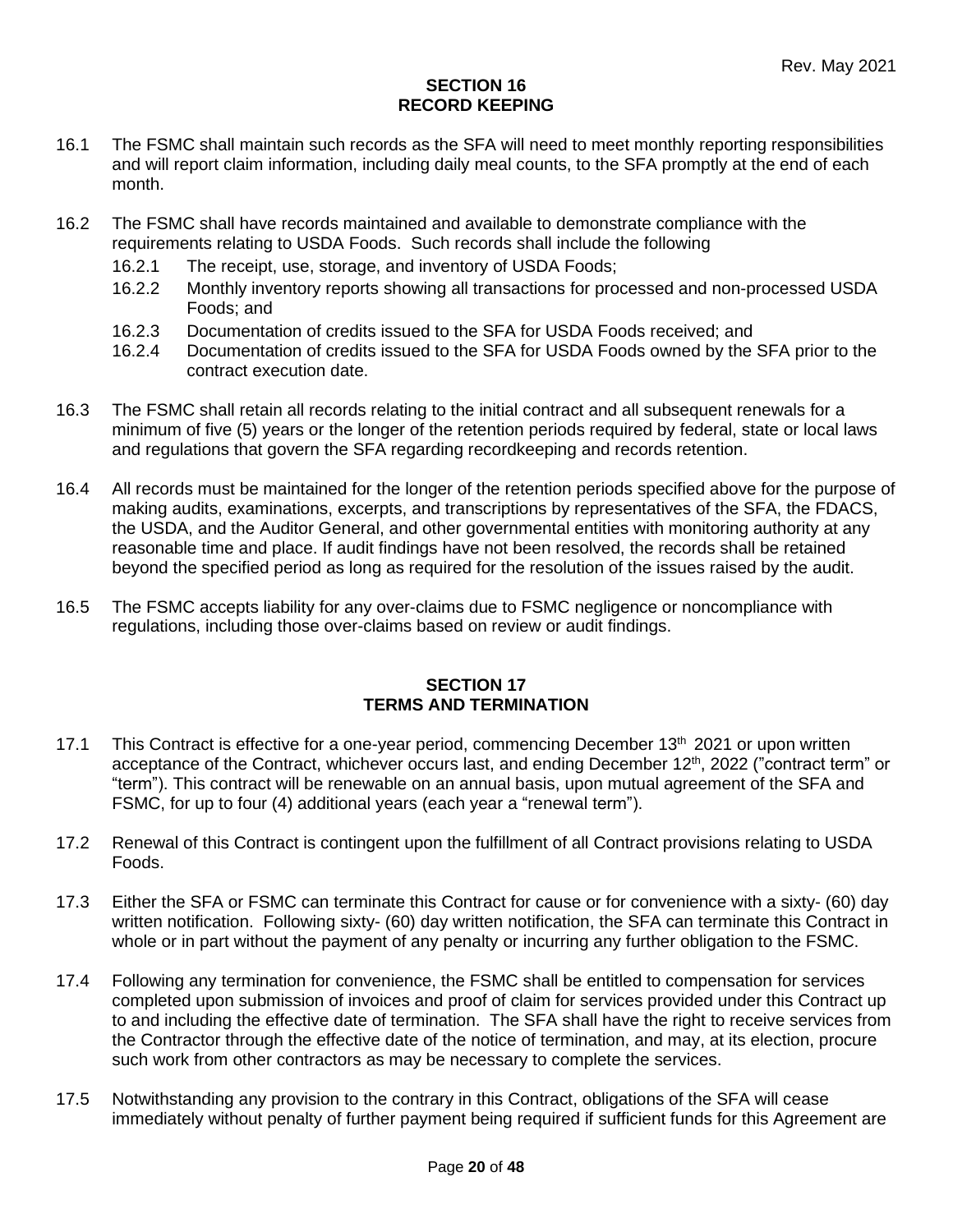not appropriated by the Florida Legislature or a federal funding source, or such funds are otherwise not made available to the SFA for payments in accordance with this Contract.

- 17.6 Notwithstanding the notice period in paragraph 16.3, the SFA may immediately terminate the Contract, in whole or in part, upon notice to the FSMC if the SFA determines that the actions, or failure to act, of the FSMC, its agents, employees or subcontractors have caused, or reasonably could cause jeopardy to health, safety, or property; or if the SFA determines that the FSMC lacks the financial resources to perform under the Contract.
- 17.7 If the FSMC fails to perform to the SFA's satisfaction any material requirement of this Contract or is in violation of a material provision of this Contract, the SFA shall provide written notice to the FSMC requesting that the breach or noncompliance be remedied within sixty- (60) days. If the breach or noncompliance is not remedied by the specified period of time, the SFA may either: (a) immediately terminate the Contract without additional written notice or, (b) enforce the terms and conditions of the Contract, and in either event seek any available legal or equitable remedies and damages. The SFA may finish the services by whatever method the SFA may deem expedient. Any damages incurred by the SFA as a result of any FSMC default shall be borne by the FSMC at its sole cost and expense, shall not be payable as part of the Contract amount, and shall be reimbursed to the SFA by the FSMC upon demand.
- 17.8 Neither the FSMC nor SFA shall be responsible for any losses resulting if the fulfillment of the terms of the Contract is delayed or prevented by wars, acts of public enemies, strikes, fires, floods, acts of God, or any other acts which could not have been prevented by the exercise of due diligence ("Act of God"). The SFA may cancel the Contract without penalty if the FSMC's performance does not resume within thirty (30) days of the FSMC's interruption of services due to an Act of God.
- 17.9 The only rates and fees that may be renegotiated in subsequent years of this contract are the fixed rates and fixed fees contained herein. Before any fixed rate or fee increases can be implemented as part of a contract renewal agreement, the FSMC shall document to the SFA, through a written financial analysis, the need for such increases. Renegotiation of all fixed rates and fees in subsequent years of the contract must not exceed the *Consumer Price Index for Urban Consumers—Food Away From Home* annualized rate for December of the current school year. Individual per meal fixed rate and applicable fixed fee increases cannot exceed *the CPI Index* as stated above. Percentage increases cannot be applied to any previous year's total estimated or actual contract cost. The calculation method regarding the determination of a la carte equivalents is outlined in the *Fees* section of this contract.

#### **SECTION 18 GENERAL CONTRACT TERMS**

- 18.1 No provision of this Contract shall be assigned or subcontracted without prior written consent of the SFA. The FSMC shall not subcontract for the total meal, with or without milk, or for the assembly of the meal.
- 18.2 This solicitation/Contract, exhibits, and attachments constitute the entire agreement between the SFA and FSMC and may not be changed, extended orally, or altered by course of conduct. No other contracts will be signed by the SFA.
- 18.3 Each party to this Contract represents and warrants to the other that: (a) it has the right, power and authority to enter into and perform its obligations under this Contract and (b) it has taken all requisite action (corporate, statutory or otherwise) to approve execution, delivery and performance of this Contract, and (c) this Contract constitutes a legal, valid and binding obligation upon itself in accordance with its terms.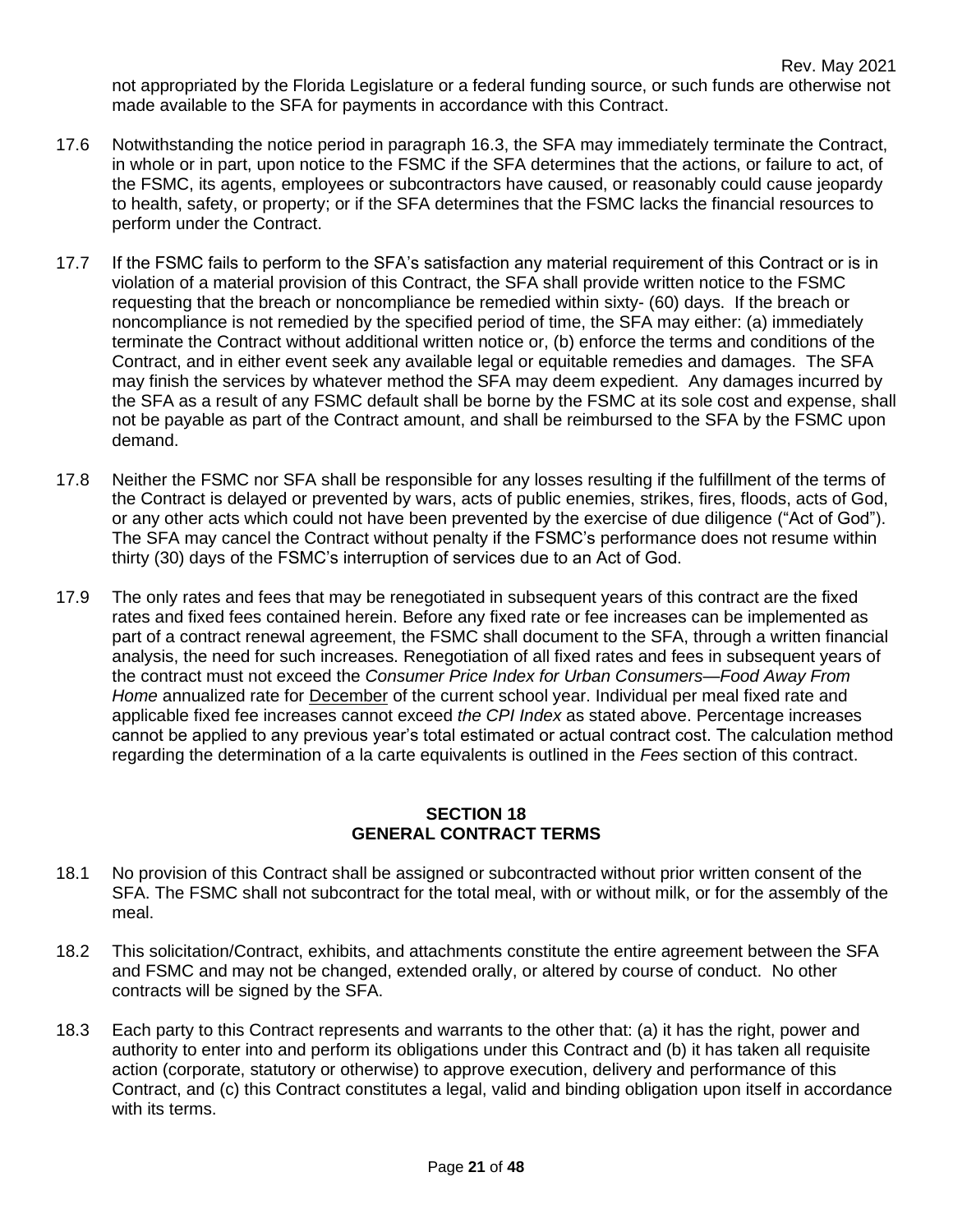- 18.4 Any silence, absence, or omission from the Contract specifications concerning any point shall be regarded as meaning that only the best commercial practices are to prevail, and all materials, workmanship, and services rendered shall be of a quality that would normally be specified by the SFA.
- 18.5 No course of dealing or failure of the SFA to enforce strictly any term, right, or condition of this Contract shall be construed as a waiver of such term, right, or condition. No express waiver of any term, right, or condition of this Contract shall operate as a waiver of any other term, right, or condition.
- 18.6 Payments on any claim shall not prevent the SFA from making claim for adjustment on any item found not to have been in accordance with the provisions of this Contract.
- 18.7 It is further agreed between the SFA and FSMC that the exhibits, attachments, and clauses attached and designated are hereby in all respects made a part of this Contract.
- 18.8 Minority-Owned Business Enterprise

Both parties agree to take affirmative steps to ensure that small businesses, minority-owned businesses and women's business enterprises are used whenever possible. Affirmative steps shall include the following:

- 18.8.1 Include qualified small businesses, minority-owned businesses and women's business enterprises on solicitation lists;
- 18.8.2 Assuring that small businesses, minority-owned businesses and women's businesses are solicited whenever they are potential sources;
- 18.8.3 When economically feasible, dividing total requirements into smaller tasks or quantities so as to permit maximum small businesses, minority-owned businesses and women's business participation;
- 18.8.4 Where the requirement permits, establishing delivery schedules which will encourage participation by small businesses, minority-owned businesses and women's businesses;
- 18.8.5 Using the services and assistance of the Small Business Administration and the Department of Commerce's Minority Business Development Agency in the solicitation and utilization of small businesses, minority-owned businesses and women's business enterprises.
- 18.9 The FSMC shall comply with the Title VI of the Civil Rights Act of 1964; USDA regulations implementing Title IX of the Education Amendments of 1972; Section 504 of the Rehabilitation Act of 1973; the Age Discrimination Act of 1975; 7C.F.R. Parts 15, 15a, and 15b; FNS Instruction 113-1, *Civil Rights Compliance and Enforcement—Nutrition Programs and Activities*; and any additions or amendments to such laws and regulations.
- 18.10 If this Contract is in excess of \$100,000, the SFA and FSMC shall comply with all applicable standards, orders, or regulations, including but not limited to:
	- The Clean Air Act (42 U.S.C. § 7401 *et seq.*), the Clean Water Act (33 U.S.C. § 1251 *et seq.*), as amended, Executive Order 11738, and Environmental Protection Agency regulations (2 C.F.R. 1532);
	- *Certification Regarding Lobbying* pursuant to 31 U.S.C. 1352 (2 C.F.R. Appendix II to Part 200); and
	- *Disclosure of Lobbying Activities* pursuant to 31 U.S.C. 1352 (2 C.F.R. Appendix II to Part 200).
- 18.11 The FSMC will comply with:
	- Energy Policy and Conservation Act (42 U.S.C. section 6201 *et seq.*);
	- Sections 103 and 107 of the Contract Work Hours and Safety Standards Act (40 U.S.C. 327-333), as supplemented by Department of Labor regulations (29 C.F.R. 5);
	- **Executive Order 11246, entitled** *Equal Employment Opportunity***, as amended by Executive Order** 11375 and Department of Labor Regulation (41 C.F.R. Chapter 60);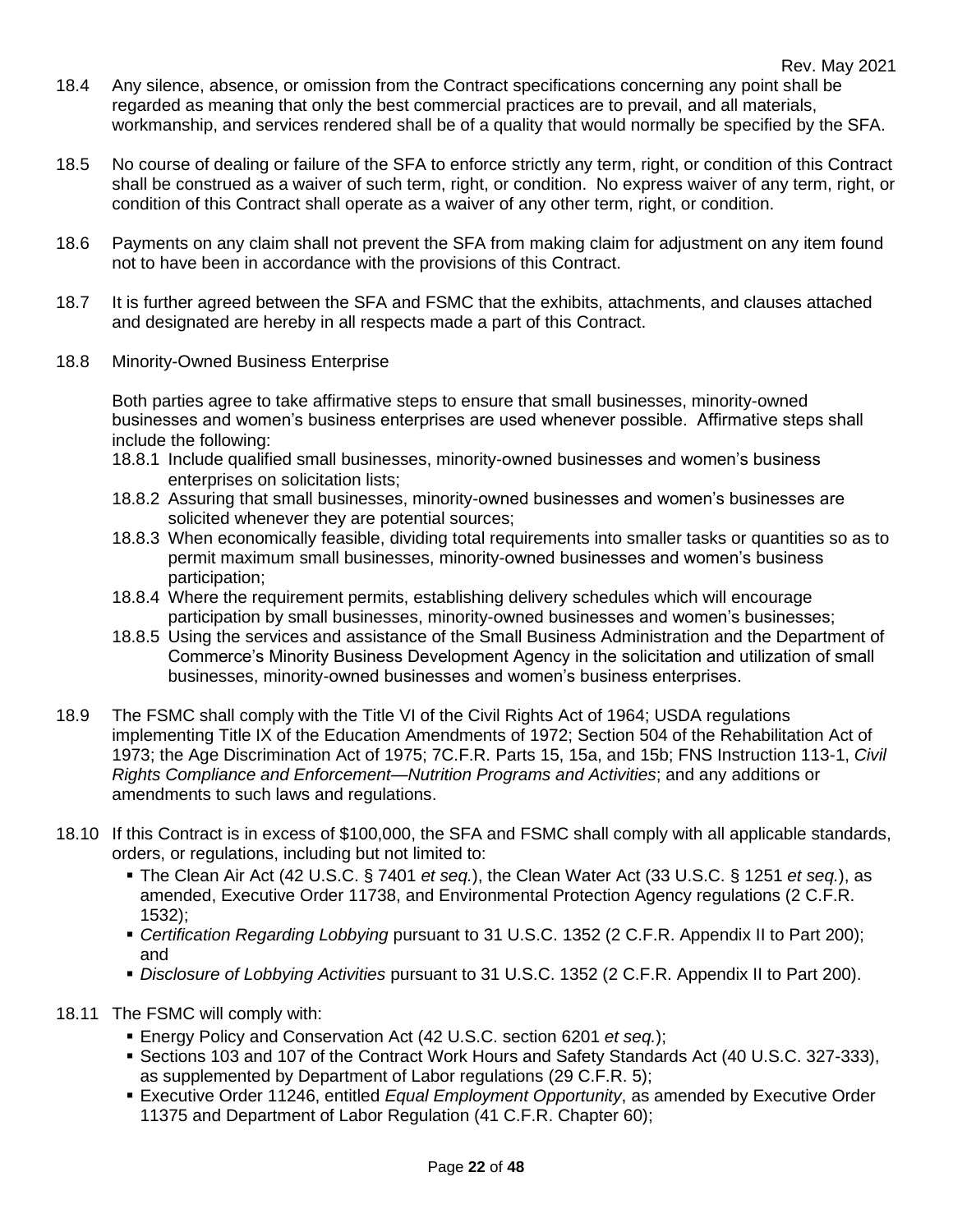- Copeland "Anti-Kickback" Act (18 U.S.C. 874) as supplemented in Department of Labor regulations (29 C.F.R. Part 3); and
- **Davis-Bacon Act (40 U.S.C. 276a to 276a-7) as supplemented by Department of Labor regulations** (29 C.F.R. Part 5).
- Procurement of Recovered Materials. (Stat. 200.322 Solid Waste Disposal Act)
- 18.12 The FSMC is subject to the provisions of 7 U.S.C. section 2209d due to the use of federal funds for operation of the food service program. All announcements and other materials publicizing this program must include statements as to the amount and proportion of federal funding involved.
- 18.13 The FDACS and the USDA are not parties to this Contract and are not obligated, liable, or responsible for any action or inaction by the SFA or the FSMC. The SFA and the FSMC have full responsibility for ensuring the terms of the Contract are fulfilled
- 18.14 To the fullest extent permitted by law, the FSMC agrees to indemnify, defend, and hold harmless the SFA and its respective agents, officers and employees from and against any and all claims, demands, suits, liabilities, injuries (personal or bodily), property damage, causes of action, losses, costs, expenses, damages, or penalties, including, without limitation, reasonable defense costs, and reasonable legal fees, arising or resulting from, or occasioned by or in connection with (i) any bodily injury or property damage resulting or arising from any act or omission to act (whether negligent, willful, wrongful, or otherwise) by the FSMC, its subcontractors, anyone directly or indirectly employed by them or anyone for whose acts they may be liable; (ii) failure by the FSMC or its subcontractors to comply with any Laws applicable to the performance of the Services; (iii) any breach of this Contract, including, without limitation, any representation or warranty provided by the FSMC herein; (iv) any employment actions of any nature or kind including but not limited to, workers compensation, or labor action brought by the FSMC's employees; or (v) any identity breach or infringement of any copyright, trademark, patent, or other intellectual property right.

#### **SECTION 19 FOOD SPECIFICATIONS**

19.1 All USDA Foods offered to the SFA and made available to the VENDOR are acceptable and should be utilized in as large a quantity as may be efficiently utilized.

For all other food components, specifications shall be as follows:

- 19.2 All breads, bread alternates, and grains must be whole grain or whole grain-rich. All breads and grains must be fresh (or frozen, if applicable) and must meet the minimum weight per serving as listed on USDA's *Exhibit A: School Lunch and Breakfast*. Ready-to-Eat (RTE) breakfast cereals must list a whole grain as the primary ingredient and the cereal must be fortified. RTE cereals that are made from 100 percent whole grains do not have to be fortified. If applicable, product should be in moisture-proof wrapping and pack-code date provided.
- 19.3 All meat and poultry must have been inspected by the USDA and must be free from off color or odor.
	- 19.3.1 Beef must be at least 70:30 lean to fat, preferably 80:20 lean to fat or better.
	- 19.3.2 Poultry should be U.S. Grade A when applicable and should meet the recommendations outlined in *Specifications for Poultry Products, A Guide for Food Service Operators* from the USDA.
	- 19.3.3 For breaded and battered meat/meat alternate items, all flours must be whole grain or whole grain-rich and breading/batter must not make up more than 30 percent of the weight of the finished product. Note: Manufacturers producing qualifying products (meat/ meat alternate entrées containing grains) may apply for a Child Nutrition (CN) Label to indicate the number of ounce equivalent (oz. eq.) grains that meet the whole grain-rich criteria. The term "oz. eq. grains" on the CN Label indicates that the product meets the whole grain-rich criteria and credit for as a grain serving while the terms "bread" or "bread alternate" on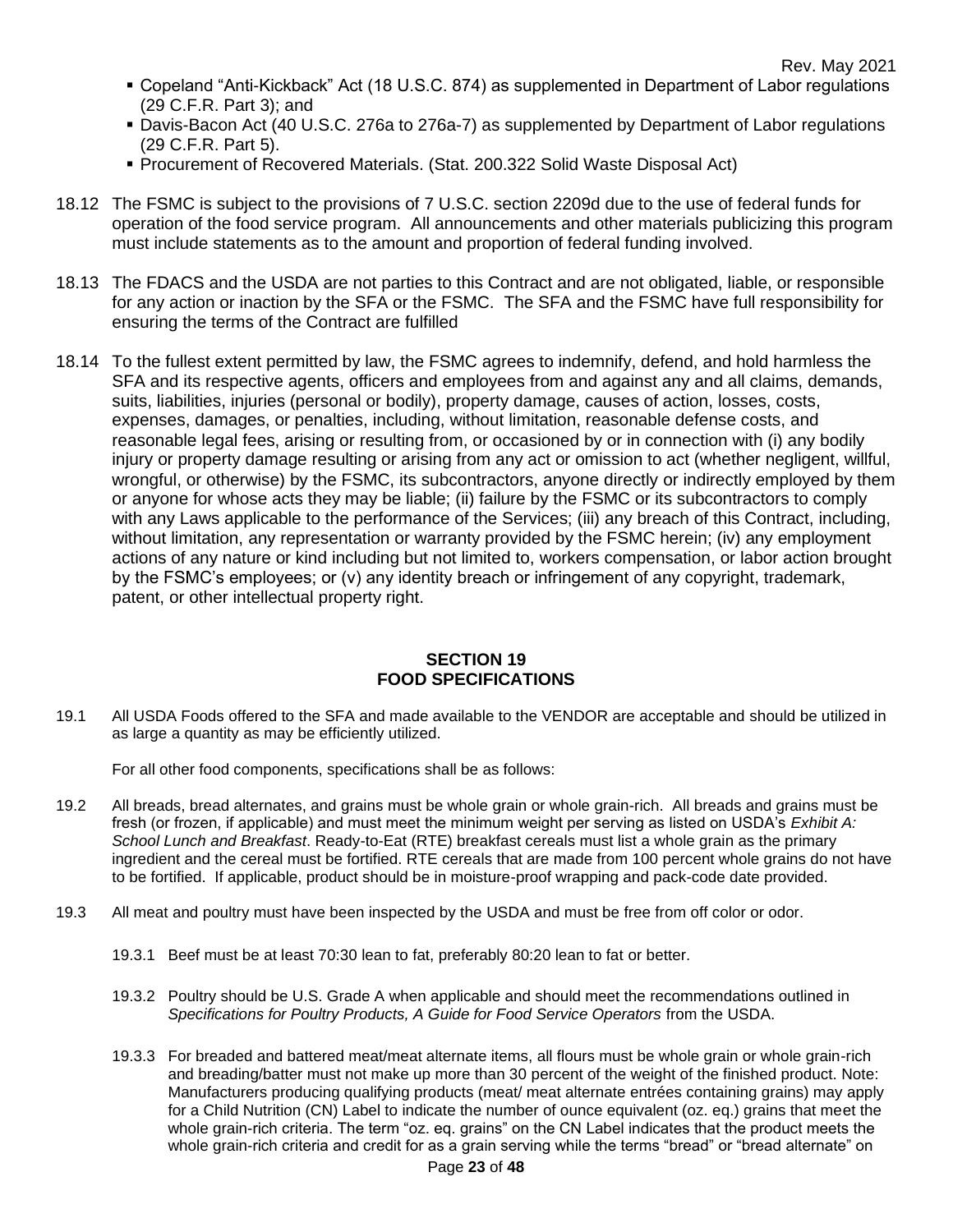- 19.3.4 For sausage patties, the maximum fat allowed is 50 percent by weight; industry standard of 38 to 42 percent fat preferred.
- 19.4 All cured processed meats (bologna, frankfurters, luncheon meat, salami, others) shall be made from beef, pork and/or poultry. No meat by-products, fillers, extenders, non-fat milk solids, or cereal will be allowed except to include those products containing Alternate Protein Products (APP) within the limits specified in 9 CFR 319.180(e) and meeting the requirements of Appendix A of 7 CFR 210, 220, 225, and 226. No other binders and extenders may be used in conjunction with the APP to receive the ounce per ounce crediting. Meats must not show evidence of greening, streaking, or other discoloration.
- 19.5 All cheese should be free of mold and undesirable flavor and odors; pasteurized when applicable; and preferably reduced- or low-fat. Hard cheese should have a bright, uniform, attractive appearance, and demonstrate satisfactory meltability. Soft (e.g., cottage cheese) and hard cheese should have a pleasing flavor; and contain proper moisture and salt content. Cream cheese, if offered, maybe offered as a extra food or condiment. Any item labeled as "imitation" cheese or cheese "product" does not meet the requirements for use in food-based menu planning approaches and are not creditable toward meal pattern requirements.
- 19.6 All fish must have been inspected by the United States Department of Commerce (USDC) and meet minimum flesh and batter/breading requirements for a USDC Grade A product or a product packed under federal inspection (PUFI) by the USDC. Note: Manufacturers producing qualifying products (meat/ meat alternate entrées containing grains) may apply for a Child Nutrition (CN) Label to indicate the number of ounce equivalent (oz. eq.) grains that meet the whole grain-rich criteria. The term "oz. eq. grains" on the CN Label indicates that the product meets the whole grain-rich criteria and credit for as a grain serving while the terms "bread" or "bread alternate" on the CN Label indicate that the product meets previous program requirements for grains/breads and are not creditable toward a grain serving.
- 19.7 All fresh fruits must be ripe and in good condition when delivered and must be ready for consumption per the USDA *Food Buying Guide*. At a minimum, fruits must meet the food distributors' second-quality level. Fruits should have characteristic color and good flavor and be well-shaped and free from scars and bruises. Size must produce a yield equal to or greater than the attached 21-day cycle menu requirements.
- 19.8 All fresh vegetables must be ripe and in good condition when delivered and must be ready for consumption per the USDA *Food Buying Guide*. At a minimum, fresh vegetables must meet the food distributors' second-quality level. Fresh vegetables should have characteristic color and good flavor, be well shaped, and free from discoloration, blemishes, and decay. Size must produce a yield equal to or greater than the attached 21-day cycle menu requirements
- 19.9 All canned vegetables must meet the food distributors' first quality level (extra fancy and fancy) and should be reduced-sodium, low-sodium or no added salt.
- 19.10 All canned fruits must meet the food distributors' second quality level (standard). Canned fruit must be packed in juice, water or light syrup, and all frozen or dried fruit must have no added sweetener (nutritive or non-nutritive).
- 19.11 All fruit juices must be 100 percent, full strength juice.
- 19.12 Eggs must be inspected and passed by the state or federal Department of Agriculture and used within 30 days of date on carton. Eggs should be grade A, uniform in size, clean, sound-shelled, and free of foreign odors or flavors.
- 19.13 Sauces, (i.e., spaghetti, pizza) and gravy must be smooth and uniform in color with no foreign substance, flavor, odor, or off color.
- 19.14 If applicable, the food production facility, manufacturing plant, and products must meet all sanitary and other requirements of the Food, Drug, and Cosmetic Act and other regulations that support the wholesomeness of products.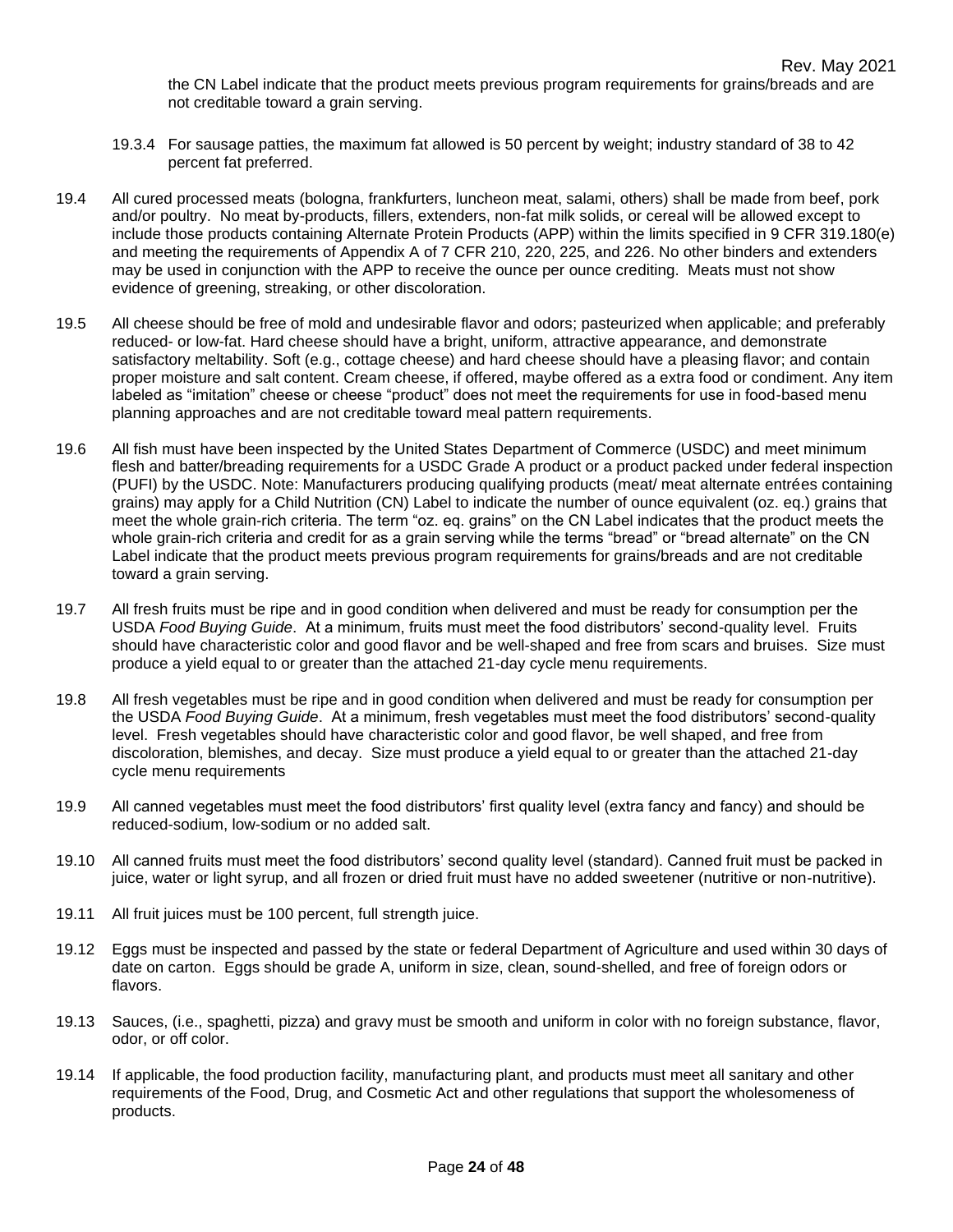- 19.15 Meals and food items must be stored and prepared under properly controlled temperatures and in accordance with all applicable health and sanitation regulations.
- 19.16 When the specification calls for "Brand Name or Equivalent", the brand name product is acceptable. Other products may be considered with proof that such products meet stated specifications and are deemed equivalent to the brand products in terms of quality, performance, and desired characteristics, as determined by the SFA.
- 19.17 Breakfast and lunch program meals must meet the sodium target level prescribed in 7 C.F.R. section 210.10 for the applicable school year.
- 19.18 Nutrition labels or manufacturer specifications must indicate zero grams of added trans-fat (less than 0.5 grams) per serving. Meats that contain a minimal amount of naturally-occurring trans fats are allowed in the school meal programs.
- 19.19 USDA requires SFA's to offer two fluid milk choices daily. Fluid milk choices must be from unflavored low-fat (1 percent milk fat) or fat-free, flavored or unflavored.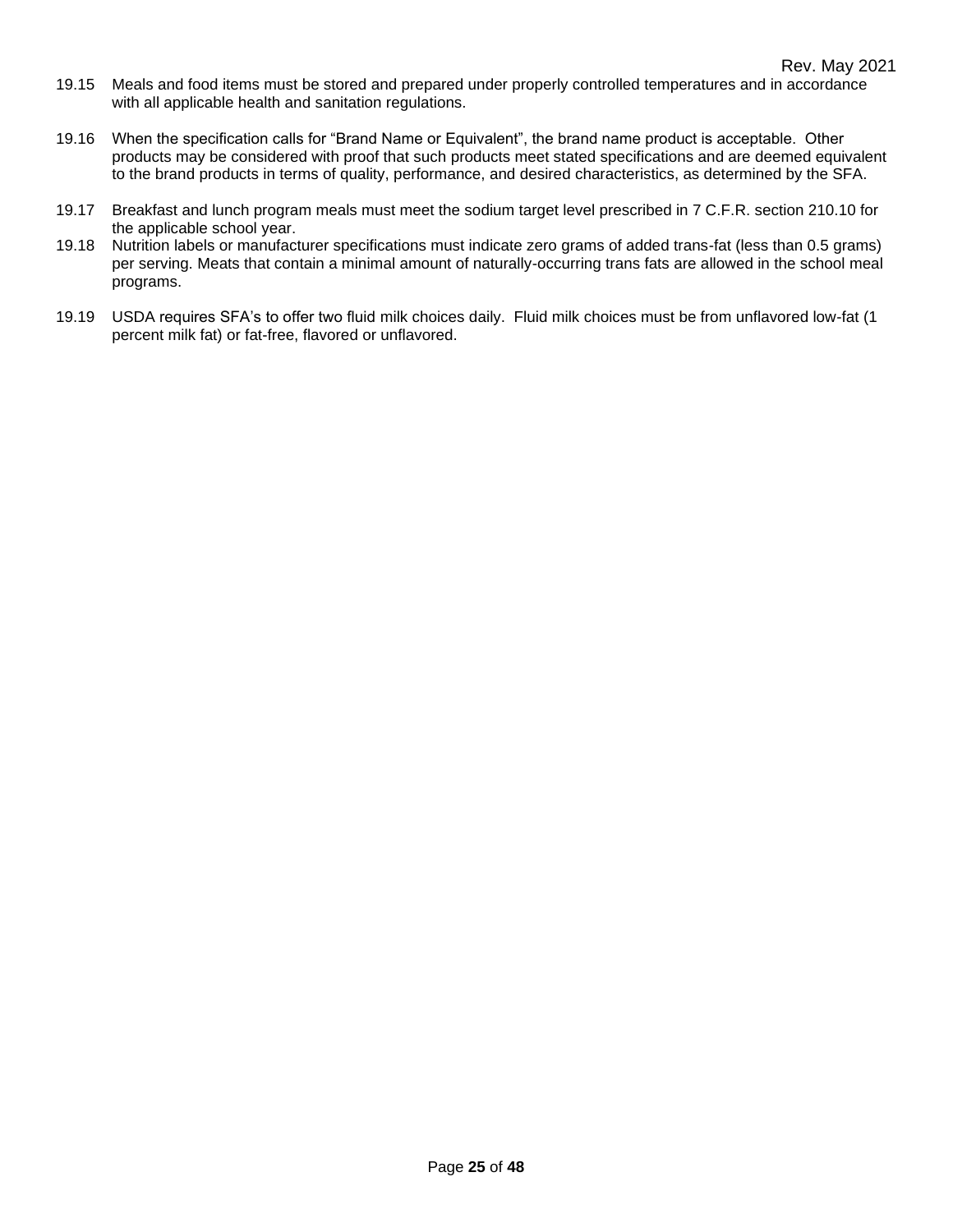## **PROPOSAL SUMMARY**

#### **Request for Proposal and Contract Nonprofit School Food Service**

This document contains a proposal solicitation for the furnishing of management services for the operation of the nonprofit food service programs for the period beginning 12/13/2021, and ending 12/12/2022 [Mo/Day/Year] and sets forth the terms and conditions applicable to the procurement. Upon acceptance, this document shall constitute the Contract between the FSMC and the SFA. The FSMC shall not plead misunderstanding or deception because of such estimate of quantities, or of the character, location, or other conditions pertaining to the contract.

#### **MEAL RATES AND FEES MUST BE QUOTED AS IF NO USDA FOODS WILL BE RECEIVED**

- 1. All proposals must be calculated based on the menu(s) in Exhibit B. All proposals shall be submitted using the Proposal Summary form attached herein. The proposed price must not include the use of USDA Foods or any alternate pricing structure. Proposals must be written in ink or typed in the blank space provided.
- 2. FSMC shall be paid a fixed meal price for each reimbursable meal and meal equivalent provided by the FSMC under this Agreement. The fixed meal price is:

 $\mathbb S$ 

The fixed meal price must be carried out to the second decimal place and must not be rounded.

- 3. The total cost includes direct pay items that must be funded from Food Service Program revenues but are included in the Fixed Meal Price paid per meal to FSMC, such as SFA's salary and benefits, indirect cost, and other SFA costs.
- 4. A meal or meal equivalent shall be calculated as follows: A reimbursable student lunch and paid adult lunches are counted as one meal equivalent for each lunch served. A reimbursable student breakfast and paid adult breakfast are counted as one half (.50) of a meal equivalent for each breakfast served. A reimbursable student afterschool snack is counted as one quarter (.25) of a meal equivalent. A la carte food sales are converted to meal equivalents by dividing the total amount of a la carte sales by three dollars and eighty-three cents (\$3.83).

Name of FSMC

FSMC Address

\*Summary Continued\*

\_\_\_\_\_\_\_\_\_\_\_\_\_\_\_\_\_\_\_\_\_\_\_\_\_\_\_\_\_\_\_\_\_\_\_\_\_\_\_\_\_\_\_\_\_\_\_\_\_\_\_\_\_\_\_\_\_\_\_\_\_\_\_\_\_\_\_\_\_\_\_\_\_\_\_\_\_\_\_\_\_\_\_\_\_\_\_\_

\_\_\_\_\_\_\_\_\_\_\_\_\_\_\_\_\_\_\_\_\_\_\_\_\_\_\_\_\_\_\_\_\_\_\_\_\_\_\_\_\_\_\_\_\_\_\_\_\_\_\_\_\_\_\_\_\_\_\_\_\_\_\_\_\_\_\_\_\_\_\_\_\_\_\_\_\_\_\_\_\_\_\_\_\_\_\_\_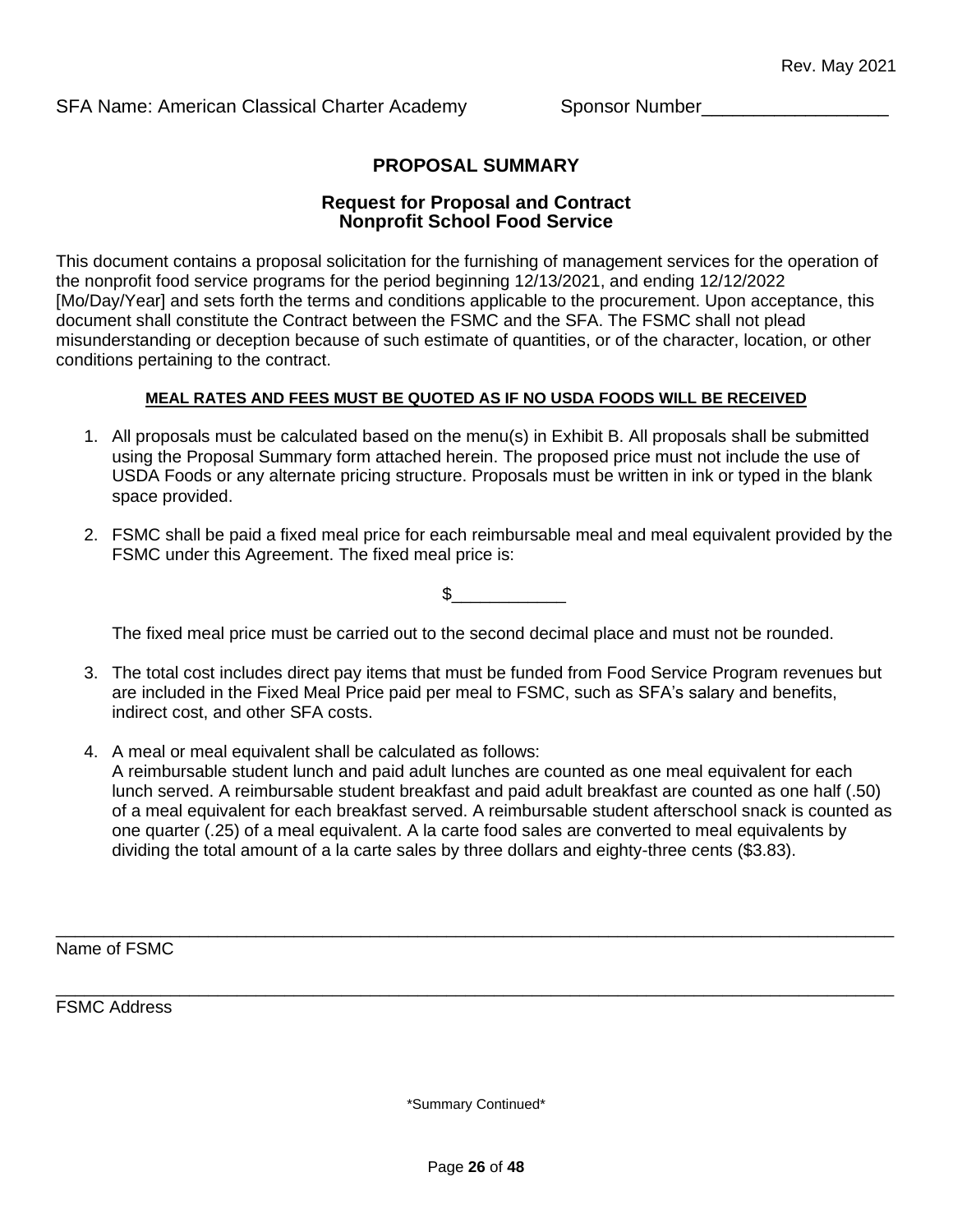By submission of this proposal, the FSMC certifies that, in the event the FSMC receives an award under this solicitation, the FSMC shall operate in accordance with all applicable current program regulations. This agreement shall be in effect for one year and may be renewed by mutual agreement for four additional oneyear renewal terms.

| <b>Authorized FSMC Name</b>      | <b>Title</b>                     |
|----------------------------------|----------------------------------|
| <b>Authorized FSMC Signature</b> | Date                             |
| <b>ACCEPTANCE OF CONTRACT</b>    |                                  |
| <b>Sponsor Number</b>            | School Food Authority (SFA) Name |
| <b>Authorized SFA Name</b>       | <b>Title</b>                     |
| Authorized SFA Signature         | Date                             |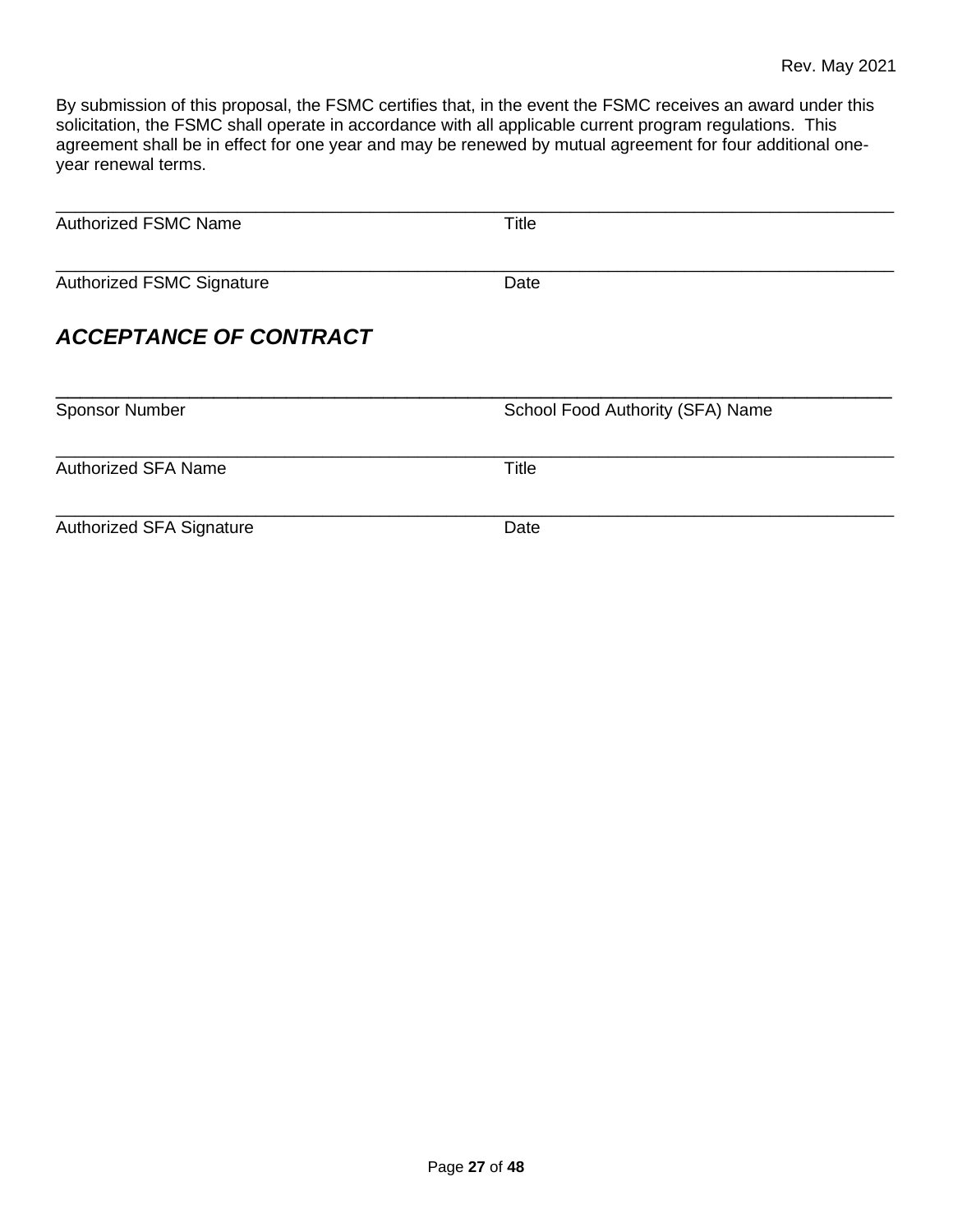#### **DRUG-FREE WORKPLACE PROGRAM BIDDER CERTIFICATION**

IDENTICAL TIE PROPOSALS - Preference shall be given to businesses with drug-free workplace programs. Whenever two or more Proposals which are equal with respect to price, quality, and service are received by the State or by any political subdivision for the procurement of commodities or contractual services, a proposal received from a business that certifies that it has implemented a drug-free workplace program shall be given preference in the award process. Established procedures for processing tie proposals will be followed if none of the tied vendors have a drug-free workplace program. In order to have a drug-free workplace program, a business shall:

- 1) Publish a statement notifying employees that the unlawful manufacture, distribution, dispensing, possession, or use of a controlled substance is prohibited in the workplace and specifying the actions that will be taken against employees for violations of such prohibition.
- 2) Inform employees about the dangers of drug abuse in the workplace, the business's policy of maintaining a drug-free workplace, any available drug counseling, rehabilitation, and employee assistance programs, and the penalties that may be imposed upon employees for drug abuse violations.
- 3) Give each employee engaged in providing the commodities or contractual services that are under Proposal a copy of the statement specified in subsection (1).
- 4) In the statement specified in subsection (1), notify the employees that, as a condition of working on the commodities or contractual services that are under Proposal, the employee will abide by the terms of the statement and will notify the employer of any conviction of, or plea of guilty or nolo contendere to, any violation of chapter 893 or of any controlled substance law of the United States or any state, for a violation occurring in the workplace no later than five (5) days after such conviction.
- 5) Impose a sanction on, or require the satisfactory participation in a drug abuse assistance or rehabilitation program if such is available in the employee's community, by any employee who is so convicted.
- 6) Make a good faith effort to continue to maintain a drug-free workplace through implementation of this section.

As the person authorized to sign the statement, I certify that this firm complies fully with the above requirements.

VENDOR'S SIGNATURE

\_\_\_\_\_\_\_\_\_\_\_\_\_\_\_\_\_\_\_\_\_\_\_\_\_\_\_\_\_\_\_\_\_\_\_\_\_\_\_\_\_\_\_\_\_\_\_\_\_\_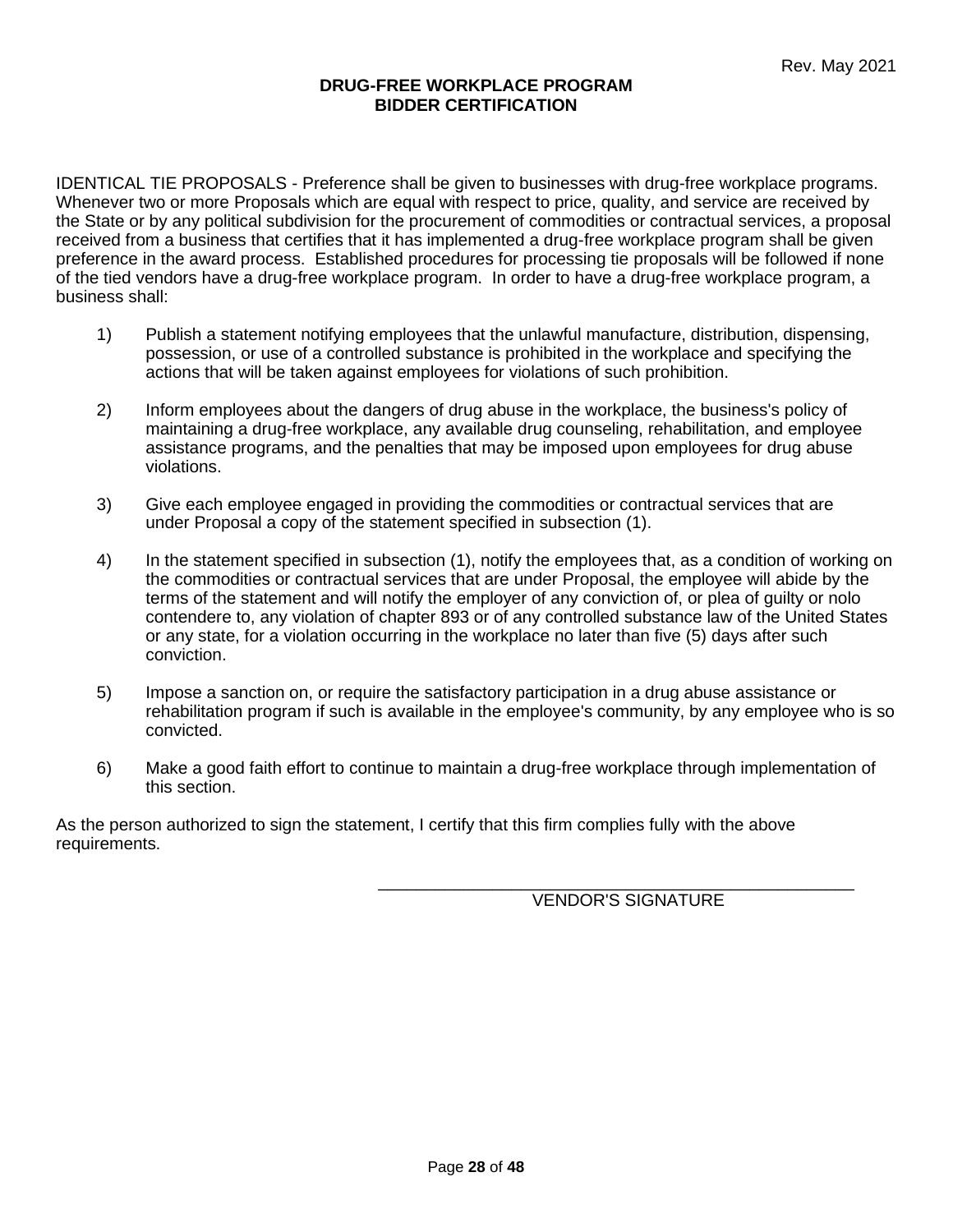# **CERTIFICATION REGARDING LOBBYING**

#### **CERTIFICATION FOR CONTRACTS, GRANTS, AND COOPERATIVE AGREEMENTS**

The undersigned certifies, to the best of his or her knowledge and belief, that:

- 1. No Federal appropriated-funds have been paid or will be paid, by or on behalf of the undersigned, to any person for influencing or attempting to influence an officer or employee of congress, or an employee of a member of congress in connection with the awarding of any Federal contract, the making of any Federal grant, the making of any Federal loan, the entering into of any cooperative agreement, and the extension, continuation, renewal, amendment, or modification of any Federal contract, grant, loan, or cooperative agreement.
- 2. If any funds other than Federal-appropriated funds have been paid or will be paid to any person for influencing or attempting to influence an officer or employee of any agency, a member of congress, an officer or employee of congress, or an employee of a member of congress in connection with this Federal contract, grant, loan, or cooperative agreement, the undersigned shall complete and submit Standard Form-LLL, Disclosure Form to Report Lobbying, in accordance with its instructions.
- 3. The undersigned shall require that the language of this certification be included in the award documents for all sub-awards at all tiers (including sub-contracts, subgrants, and contracts under grants, loans and cooperative agreements) and that all sub-recipients shall certify and disclose accordingly.

This certification is a material representation of fact upon which reliance was placed when this transaction was made or entered into. Submission of this certification is a prerequisite for making or entering into this transaction imposed by Section 1352, title 31, U.S. Code. Any person who fails to file the required certification shall be subject to a civil penalty of not less than \$10,000 and not more than \$100,000 for each such failure.

Signature of Vendor Official (Executive Director)

By <u>Constantine and the set of the set of the set of the set of the set of the set of the set of the set of the set of the set of the set of the set of the set of the set of the set of the set of the set of the set of the </u>

By <u>Constantine and the set of the set of the set of the set of the set of the set of the set of the set of the set of the set of the set of the set of the set of the set of the set of the set of the set of the set of the </u>

Signature of Vendor Official (Chief Financial Officer)

For

Name of Grantee (SFA)

 National School Lunch Program Title of Grant Program

**Disclosure of Lobbying Activities**

Page **29** of **48**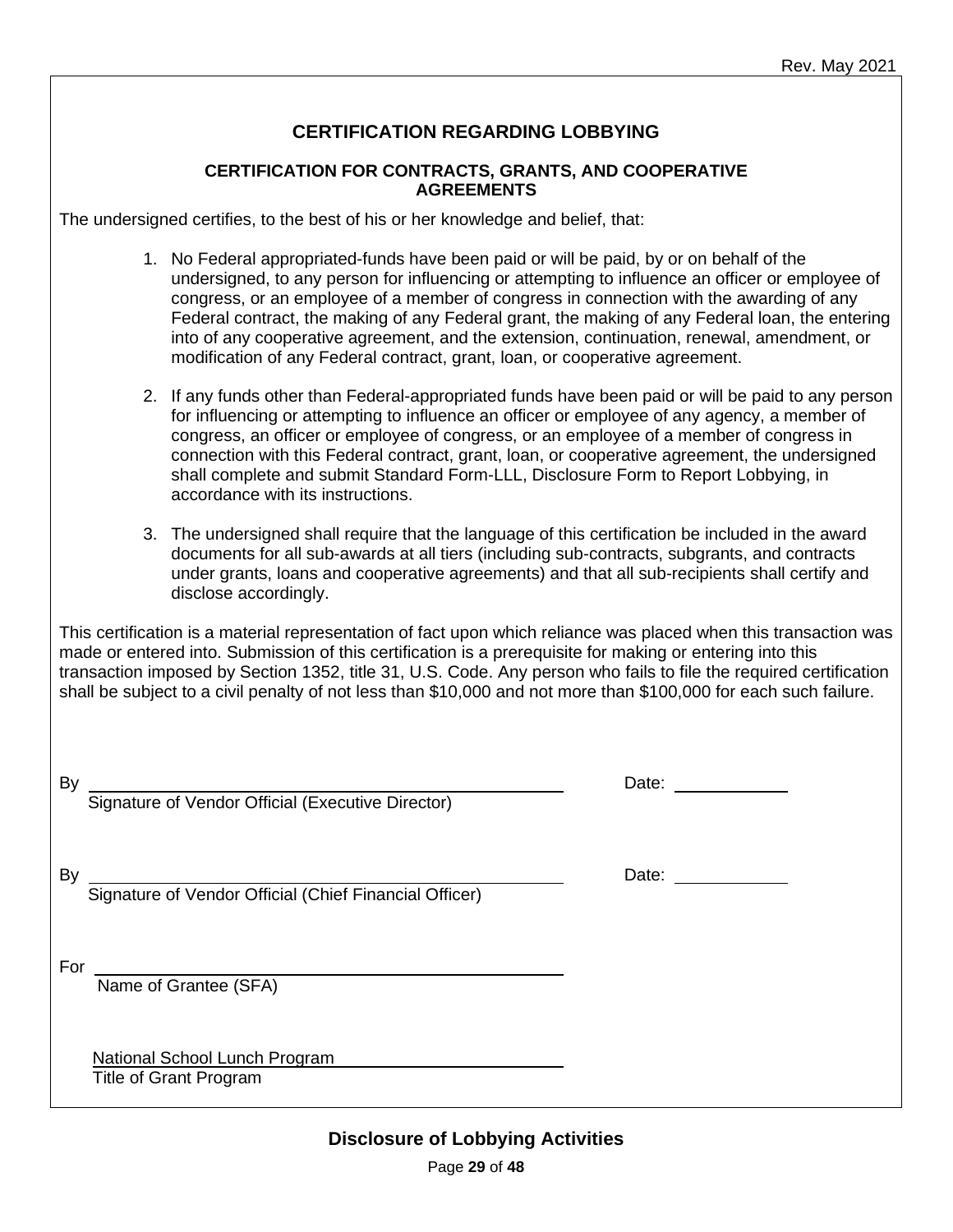Complete this form to disclose lobbying activities pursuant to 31 U.S.C. 1352 (See reverse for public burden disclosure)

| 1. Type of Federal Action:<br>a. contract<br>b. grant<br>c. cooperative agreement<br>d. Ioan<br>e. loan guarantee<br>f. loan insurance                                                                                                                                                                                                                                                                                                                                                                                                                                                                                                        | 2. Status of Federal<br><b>Action:</b><br>а.<br>bid/offer/application | b. initial award<br>c. post-award                                                                                              | 3. Report Type:<br>a. initial filing<br>b. material change<br>For material change only:<br>Year ___________ quarter _________<br>Date of last report___________ |  |  |  |  |
|-----------------------------------------------------------------------------------------------------------------------------------------------------------------------------------------------------------------------------------------------------------------------------------------------------------------------------------------------------------------------------------------------------------------------------------------------------------------------------------------------------------------------------------------------------------------------------------------------------------------------------------------------|-----------------------------------------------------------------------|--------------------------------------------------------------------------------------------------------------------------------|-----------------------------------------------------------------------------------------------------------------------------------------------------------------|--|--|--|--|
| 4. Name and Address of Reporting Entity:<br>Subawardee<br>Prime<br><b>Congressional District, if known:</b>                                                                                                                                                                                                                                                                                                                                                                                                                                                                                                                                   | Tier_______, if Known:                                                | 5. If Reporting Entity in No. 4 is Subawardee,<br>Enter Name and Address of Prime:<br><b>Congressional District, if known:</b> |                                                                                                                                                                 |  |  |  |  |
| 6. Federal Department/Agency:                                                                                                                                                                                                                                                                                                                                                                                                                                                                                                                                                                                                                 |                                                                       | 7. Federal Program Name/Description:<br>CFDA Number, if applicable:                                                            |                                                                                                                                                                 |  |  |  |  |
| 8. Federal Action Number, if known:                                                                                                                                                                                                                                                                                                                                                                                                                                                                                                                                                                                                           |                                                                       |                                                                                                                                | 9. Award Amount, if known:                                                                                                                                      |  |  |  |  |
| 10. a. Name and Address of Lobbying<br><b>Registrant</b><br>(if individual, last name, first name, MI):                                                                                                                                                                                                                                                                                                                                                                                                                                                                                                                                       |                                                                       | b. Individuals Performing Services (including<br>address if different from No. 10a)<br>(last name, first name, MI):            |                                                                                                                                                                 |  |  |  |  |
| 11. Information requested through this form is authorized by<br>Title 31 U.S.C. Section 1352. This disclosure of lobbying<br>activities is a material representation of fact upon which<br>reliance was placed by the tier above when this transaction<br>was made or entered into. This disclosure is required<br>pursuant to 31 U.S.C. 1352. This information will be reported<br>to the Congress semi-annually and will be available for public<br>inspection. Any person who fails to file the required<br>disclosure shall be subject to a civil penalty of not less than<br>\$10,000 and not more than \$100,000 for each such failure. |                                                                       | Telephone No.: _____________<br>Date:                                                                                          |                                                                                                                                                                 |  |  |  |  |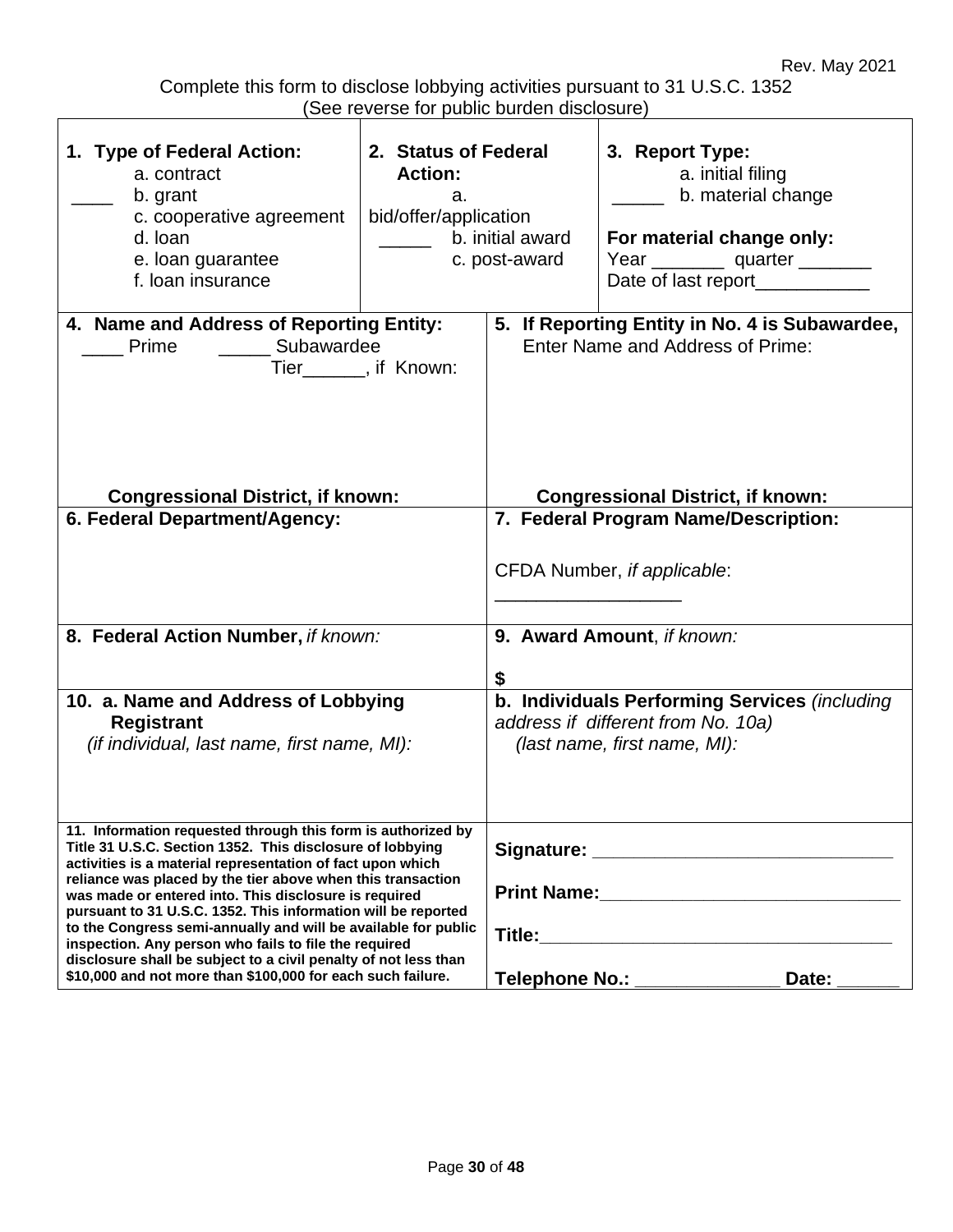This disclosure form shall be completed by the reporting entity, whether subawardee or prime Federal recipient, at the initiation or receipt of a covered Federal action, or a material change to a previous filing, pursuant to title 31 U.S.C. section 1352. The filing of a form is required for each payment or agreement to make payment to any lobbying entity for influencing or attempting to influence an officer or employee of any agency, a Member of Congress, an officer or employee of Congress, or an employee of a Member of Congress in connection with a covered Federal action. Complete all items that apply for both the initial filing and material change report. Refer to the implementing guidance published by the Office of Management and Budget for additional information.

- 1. Identify the type of covered Federal action for which lobbying activity is and/or has been secured to influence the outcome of a covered Federal action.
- 2. Identify the status of the covered Federal action.
- 3. Identify the appropriate classification of this report. If this is a followup report caused by a material change to the information previously reported, enter the year and quarter in which the change occurred. Enter the date of the last previously submitted report by this reporting entity for this covered Federal action.
- 4. Enter the full name, address, city, State and zip code of the reporting entity. Include Congressional District, if known. Check the appropriate classification of the reporting entity that designates if it is, or expects to be, a prime or subaward recipient. Identify the tier of the subawardee, e.g., the first subawardee of the prime is the 1st tier. Subawards include but are not limited to subcontracts, subgrants and contract awards under grants.
- 5. If the organization filing the report in item 4 checks "Subawardee," then enter the full name, address, city, State and zip code of the prime Federal recipient. Include Congressional District, if known.
- 6. Enter the name of the federal agency making the award or loan commitment. Include at least one organizational level below agency name, if known. For example, Department of Transportation, United States Coast Guard.
- 7. Enter the Federal program name or description for the covered Federal action (item 1). If known, enter the full Catalog of Federal Domestic Assistance (CFDA) number for grants, cooperative agreements, loans, and loan commitments.
- 8. Enter the most appropriate Federal identifying number available for the Federal action identified in item 1 (e.g., Request for Proposal (RFP) number; Invitations to Bid (ITB) number; grant announcement number; the contract, grant, or loan award number; the application/proposal control number assigned by the Federal agency). Included prefixes, e.g., "RFP-DE-90-001."
- 9. For a covered Federal action where there has been an award or loan commitment by the Federal agency, enter the Federal amount of the award/loan commitment for the prime entity identified in item 4 or 5.
- 10. (a) Enter the full name, address, city, State and zip code of the lobbying registrant under the Lobbying Disclosure Act of 1995 engaged by the reporting entity identified in item 4 to influence the covered Federal action.

(b) Enter the full names of the individual(s) performing services, and include full address if different from 10(a). Enter Last Name, First Name, and Middle Initial (MI).

11. The certifying official shall sign and date the form; print his/her name, title, and telephone number.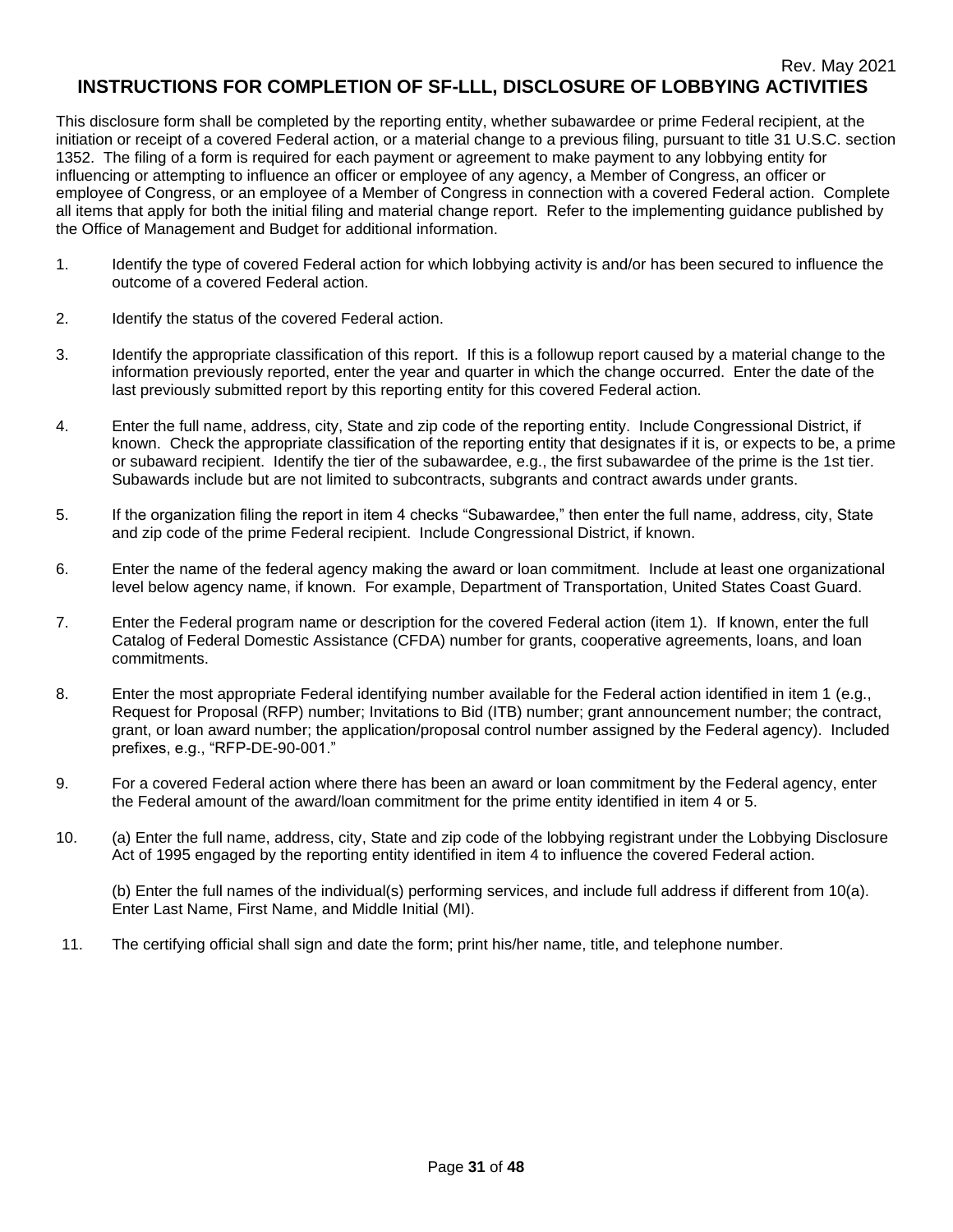## **EXHIBIT A**

# **SITE INFORMATION LIST NATIONAL SCHOOL LUNCH PROGRAM**

SFA Name: American Classical Charter Academy

# Sponsor Number \_\_\_\_\_

| Site Name & Address                          | Enrollment | Grade   | Number<br>of Days | Average                | Meal             |         | Serving Times |  |
|----------------------------------------------|------------|---------|-------------------|------------------------|------------------|---------|---------------|--|
|                                              |            | Levels  | Meals<br>Served   | Daily<br>Participation | <b>Type</b>      | Begin   | End           |  |
| <b>American Classical Charter</b><br>Academy | 355        | $k-8th$ | 180               | 290                    | <b>Breakfast</b> | 7:30-am | 8:00am        |  |
| 2395 Hickory Tree RD,<br>St. Cloud, FL 34772 |            |         |                   |                        | Lunch            | 11:00am | 1:30 pm       |  |
|                                              |            |         |                   |                        | Snack            | 3:45pm  | 4:00 pm       |  |
|                                              |            |         |                   |                        |                  |         |               |  |
|                                              |            |         |                   |                        |                  |         |               |  |
|                                              |            |         |                   |                        |                  |         |               |  |
|                                              |            |         |                   |                        |                  |         |               |  |
|                                              |            |         |                   |                        |                  |         |               |  |
|                                              |            |         |                   |                        |                  |         |               |  |
|                                              |            |         |                   |                        |                  |         |               |  |
|                                              |            |         |                   |                        |                  |         |               |  |
|                                              |            |         |                   |                        |                  |         |               |  |
|                                              |            |         |                   |                        |                  |         |               |  |
|                                              |            |         |                   |                        |                  |         |               |  |
|                                              |            |         |                   |                        |                  |         |               |  |
|                                              |            |         |                   |                        |                  |         |               |  |
|                                              |            |         |                   |                        |                  |         |               |  |
|                                              |            |         |                   |                        |                  |         |               |  |
|                                              |            |         |                   |                        |                  |         |               |  |
|                                              |            |         |                   |                        |                  |         |               |  |
|                                              |            |         |                   |                        |                  |         |               |  |
|                                              |            |         |                   |                        |                  |         |               |  |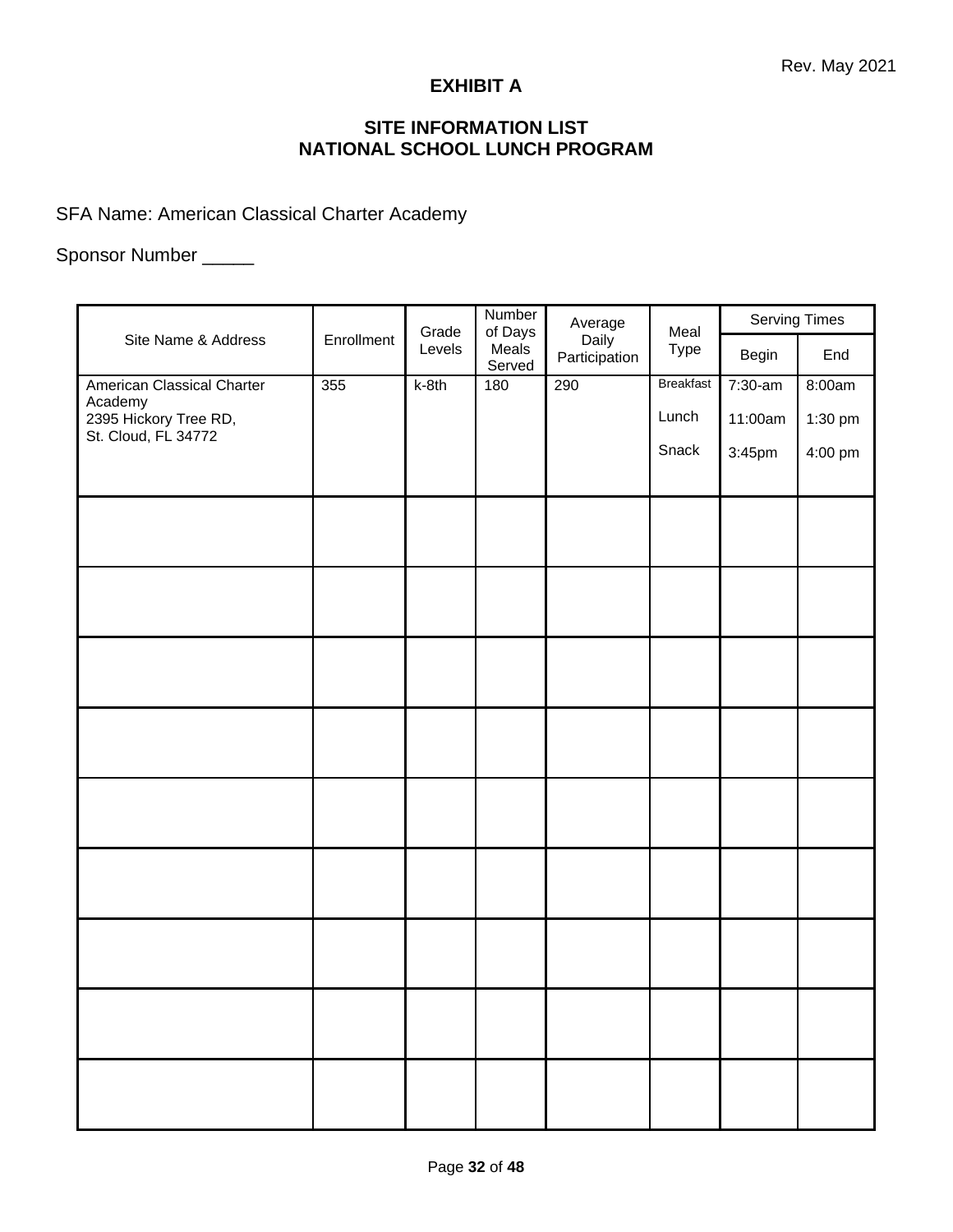## **EXHIBIT B, PART 1**

#### **Food-Based Meal Pattern**

**21-Day Cycle Menu for K – 8 th Grade**

**Lunch**

|              | $\mathbf{1}$            |                                                                           | $\mathbf{2}$     |                                                                                                                | 3                |                                                                                                          | 4                |                                                                                       | 5                |                                                                                  |              | <b>VEG Weekly cup</b><br>portions       |
|--------------|-------------------------|---------------------------------------------------------------------------|------------------|----------------------------------------------------------------------------------------------------------------|------------------|----------------------------------------------------------------------------------------------------------|------------------|---------------------------------------------------------------------------------------|------------------|----------------------------------------------------------------------------------|--------------|-----------------------------------------|
| <b>M/MA</b>  | 3-4 oz.                 | <b>Baked Chicken (2)</b><br>oz. cooked<br>chicken = $2$ oz. eq.<br>M/MA)  | 4 oz.            | Cheese Sauce (2 oz. eq.<br>M/MA)                                                                               | 4.5<br>OZ.       | <b>Chicken/Cheese</b><br>(Quesadilla) (2 oz.<br>cooked chicken & 1/2<br>oz. cheese= 2.5 oz. ea.<br>M/MA) | 3 oz.            | Hamburger (2 oz.<br>cooked beef $= 2$ oz.<br>eq. M/MA)                                | 4.5 oz.<br>slice | Pepperoni/Cheese<br>Pizza (2 oz. cheese<br>and/or pepperoni =<br>2 oz. eq. M/MA) | $\mathbf{x}$ | $\frac{1}{2}$ cup Dark<br><b>Green</b>  |
| G/B          | 1 oz.                   | <b>WGR Dinner Roll</b><br>(1 oz. eq. grain)                               | $\frac{1}{2}$ c. | WGR Pasta Macaroni (1 oz.<br>eq. grain)                                                                        | 1.5<br>oz.       | 8"WGR Tortilla (1.5 oz.<br>eq. grain)                                                                    | 2 oz.            | WGR Bun (2 oz. eq.<br>grain)                                                          | 2 oz.            | <b>WGR Pizza Crust (2)</b><br>oz. eq. grain)                                     | $\mathbf{x}$ | $3/4$ cup<br><b>Red/Orange</b>          |
|              | $\frac{1}{2}$ c.        | <b>Seasoned WGR</b><br><b>Brown Rice</b>                                  |                  |                                                                                                                | 1 oz.            | <b>WGR Tortilla Chips</b>                                                                                |                  |                                                                                       |                  |                                                                                  | x            | $1/2$ cup<br><b>Beans/Peas</b>          |
| Fruit        | $\frac{1}{2}$ c.        | 1/2 cup Peaches                                                           | $\frac{1}{2}$ c. | 1/2 cup Fresh Apple Slices                                                                                     | $\frac{1}{2}$ c. | 1/2 cup Pineapple<br><b>Chunks</b>                                                                       | $\frac{1}{2}$ c. | 1/2 cup Cinnamon<br>Applesauce                                                        | $\frac{1}{2}$ c. | 1/2 cup Fresh<br><b>Orange Wedges</b>                                            | x            | $\frac{1}{2}$ <sub>cup</sub> Starchy    |
|              |                         |                                                                           |                  |                                                                                                                |                  |                                                                                                          |                  |                                                                                       |                  |                                                                                  | x            | $1/2$ <sub>cup</sub> Other              |
| Veg          | $\frac{3}{4}$ C.        | 1 cup Baked<br>Beans = $3/4$ cup<br>credit (USDA I-06)                    | $\frac{3}{4}$ C. | 1.5 cup (3/4 cup credit)<br><b>Romaine OR Other Dark</b><br><b>Green Lettuce Salad* FF</b><br><b>Dressings</b> | 3/4<br>cup       | 1 Cup (1/2 Cup credit)<br><b>Iceberg Lettuce</b>                                                         | 1 cup            | 3/4 cup Baked<br><b>Potato Wedges</b>                                                 | $\frac{3}{4}$ C. | 3/4 cup Baby<br><b>Carrots</b>                                                   | x            | 1 cup Add'l                             |
|              |                         |                                                                           |                  |                                                                                                                |                  | 1/4 cup Salsa                                                                                            |                  | 1/4 cup lettuce (1/8<br>cup credit) & 1/8<br>cup onion, pickles<br>(garnish)          |                  | FF Ranch                                                                         |              |                                         |
|              |                         |                                                                           |                  |                                                                                                                |                  |                                                                                                          |                  |                                                                                       |                  |                                                                                  | $\mathbf{x}$ | <b>Grains</b><br>(9.5 oz.)              |
|              | 6                       |                                                                           | $\overline{7}$   |                                                                                                                | 8                |                                                                                                          | 9                |                                                                                       | 10               |                                                                                  |              | <b>VEG Weekly cup</b><br>portions       |
| M/<br>MA     | 4<br>pieces<br>(4 oz.)  | <b>Oven-Baked Fish</b><br><b>Nuggets (4 pieces</b><br>$= 2$ oz. eq. M/MA) | 1 Cup            | Spaghetti (1/2 cup meat<br>sauce = $2$ oz. eq. M/MA)                                                           | 2 oz.            | BBQ Pork (2 oz.<br>cooked pork $= 2$ oz. eq.<br>M/MA)                                                    | 3 oz.            | <b>Grilled Chicken</b><br>Caesar Wrap (2 oz.<br>cooked chicken = $2$<br>oz. eq. M/MA) | 4 oz.            | <b>Grilled Cheese (2)</b><br>$oz.$ cheese = $2 oz.$<br>eq. M/MA)                 | $\mathbf{x}$ | $\frac{1}{2}$ cup Dark<br>Green         |
| G/B          | $1 oz. -$<br>$1.25$ oz. | <b>WGR Nugget</b><br>Breading (1-1.25<br>oz. eq. grain)                   | $\frac{1}{2}$ C. | WGR Pasta-Spaghetti (1<br>oz. eq. grain)                                                                       | 2 oz.            | WGR Bun (2 oz. eq.<br>grain)                                                                             | 1 oz.            | 6" WGR Tortilla (1<br>oz. eq. grain)                                                  | 2 oz.            | WGR Bread (2 oz.<br>eq. grain)                                                   | x            | $\frac{3}{4}$ cup<br><b>Red/Orange</b>  |
|              | 1 oz.                   | <b>WGR Dinner Roll (</b><br>1 oz. eq. grain)                              |                  |                                                                                                                |                  |                                                                                                          |                  |                                                                                       |                  |                                                                                  | x            | $1/2$ cup<br><b>Beans/Peas</b>          |
|              |                         | 1/2 cup Fresh                                                             |                  |                                                                                                                |                  |                                                                                                          |                  | 1/2 cup Cantaloupe                                                                    |                  |                                                                                  |              |                                         |
| <b>Fruit</b> | $\frac{1}{2}$ c.        | Fruit Mix-Grapes,                                                         | $\frac{1}{2}$ c. | 1/2 cup Fresh Banana                                                                                           | $\frac{1}{2}$ c. | 1/2 cup Fruit Cocktail                                                                                   | $\frac{1}{2}$ c. | Wedges                                                                                | $\frac{1}{2}$ c. | 1/2 cup Pears                                                                    | x            | <sup>1</sup> / <sub>2 cup</sub> Starchy |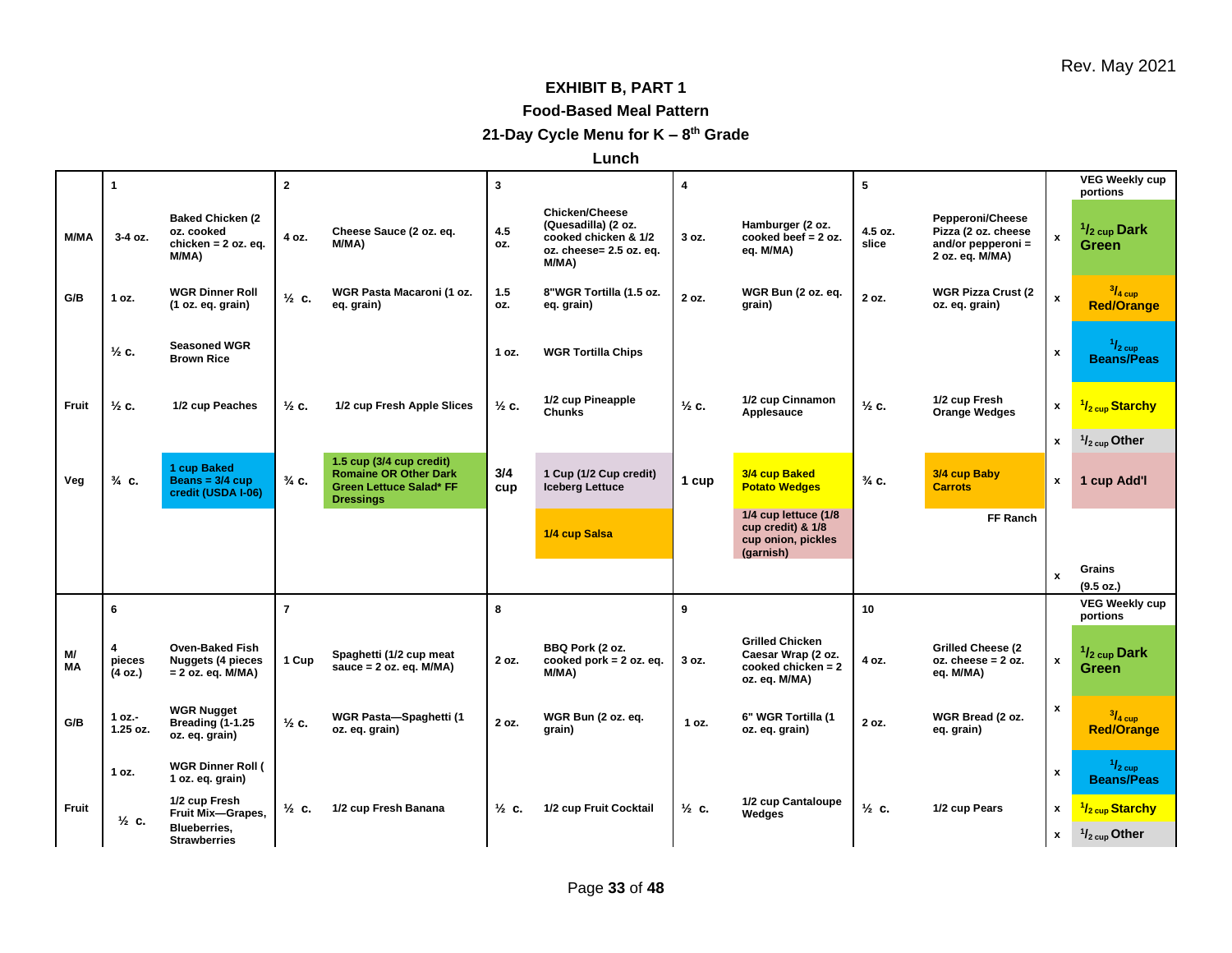Rev. May 2021

| Veg             | $\frac{3}{4}$ C.       | 3/4 Black-eyed<br>peas                                                                | $\mathbf{1}$<br>cup | 1.5 cup (3/4 cup credit)<br><b>Romaine OR Other Dark</b><br><b>Green Lettuce Salad* FF</b><br><b>Dressings</b> | $\frac{3}{4}$ C. | 3/4 cup Baked Sweet<br><b>Potato Fries</b>                 | $\frac{3}{4}$ C. | 3/4 cup Sweet Peas                                                                           | $\frac{3}{4}$ C. | 3/4 Cup Green<br><b>Beans</b>                                                    | $\mathbf{x}$              | 1 cup Add'l                                            |
|-----------------|------------------------|---------------------------------------------------------------------------------------|---------------------|----------------------------------------------------------------------------------------------------------------|------------------|------------------------------------------------------------|------------------|----------------------------------------------------------------------------------------------|------------------|----------------------------------------------------------------------------------|---------------------------|--------------------------------------------------------|
|                 |                        |                                                                                       |                     | 1/4 cup Tomato Sauce                                                                                           |                  |                                                            |                  |                                                                                              |                  |                                                                                  |                           |                                                        |
|                 |                        |                                                                                       |                     |                                                                                                                |                  |                                                            |                  |                                                                                              |                  |                                                                                  | $\mathbf{x}$              | Grains<br>(8-8.25 oz.)                                 |
|                 | 11                     |                                                                                       | 12                  |                                                                                                                | 13               |                                                            | 14               |                                                                                              | 15               |                                                                                  |                           | <b>VEG Weekly cup</b><br>portions                      |
| M/<br><b>MA</b> | <b>1/2 Cup</b>         | Chili (2 oz. cooked<br>beef $= 2$ oz. eq.<br>M/MA)                                    | Each                | Turkey Chef Salad (1 oz.<br>cooked turkey & 1 oz. LF<br>Cheese = $2$ oz. eq. $M/MA$ )                          | 2 oz.            | Hot Dog (2 oz. all meat<br>hot $dog = 2 oz. eq.$<br>M/MA)  | 1 Each           | Chicken Fajita<br>(USDA D-40-1 fajita<br>= 2 oz. eq. M/MA)                                   | 4.5 oz.<br>slice | Pepperoni/Cheese<br>Pizza (2 oz. cheese<br>and/or pepperoni =<br>2 oz. eq. M/MA) | $\pmb{\mathsf{x}}$        | $\frac{1}{2}$ cup Dark<br>Green                        |
| G/B             | 1 oz.                  | <b>WGR Oyster</b><br>Crackers (1 oz. eq.<br>grain)                                    | 1 oz.               | WGR Croutons (1 oz. eq.<br>grain)                                                                              | 1.5<br>OZ.       | WGR Hot Dog Bun (1.5<br>oz. eq. grain)                     | 1 oz.            | 6"WGR Tortilla (1<br>oz. eq. grain)                                                          | 2 oz.            | <b>WGR Pizza Crust (2)</b><br>oz. eq. grain)                                     | $\pmb{\mathsf{x}}$        | $\frac{3}{4}$ cup<br><b>Red/Orange</b>                 |
|                 | 1 oz.                  | <b>WGR Dinner Roll</b><br>(1 oz. eq. grain)                                           | 1 oz.               | WGR Soft Breadstick (1oz. eq.<br>grain)                                                                        |                  |                                                            | 1 oz.            | <b>WGR Tortilla Chips</b><br>(1 oz. eq. grain)                                               |                  |                                                                                  | $\pmb{\chi}$              | $1/2$ cup<br><b>Beans/Peas</b>                         |
| Fruit           | $\frac{1}{2}$ C.       | 1/2 cup Mixed<br>Fruit                                                                | $\frac{1}{2}$ c.    | 1/2 cup Watermelon                                                                                             | $\frac{1}{2}$ c. | 1/2 cup Fresh Apple<br><b>Slices</b>                       | $\frac{1}{2}$ C. | 1/2 cup Fresh<br><b>Orange Wedges</b>                                                        | $\frac{1}{2}$ c. | 1/2 cup Peaches                                                                  | x                         | <sup>1</sup> / <sub>2 cup</sub> Starchy                |
|                 |                        |                                                                                       |                     |                                                                                                                |                  |                                                            |                  |                                                                                              |                  |                                                                                  | $\pmb{\mathsf{x}}$        | $\frac{1}{2}$ <sub>cup</sub> Other                     |
| Veg             | $\frac{3}{4}$ C.       | 3/4 cup Variety<br><b>Beans (Chili)</b>                                               | $\mathbf{1}$<br>cup | 1.5 cup (3/4 cup credit)<br><b>Romaine OR Other Dark</b><br><b>Green Lettuce Salad* FF</b><br><b>Dressings</b> | $\frac{3}{4}$ C. | 3/4 Cup Cucumber<br><b>Sticks</b>                          | 1 cup            | 3/4 cup Mexicali<br><b>Corn</b>                                                              | $\frac{3}{4}$ C. | 3/4 cup Baby<br><b>Carrots</b>                                                   | $\pmb{\mathsf{x}}$        | 1 cup Add'l                                            |
|                 |                        |                                                                                       |                     |                                                                                                                |                  | FF Ranch                                                   |                  | 1/4 cup salsa                                                                                |                  | FF Ranch                                                                         |                           |                                                        |
|                 |                        |                                                                                       |                     |                                                                                                                |                  |                                                            |                  |                                                                                              |                  |                                                                                  | $\boldsymbol{\mathsf{x}}$ | Grains                                                 |
|                 | 16                     |                                                                                       | 17                  |                                                                                                                | 18               |                                                            | 19               |                                                                                              | 20               |                                                                                  |                           | (9.5 oz.)<br><b>VEG Weekly cup</b>                     |
| M/MA            | 5<br>pieces<br>(3 oz.) | <b>Baked Breaded</b><br><b>Chicken Tenders (</b><br>$5$ pieces = $2$ oz.<br>eq. M/MA) | 2 oz.               | Pork Stir Fry (2oz. cooked<br>$porked = 2 oz. eq. M/MA)$                                                       | 1 Cup            | Ziti- (1/2 Cup turkey<br>meat sauce $= 2$ oz. eq.<br>M/MA) | 4.66 oz.         | Hot Deli Turkey and<br>Cheese Sub (1.66<br>oz. Turkey & 1 oz.<br>Cheese = 2 oz. eq.<br>M/MA) | 1 Each           | Beef Burrito (2 oz.<br>cooked beef $= 2$ oz.<br>eq. M/MA)                        | $\mathbf{x}$              | portions<br>$\frac{1}{2}$ <sub>cup</sub> Dark<br>Green |
| G/B             | 1 oz.                  | WGR Biscuit (1 oz.<br>eq. grain)                                                      | $\frac{1}{2}$ c.    | WGR Brown Rice (1 oz. eq.<br>grain)                                                                            | $\frac{1}{2}$ c. | WGR Pasta- Ziti (1/2<br>Cup pasta = $1$ oz. eq.<br>grain)  | 2 oz.            | WGR Bun (2 oz. eq.<br>grain)                                                                 | $1.5$ oz.        | 8"WGR Tortilla (1.5<br>oz. eq. grain)                                            | $\pmb{\mathsf{x}}$        | $\frac{3}{4}$ cup<br><b>Red/Orange</b>                 |
|                 | 1 oz.                  | <b>Tenders WGR</b><br>Breading (1 oz. eq.<br>grain)                                   |                     |                                                                                                                |                  |                                                            |                  |                                                                                              | 1 oz.            | <b>WGR Tortilla Chips</b><br>(1 oz. eq. grain)                                   | $\boldsymbol{\mathsf{x}}$ | $\frac{1}{2}$ cup<br><b>Beans/Peas</b>                 |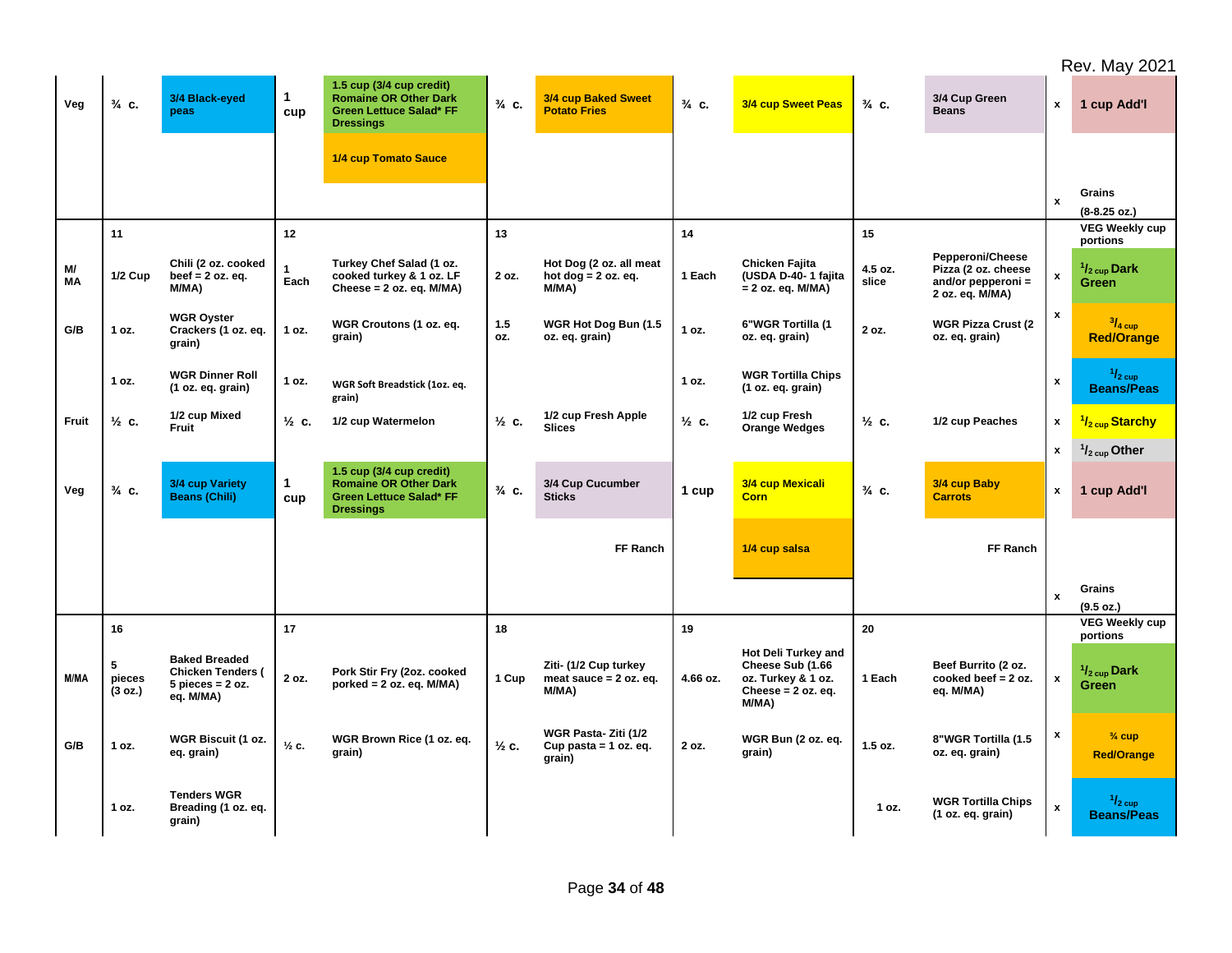# Rev. May 2021

|       |                  |                                                                                                  |                  |                                                                                                                                                             |                     |                       |                  |                             |                  |                                              |                    | <b>Rev. May 2021</b>               |  |  |
|-------|------------------|--------------------------------------------------------------------------------------------------|------------------|-------------------------------------------------------------------------------------------------------------------------------------------------------------|---------------------|-----------------------|------------------|-----------------------------|------------------|----------------------------------------------|--------------------|------------------------------------|--|--|
| Fruit | $\frac{1}{2}$ c. | 1/2 cup Baked<br><b>Cinnamon Apples</b>                                                          | $\frac{1}{2}$ c. | 1/2 cup Fresh Pineapple<br><b>Chunks</b>                                                                                                                    | $\frac{1}{2}$ c.    | 1/2 cup Fresh Banana  | $\frac{1}{2}$ c. | 1/4 cup Sliced Kiwi<br>with | $\frac{1}{2}$ c. | 1/2 cup Fresh<br>Melon(s)                    | x                  | 1/ <sub>2 cup</sub> Starchy        |  |  |
|       |                  |                                                                                                  |                  |                                                                                                                                                             |                     |                       |                  | 1/4 cup Red Grapes          |                  |                                              | $\pmb{\mathsf{x}}$ | $\frac{1}{2}$ <sub>cup</sub> Other |  |  |
| Veg   | $\frac{3}{4}$ C. | 3/4 Cup Black<br><b>Beans</b>                                                                    | $\frac{3}{4}$ C. | 1/2 cup Broccoli, Steamed                                                                                                                                   | $\mathbf{1}$<br>cup | 3/4 cup Carrot Sticks | $\frac{3}{4}$ C. | 3/4 Cup Tater Tots          | $\frac{3}{4}$ C. | 1 Cup (1/2 Cup<br>credit) Iceberg<br>Lettuce | $\pmb{\mathsf{x}}$ | 1 cup Add'l                        |  |  |
|       |                  |                                                                                                  |                  | 1/4 cup Oriental Veg (Stir<br>Fry)                                                                                                                          |                     | 1/4 cup Tomato Sauce  |                  |                             |                  | 1/4 cup Tomatoes,<br><b>Onion (Salsa)</b>    |                    |                                    |  |  |
|       |                  |                                                                                                  |                  |                                                                                                                                                             |                     |                       |                  |                             |                  |                                              | x                  | Grains (8.5 oz.)                   |  |  |
|       | 21               |                                                                                                  |                  | It is recommended to utilize USDA recipe to prepare menu items when applicable.                                                                             |                     |                       |                  |                             |                  |                                              |                    |                                    |  |  |
| M/MA  | 1 Each           | <b>Breaded Chicken</b><br>Patty (3 oz. = 2 oz.<br>eq. M/MA)                                      |                  | WGR = whole grain-rich, eq. = equivalent, M/MA = Meat/Meat Alternate                                                                                        |                     |                       |                  |                             |                  |                                              |                    |                                    |  |  |
| G/B   | 1 oz.            | <b>Whole Grain Rich</b><br>Bun (1 oz. eq. grain)                                                 | unflavored.      | A 8 oz. milk served daily per meal pattern requirements. Two choices required daily from: Fat Free flavored or unflavored; 1% or less                       |                     |                       |                  |                             |                  |                                              |                    |                                    |  |  |
|       |                  |                                                                                                  |                  | The contractor must adhere to each 21-day cycle menu for the first 21 days of meal service.                                                                 |                     |                       |                  |                             |                  |                                              |                    |                                    |  |  |
| Fruit | 1/2 c.           | 1/2 cup Fresh<br><b>Apple Slices</b>                                                             |                  | Products may be brand name or equivalent as stipulated in this contract.                                                                                    |                     |                       |                  |                             |                  |                                              |                    |                                    |  |  |
|       |                  | 1 cup (1/2 cup                                                                                   |                  | The contractor is encouraged to incorporate low sodium products.                                                                                            |                     |                       |                  |                             |                  |                                              |                    |                                    |  |  |
| Veg   | $1 - 3/4$<br>cup | credit) Romaine<br><b>OR Other Dark</b><br><b>Green Lettuce</b><br>Salad* FF<br><b>Dressings</b> |                  | Required average daily calorie range per 5-day week = 600-650                                                                                               |                     |                       |                  |                             |                  |                                              |                    |                                    |  |  |
|       |                  | <b>1/4 cup Tomatoes</b>                                                                          |                  | *Leafy green vegetables: 1 cup counts as 1/2 cup of vegetables. Dark green leafy choices include romaine, spinach, Mesclun, and green and red leaf lettuce. |                     |                       |                  |                             |                  |                                              |                    |                                    |  |  |
|       |                  |                                                                                                  |                  | Grains must meet the designated ounce equivalents per the menu guidelines.                                                                                  |                     |                       |                  |                             |                  |                                              |                    |                                    |  |  |
|       |                  | 3/4 cup Crinkle                                                                                  |                  | Light, low-fat, non-fat, and low- sugar products/food items are to be used as necessary to meet the average daily calorie range.                            |                     |                       |                  |                             |                  |                                              |                    |                                    |  |  |
|       |                  | <b>Cut Fries</b>                                                                                 |                  | Condiments to be included,                                                                                                                                  |                     |                       |                  |                             |                  |                                              |                    |                                    |  |  |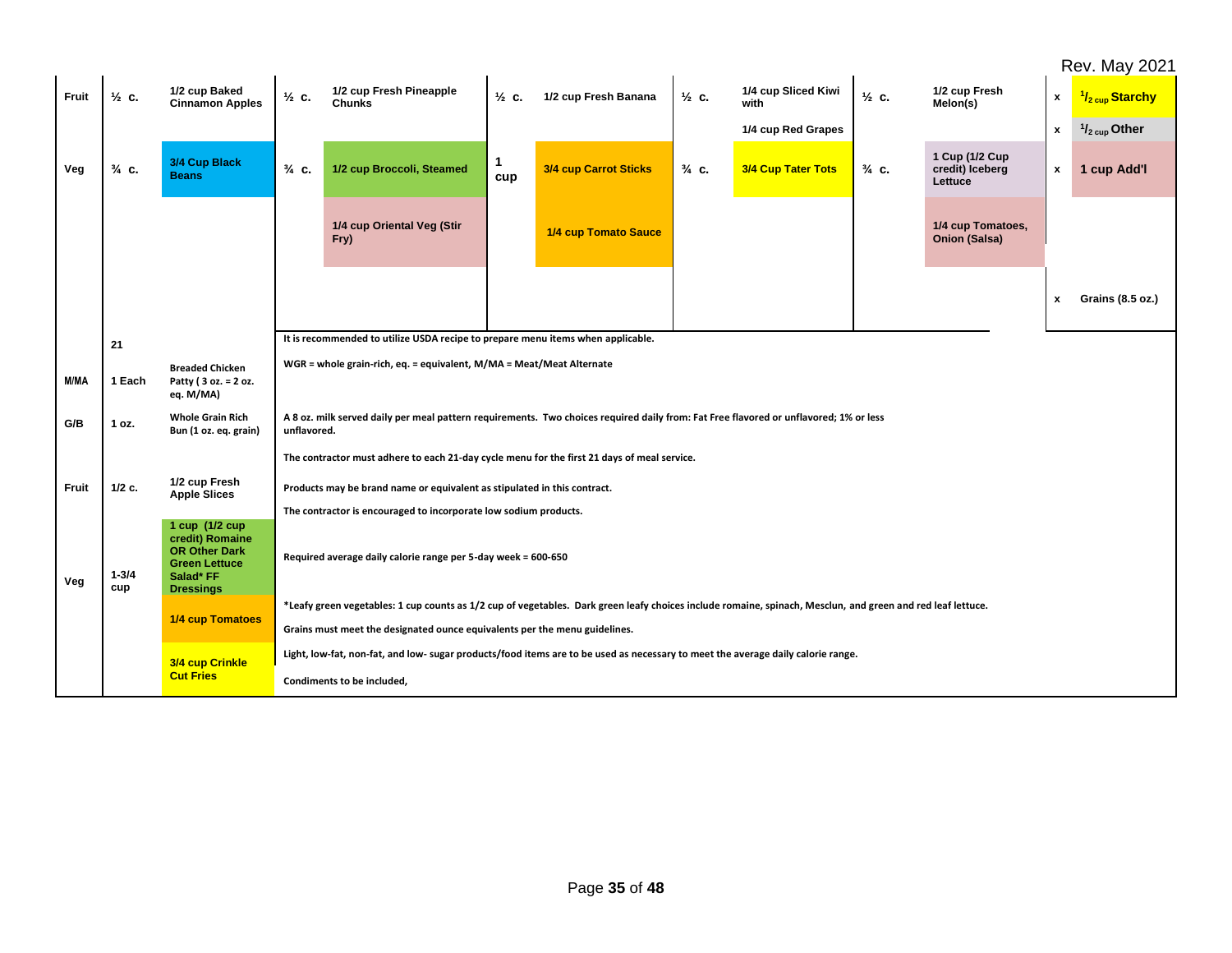# **EXHIBIT B, PART 1**

#### **Food-Based Meal Pattern**

**21-Day Cycle Menu for 9th – 12th Grade**

**Lunch**

|                | $\mathbf{1}$          |                                                                  | $\overline{2}$    |                                                                                            | 3       |                                                                                                | 4     |                                                                                     | 5             |                                                                                    |                    | <b>VEG Weekly cup</b><br>portions |   |               |
|----------------|-----------------------|------------------------------------------------------------------|-------------------|--------------------------------------------------------------------------------------------|---------|------------------------------------------------------------------------------------------------|-------|-------------------------------------------------------------------------------------|---------------|------------------------------------------------------------------------------------|--------------------|-----------------------------------|---|---------------|
| M/MA           | 3-4 oz.               | Baked Chicken (2 oz.<br>cooked chicken = 2<br>oz. eq. M/MA)      | 4 oz.             | Cheese Sauce (2 oz. eq. M/MA)                                                              | 4.5 oz. | Chicken/Cheese<br>(Quesadilla) (2 oz. cooked<br>chicken & 1/2 oz. cheese=<br>2.5 oz. eq. M/MA) | 3 oz. | Hamburger (2 oz.<br>cooked beef = 2 oz.<br>eq. M/MA)                                | 4.5 oz. slice | Pepperoni/Cheese<br>Pizza (2 oz. cheese<br>and/or pepperoni = $2$<br>oz. eq. M/MA) | x                  | 1/2 cup Dk Green                  |   |               |
| G/B            | 1 oz.                 | <b>WGR Dinner Roll (1</b><br>oz. eq. grain)                      | $\frac{1}{2}$ cup | WGR Pasta-Macaroni (1 oz.<br>eq. grain)                                                    | 1.5 oz. | 8"WGR Tortilla (1.5 oz. eq.<br>grain)                                                          | 2 oz. | <b>WGRHamburger Bun</b><br>(2 oz. eq. grain)                                        | 2 oz.         | WGR Pizza Crust (2 oz.<br>eq. grain)                                               | x                  | $1-1/4$ cup<br><b>Red/Orange</b>  |   |               |
|                | $\frac{1}{2}$ cup     | <b>Seasoned WGR</b><br>Brown Rice (1 oz. eq.<br>grain)           | 1 oz.             | WGR Dinner Roll (1 oz. eq.<br>grain)                                                       | 1 oz.   | WGR Tortilla Chips (1 oz.<br>eq. grain)                                                        |       |                                                                                     |               |                                                                                    | x                  | $1/2$ cup<br><b>Beans/Peas</b>    |   |               |
| Fruit          | 1 cup                 | 1 cup Peaches                                                    | 1 cup             | 1/2 cup 100% Fruit Blend Juice                                                             | 1 cup   | 1 cup Pineapple Chunks                                                                         | 1 cup | 1 cup Cinnamon<br>Applesauce                                                        | 1 cup         | 1 cup Grapes                                                                       | $\pmb{\mathsf{x}}$ | 1/2 cup Starchy                   |   |               |
|                |                       |                                                                  |                   | 1/2 cup Fresh Apple Slices                                                                 |         |                                                                                                |       |                                                                                     |               |                                                                                    | x                  | 3/4 cup Other                     |   |               |
| Veg            | 1 cup                 | 1-1/3 Cup Baked<br><b>Beans = 1 Cup credit</b><br>(USDA I-06)    | 1 cup             | 2 cups (1 cup credit) Romaine<br><b>OR Other Dark Green Lettuce</b><br>Salad* FF Dressings | 1 cup   | 1-1/2 Cup (3/4 Cup credit)<br><b>Iceberg Lettuce</b>                                           | 1 cup | <b>1 Cup Baked Potato</b><br><b>Wedges</b>                                          | 1 cup         | <b>1 Cup Baby Carrots</b>                                                          | $\pmb{\mathsf{x}}$ | 1-1/2 cup Add'l                   |   |               |
|                |                       |                                                                  |                   |                                                                                            |         | 1/4 Cup Salsa                                                                                  |       |                                                                                     |               | FF Ranch                                                                           |                    |                                   |   |               |
|                |                       |                                                                  |                   |                                                                                            |         |                                                                                                |       |                                                                                     |               |                                                                                    | $\pmb{\mathsf{x}}$ | Grains                            |   |               |
|                |                       |                                                                  |                   |                                                                                            |         |                                                                                                |       |                                                                                     |               |                                                                                    |                    | (10.5 oz)                         |   |               |
|                | 6                     |                                                                  | $\overline{7}$    |                                                                                            | 8       |                                                                                                | 9     |                                                                                     | 10            |                                                                                    |                    | <b>VEG Weekly cup</b><br>portions |   |               |
| M/MA           | 4 pieces<br>(4 oz.)   | <b>Oven-Baked Fish</b><br>Nuggets (4 pieces = 2<br>oz. eq. M/MA) | 1 Cup             | Spaghetti (1/2 Cup meat sauce<br>$= 2$ oz. eq. M/MA)                                       | 2 oz.   | BBQ Pork (2 oz. cooked<br>$pork = 2 oz. eq. M/MA)$                                             | 3 oz. | <b>Grilled Chicken Caesar</b><br>Wrap (2 oz. cooked<br>chicken = 2 oz. eq.<br>M/MA) | 2 oz.         | Grilled Cheese (2 oz.<br>cheese = $2$ oz. eq.<br>M/MA)                             | $\pmb{\mathsf{x}}$ | 1/2 cup Dk Green                  |   |               |
| G/B            | $1 oz. -$<br>1.25 oz. | <b>WGR Nugget</b><br><b>Breading (1-1.25 oz.</b><br>eq. grain)   | 1 cup             | WGR Pasta-Spaghetti (1 oz.<br>eq. grain)                                                   | 2 oz.   | WGR Bun (2 oz. eq. grain)                                                                      | 2 oz. | 10" WGR Tortilla (2 oz.<br>eq. grain)                                               | 2 oz.         | WGR Bread (2 oz. eq.<br>grain)                                                     | x                  | $1-1/4$ cup<br><b>Red/Orange</b>  |   |               |
|                | 1 oz.                 | <b>WGR Dinner Roll</b><br>(10z. eq. grain)                       | 1 oz.             | Garlic Bread (1 oz. eq. grain)                                                             |         |                                                                                                |       |                                                                                     |               |                                                                                    | x                  | $1/2$ cup<br><b>Beans/Peas</b>    |   |               |
|                |                       | 1 cup Fresh Fruit<br>Mix-Grapes,                                 |                   | 1/2 cup Fresh Banana                                                                       |         |                                                                                                |       | 1 cup Cantaloupe                                                                    | 1 cup         | 1 cup Pears                                                                        | x                  | 1/2 cup Starchy                   |   |               |
| Fruit<br>1 cup |                       | <b>Blueberries</b> ,<br><b>Strawberries</b>                      |                   |                                                                                            | 1 cup   | 1/2 cup 100% Apple Juice                                                                       | 1 cup | 1 cup Fruit Cocktail                                                                | 1 cup         | Wedges                                                                             |                    |                                   | x | 3/4 cup Other |
| Veg            | 1 cup                 | 1 cup Black Beans                                                |                   |                                                                                            | 1 cup   |                                                                                                | 1 cup | <b>1 Cup Sweet Peas</b>                                                             | 1 cup         | 1 Cup Green Beans                                                                  | x                  | 1-1/2 cup Add'l                   |   |               |

Page **36** of **48**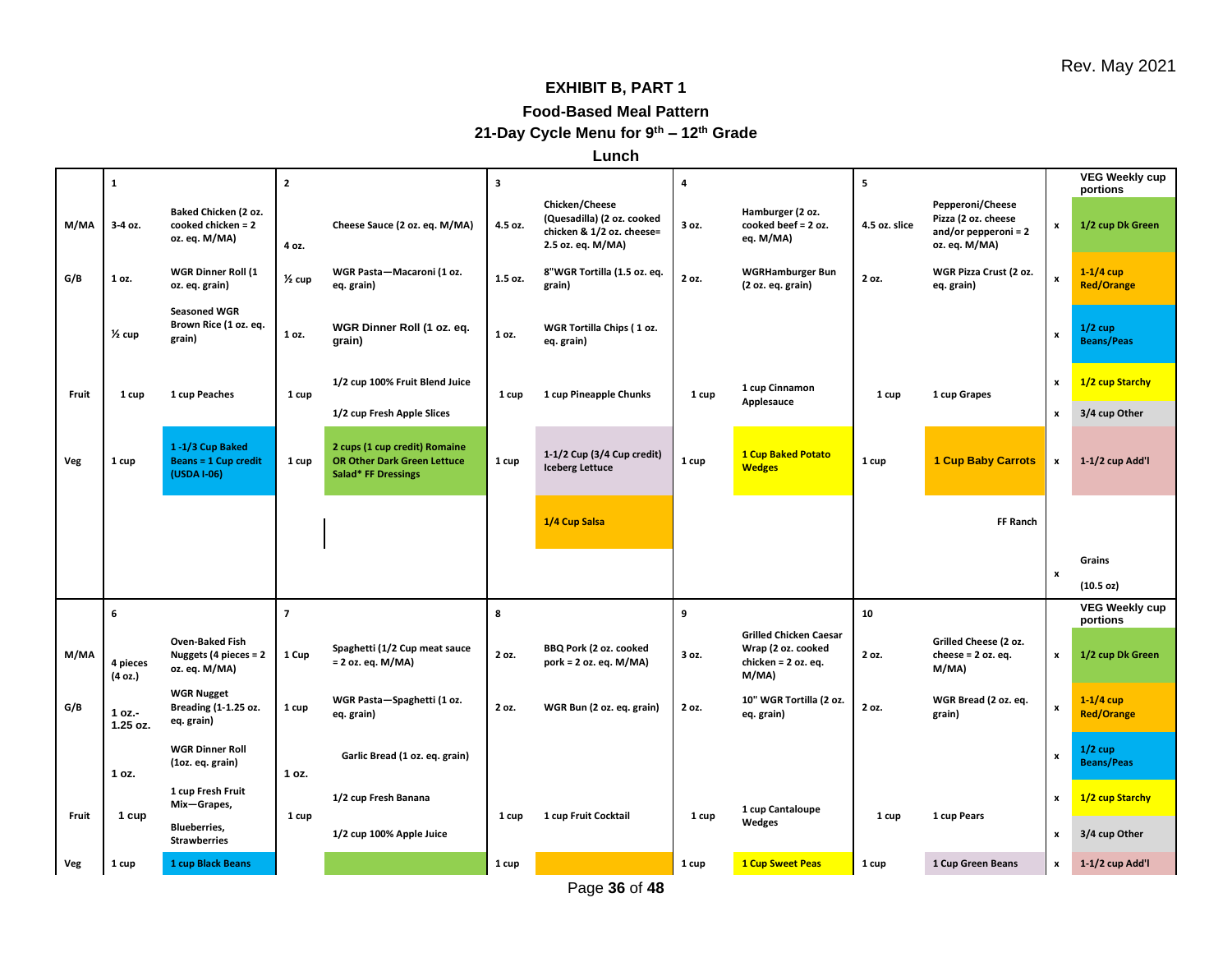|       |                        |                                                               |                  |                                                                                                             |                  |                                                            |             |                                                |                 |                                                              |                    | <b>Rev. May 2021</b>             |
|-------|------------------------|---------------------------------------------------------------|------------------|-------------------------------------------------------------------------------------------------------------|------------------|------------------------------------------------------------|-------------|------------------------------------------------|-----------------|--------------------------------------------------------------|--------------------|----------------------------------|
|       |                        |                                                               | $1 - 1/4$<br>cup | 2 cups (1 cup credit) Romaine<br><b>OR Other Dark Green Lettuce</b><br>Salad* FF Dressings                  |                  | <b>1 Cup Baked Sweet Potato</b><br><b>Fries</b>            |             |                                                |                 |                                                              |                    |                                  |
|       |                        |                                                               |                  | 1/4 Cup Tomato Sauce                                                                                        |                  |                                                            |             |                                                |                 |                                                              |                    |                                  |
|       |                        |                                                               |                  |                                                                                                             |                  |                                                            |             |                                                |                 |                                                              |                    |                                  |
|       |                        |                                                               |                  |                                                                                                             |                  |                                                            |             |                                                |                 |                                                              |                    | Grains                           |
|       |                        |                                                               |                  |                                                                                                             |                  |                                                            |             |                                                |                 |                                                              | $\pmb{\mathsf{x}}$ | $(10-10.25$ oz)                  |
|       | 11                     |                                                               |                  |                                                                                                             | 13               |                                                            | 14          |                                                | 15              |                                                              |                    | <b>VEG Weekly cup</b>            |
|       |                        |                                                               | 12               |                                                                                                             |                  |                                                            |             | Chicken Fajita                                 |                 | Pepperoni/Cheese                                             |                    | portions                         |
| M/MA  | $1/2$ Cup              | Chili (2 oz. cooked<br>beef = $2$ oz. eq.<br>M/MA)            | 2 oz.            | <b>Turkey and Cheese Chef Salad</b><br>(1 oz. cooked turkey & 1 oz. LF<br>Cheese = $2 oz. eq. M/MA$ )       | 2 oz.            | Hot Dog (2 oz. all meat<br>hot dog = $2$ oz. eq. M/MA)     | 1 Each      | (USDA D-40-1 fajita<br>$= 2$ oz. eq. M/MA)     | 4.5 oz. slice   | Pizza (2 oz. cheese<br>and/or pepperoni = 2<br>oz. eq. M/MA) | x                  | 1/2 cup Dk Green                 |
| G/B   | 1 oz.                  | <b>WGR Oyster Crackers</b><br>(1 oz. eq. grain)               | 1 oz.            | WGR Croutons (1 oz. eq. grain)                                                                              | 1.5 oz.          | WGR Hot Dog Bun (1.5 oz.<br>eq. grain)                     | 1 oz.       | 6" WGR Tortilla (1<br>oz. eq. grain)           | 2 oz.           | WGR Pizza Crust (2 oz.<br>eq. grain)                         | $\pmb{\mathsf{x}}$ | $1-1/4$ cup<br><b>Red/Orange</b> |
|       | 1 oz.                  | <b>WGR Dinner Roll (1</b><br>oz. eq. grain)                   | 1 oz.            | WGR Soft Breadstick (1 oz. eq.<br>grain)                                                                    | 1 oz.            | Hard Pretzels (1 oz. eq.<br>grain)                         | 1 oz.       | <b>WGR Tortilla Chips</b><br>(1 oz. eq. grain) |                 |                                                              | $\boldsymbol{x}$   | $1/2$ cup<br><b>Beans/Peas</b>   |
|       |                        |                                                               |                  |                                                                                                             |                  | 1/2 cup Fresh Apple                                        |             | 1 cup pineapple                                |                 |                                                              | x                  | 1/2 cup Starchy                  |
| Fruit | 1 cup                  | 1 cup Mixed Fruit                                             | 1 cup            | 1 cup Watermelon                                                                                            | 1 cup            | 1/2 cup 100% Fruit Punch<br>Juice                          | 1 cup       | chunks                                         | 1 cup           | 1 cup Grapes                                                 | $\pmb{\mathsf{x}}$ | 3/4 cup Other                    |
| Veg   | 1 cup                  | 1 cup Variety Beans<br>(Chili)                                | 1 cup            | 2 cups (1 cup credit)<br><b>Romaine OR Other Dark</b><br><b>Green Lettuce Salad* FF</b><br><b>Dressings</b> | 1 cup            | 1 Cup Cucumber<br><b>Sticks</b>                            | $1-1/4$ cup | 3/4 cup Mexicali Corn                          | 1 cup           | <b>1 Cup Baby Carrots</b>                                    | x                  | 1-1/2 cup Add'l                  |
|       |                        |                                                               |                  |                                                                                                             |                  |                                                            |             | 1/4 cup Salsa                                  |                 |                                                              |                    |                                  |
|       |                        |                                                               |                  |                                                                                                             |                  |                                                            |             |                                                |                 |                                                              |                    | Grains                           |
|       |                        |                                                               |                  |                                                                                                             |                  |                                                            |             |                                                |                 | FF Ranch                                                     | $\pmb{\mathsf{x}}$ | (10.5 oz)                        |
|       | 16                     |                                                               | 17               |                                                                                                             | 18               |                                                            | 19          |                                                | 20              |                                                              |                    | <b>VEG Weekly cup</b>            |
|       |                        | <b>Baked Breaded</b>                                          |                  | Pork Stir Fry (2 oz. cooked pork                                                                            |                  |                                                            |             | <b>Hot Turkey and</b>                          |                 | Beef Burrito (2 oz.                                          |                    | portions                         |
| M/MA  | 5<br>pieces<br>(3 oz.) | <b>Chicken Tenders (</b><br>$5$ pieces = $2$ oz.<br>eq. M/MA) | 2 oz.            | $= 2$ oz. eq. M/MA)                                                                                         | 1 Cup            | Ziti- (1/2 Cup turkey<br>meat sauce $= 2$ oz. eq.<br>M/MA) | 4.66 oz.    | Cheese (Sub)<br>1.66 oz. Turkey & 1 oz.        | 1 Each          | cooked beef = 2 oz. eq.<br>M/MA                              | $\pmb{\mathsf{x}}$ | 1/2 cup Dk Green                 |
|       |                        |                                                               |                  |                                                                                                             |                  |                                                            |             | Cheese = $2$ oz. eq.<br>M/MA)                  |                 |                                                              |                    |                                  |
| G/B   | 1 oz.                  | <b>WGR Biscuit (1 oz.</b><br>eq. grain)                       | 1 c.             | WGR Brown Rice (2 oz. eq.<br>grain)                                                                         | $\frac{1}{2}$ c. | WGR Pasta- Ziti (1/2<br>Cup pasta = $1$ oz. eq.<br>grain)  | 2 oz.       | WGR Bun (2 oz. eq.<br>grain)                   | 1.5 oz.         | 8"WGR Tortilla (1.5 oz.<br>eq. grain)                        | X                  | $1-1/4$ cup<br><b>Red/Orange</b> |
|       | 1 oz.                  | <b>WG Tenders</b><br>Breading (1 oz. eq.<br>grain)            |                  |                                                                                                             | 1 oz.            | Garlic Bread (1 oz. eq.<br>grain)                          |             |                                                | 1 <sub>oz</sub> | <b>WGR Tortilla Chips (1</b><br>oz. eq. grain)               | x                  | $1/2$ cup<br><b>Beans/Peas</b>   |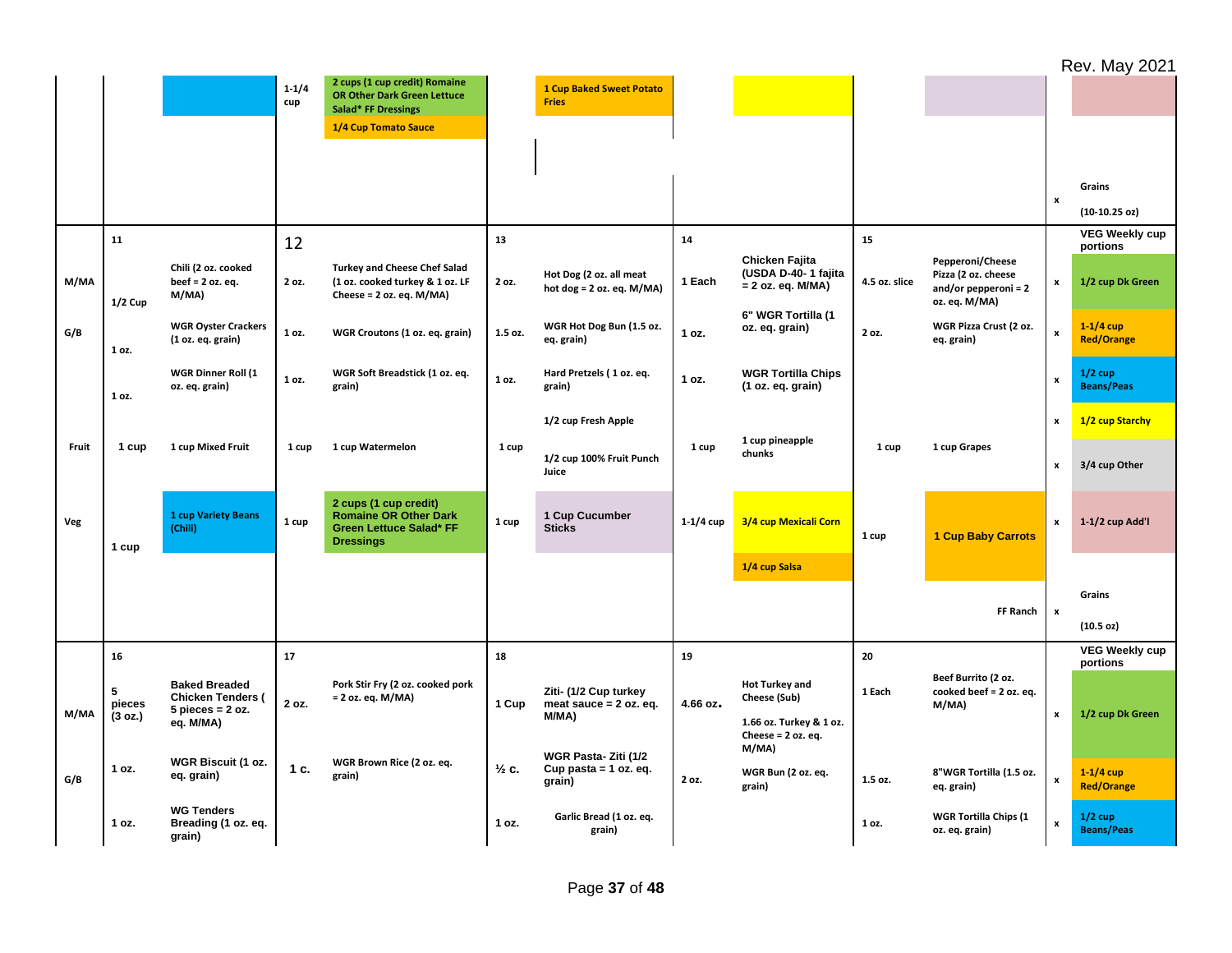# Rev. May 2021

|       |                  |                                                                                                                    |       |                                                                                                                                                             |                  |                          |       |                             |             |                                             |                    | <b>Rev. May 2021</b> |
|-------|------------------|--------------------------------------------------------------------------------------------------------------------|-------|-------------------------------------------------------------------------------------------------------------------------------------------------------------|------------------|--------------------------|-------|-----------------------------|-------------|---------------------------------------------|--------------------|----------------------|
| Fruit | 1 cup            | 1 cup Baked                                                                                                        | 1 cup | 1 cup Pears                                                                                                                                                 | 1 cup            | 1/2 cup Fresh Banana     | 1 cup | 1/2 cup Sliced Kiwi<br>with | 1 cup       | 1 cup Fresh Melon(s)                        | x                  | 1/2 cup Starchy      |
|       |                  | <b>Cinnamon Apples</b>                                                                                             |       |                                                                                                                                                             |                  | 1/2 cup 100% Apple Juice |       | 1/2 cup Red Grapes          |             |                                             |                    | 3/4 cup Other        |
| Veg   | 1 cup            | 1-1/3 Cup Baked<br>Beans = 1 Cup<br>credit (USDA I-06)                                                             | 1 cup | 3/4 cup Broccoli                                                                                                                                            | $1 - 1/4$<br>cup | 1 cup Carrot Sticks      | 1 cup | 1 cup Tater Tos             | $1-1/4$ cup | 2 Cups (1 Cup<br>credit) Iceberg<br>Lettuce | $\pmb{\mathsf{x}}$ | 1-1/2 cup Add'l      |
|       |                  |                                                                                                                    |       | 1/4 cup Oriental Veg (Stir<br>Fry)                                                                                                                          |                  | 1/4 cup Tomato Sauce     |       |                             |             | 1/4 cup Tomatoes,<br><b>Onion (Salsa)</b>   |                    |                      |
|       |                  |                                                                                                                    |       |                                                                                                                                                             |                  |                          |       |                             |             |                                             |                    | Grains               |
|       |                  |                                                                                                                    |       |                                                                                                                                                             |                  |                          |       |                             |             |                                             | $\boldsymbol{x}$   | $(10.5 \text{ oz})$  |
|       | 21               |                                                                                                                    |       | WGR = whole grain-rich, eq. = equivalent, M/MA = Meat/Meat Alternate                                                                                        |                  |                          |       |                             |             |                                             |                    |                      |
| M/MA  | 2 oz.            | <b>Breaded Chicken</b><br>Patty (3 oz. = 2 oz.<br>eq. M/MA)                                                        |       | A 8 oz. milk served daily per meal pattern requirements. Two choices required daily from: Fat Free flavored or unflavored;<br>1% or less unflavored.        |                  |                          |       |                             |             |                                             |                    |                      |
| G/B   | 2 oz.            | <b>Whole Grain Rich</b><br>Bun (2 oz. eq. grain)                                                                   |       | The contractor must adhere to each 21-day cycle menu for the first 21 days of meal service.                                                                 |                  |                          |       |                             |             |                                             |                    |                      |
|       |                  |                                                                                                                    |       | Products may be brand name or equivalent as stipulated in this contract.                                                                                    |                  |                          |       |                             |             |                                             |                    |                      |
|       |                  |                                                                                                                    |       | The contractor is encouraged to incorporate low sodium products.                                                                                            |                  |                          |       |                             |             |                                             |                    |                      |
| Fruit | 1 cup            | 1 cup Fresh Apple                                                                                                  |       | Required average daily calorie range per 5-day week = 750-850                                                                                               |                  |                          |       |                             |             |                                             |                    |                      |
|       |                  | <b>Slices</b>                                                                                                      |       | *Leafy green vegetables: 1 cup counts as 1/2 cup of vegetables. Dark green leafy choices include romaine, spinach, Mesclun, and green and red leaf lettuce. |                  |                          |       |                             |             |                                             |                    |                      |
|       |                  |                                                                                                                    |       | Grains must meet the designated ounce equivalents per the menu guidelines.                                                                                  |                  |                          |       |                             |             |                                             |                    |                      |
| Veg   | $1 - 3/4$<br>cup | 1 cup (1/2 cup<br>credit) Romaine<br><b>OR Other Dark</b><br><b>Green Lettuce</b><br>Salad* FF<br><b>Dressings</b> |       | Light, low-fat, non-fat, and low- sugar products/food items are to be used as necessary to meet the average daily calorie range.                            |                  |                          |       |                             |             |                                             |                    |                      |
|       |                  |                                                                                                                    |       | Condiments to be included,                                                                                                                                  |                  |                          |       |                             |             |                                             |                    |                      |
|       |                  | 1/4 cup Tomatoes                                                                                                   |       | It is recommended to utilize USDA recipe to prepare menu items when applicable.                                                                             |                  |                          |       |                             |             |                                             |                    |                      |
|       |                  | 3/4 cup Crinkle<br><b>Cut Fries</b>                                                                                |       |                                                                                                                                                             |                  |                          |       |                             |             |                                             |                    |                      |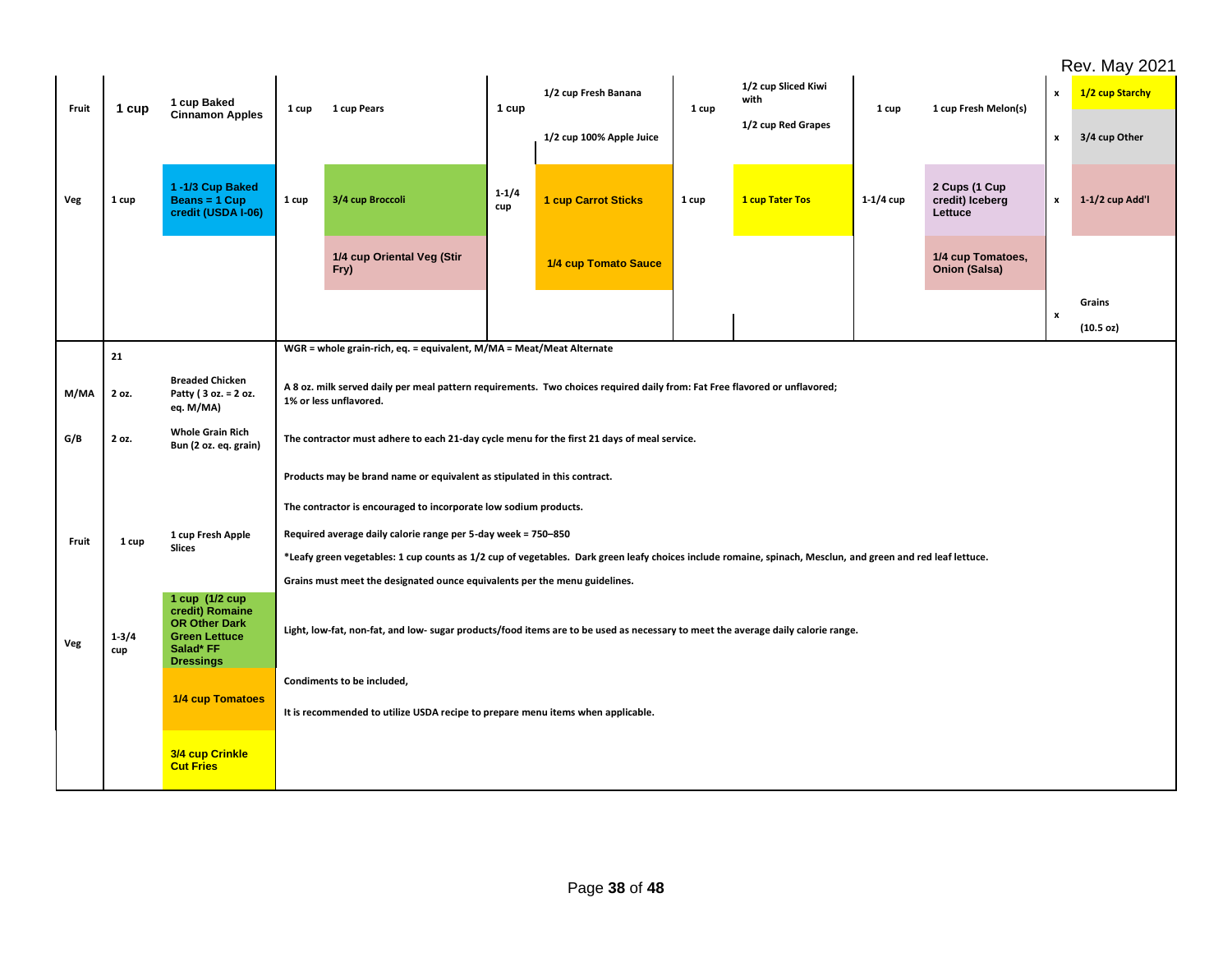# **EXHIBIT B, PART 2 Food-Based Meal Pattern 21-Day Cycle Menu for K – 12th Grade**

**Breakfast**

| $\mathbf{1}$ |                     |                                                                   | $\overline{2}$ |                                                                                                         | 3                   |                                                | 4                   |                                                                                                          | 5                       |                                                           |
|--------------|---------------------|-------------------------------------------------------------------|----------------|---------------------------------------------------------------------------------------------------------|---------------------|------------------------------------------------|---------------------|----------------------------------------------------------------------------------------------------------|-------------------------|-----------------------------------------------------------|
| G/B          | $1.2$<br>OZ.        | <b>WGR Pancakes (1 o.z</b><br>eq. grain)                          | 1 oz.          | WGR Toast (1 oz. eq. grain)                                                                             | $\mathbf{1}$<br>OZ. | <b>WGR English Muffin (1</b><br>oz. eq. grain) | $\mathbf{1}$<br>OZ. | <b>WGR Cereal- 1 Cup</b><br>$(flakes/rounds) = 1 oz. eq. 1.25$<br>Cups (puffed cereal) = $1 oz$ .<br>eq. | 2 oz.                   | WGR Bagel (2 oz. eq.<br>grain) w/ Low-Fat<br>cream cheese |
| G/B or       | $\mathbf{1}$<br>OZ. | Turkey Sausage (1 oz.<br>$codeed = 1 oz. eq.$<br>M/MA)            | 1/2<br>egg     | Scrambled Eggs $(1/2$ egg = 1<br>oz. eq. M/MA) w/veggies                                                | $\mathbf{1}$<br>OZ. | 1/2 Egg (1 oz. eq.<br>M/MA)                    | 4<br>OZ.            | Fat-Free Yogurt (1/2 cup = 1<br>oz. eq. M/MA)                                                            |                         |                                                           |
| M/MA         |                     |                                                                   |                |                                                                                                         | 1/2<br>OZ.          | Low-fat Cheese (.5 oz.<br>eq. M/MA)            |                     |                                                                                                          |                         |                                                           |
| F/V          | 1/2<br>c.           | <b>Fresh Blueberries</b>                                          | 1/2<br>c.      | <b>Orange Wedges</b>                                                                                    | 1/2<br>c.           | <b>Fresh Strawberries</b>                      | 1/2<br>c.           | <b>Fresh Banana</b>                                                                                      | $1/2c$ .                | <b>Fresh Apple Slices</b>                                 |
|              | 1/2<br>c.           | 100% Pineapple Juice                                              | 1/2<br>c.      | 100% Orange Juice                                                                                       | 1/2<br>c.           | 100% Apple Juice                               | 1/2<br>c.           | 100% Grape Juice                                                                                         | $1/2$ c.                | 100% Fruit Punch<br>Juice                                 |
|              |                     | Syrup                                                             | 1/4<br>c.      | <b>Mushrooms, Red/Green</b><br><b>Peppers, and Onions</b>                                               |                     |                                                |                     |                                                                                                          |                         |                                                           |
| 6            |                     |                                                                   | $\overline{7}$ |                                                                                                         | 8                   |                                                | 9                   |                                                                                                          | 10                      |                                                           |
| G/B          | $\frac{1}{2}$ c.    | WGR Oatmeal (1 oz. eq.<br>grain)                                  | 1 oz.          | <b>WGR Cereal- 1 Cup</b><br>$(flakes/rounds) = 1 oz. eq.1.25$<br>Cups (puffed cereal) = $1 oz$ .<br>eq. | 2.4<br>OZ.          | WGR Waffles (2.4 oz. $=$<br>2 oz. eq. grain)   | $\mathbf{1}$<br>OZ. | <b>WGR Cereal- 1 Cup</b><br>$(flakes/rounds) = 1 oz. eq. 1.25$<br>Cups (puffed cereal) = $1 oz$ .<br>eq. | 1 oz.                   | <b>WGR English Muffin</b>                                 |
| G/B or       | $\mathbf{2}$<br>OZ. | WGR Granola Bar (2 oz.<br>plain granola bar = 1 oz.<br>eq. grain) | 2 oz.          | WGR Apple Muffin (2 oz. = 1<br>oz. eq. grain)                                                           |                     |                                                | $\mathbf{1}$<br>OZ. | <b>WGR Animal Crackers (1 oz. =</b><br>1 oz. eq. grain)                                                  |                         |                                                           |
| M/MA         |                     |                                                                   |                |                                                                                                         |                     |                                                |                     |                                                                                                          | $\overline{2}$<br>Tbsp. | Peanut Butter (2<br>Tbsp. $= 1$ oz. eq.<br>M/MA)          |
| F/V          | 1/2<br>c.           | <b>Cinnamon Apples</b>                                            | 1/4<br>c.      | Raisins (1/4 c. credits 1/2 c.)                                                                         | 1/2<br>c.           | Pineapple                                      | 1/2<br>c.           | Pears                                                                                                    | $1/2c$ .                | <b>Peaches</b>                                            |
|              | 1/2<br>c.           | 100% Pineapple Juice                                              | 1/2<br>c.      | 100% Orange Juice                                                                                       | 1/2<br>c.           | 100% Apple Juice                               | 1/2<br>c.           | 100% Grape Juice                                                                                         | $1/2$ c.                | 100% Fruit Punch<br>Juice                                 |
|              |                     |                                                                   |                |                                                                                                         |                     | Syrup                                          |                     |                                                                                                          |                         |                                                           |
| 11           |                     |                                                                   | ${\bf 12}$     |                                                                                                         | 13                  |                                                | 14                  |                                                                                                          | 15                      |                                                           |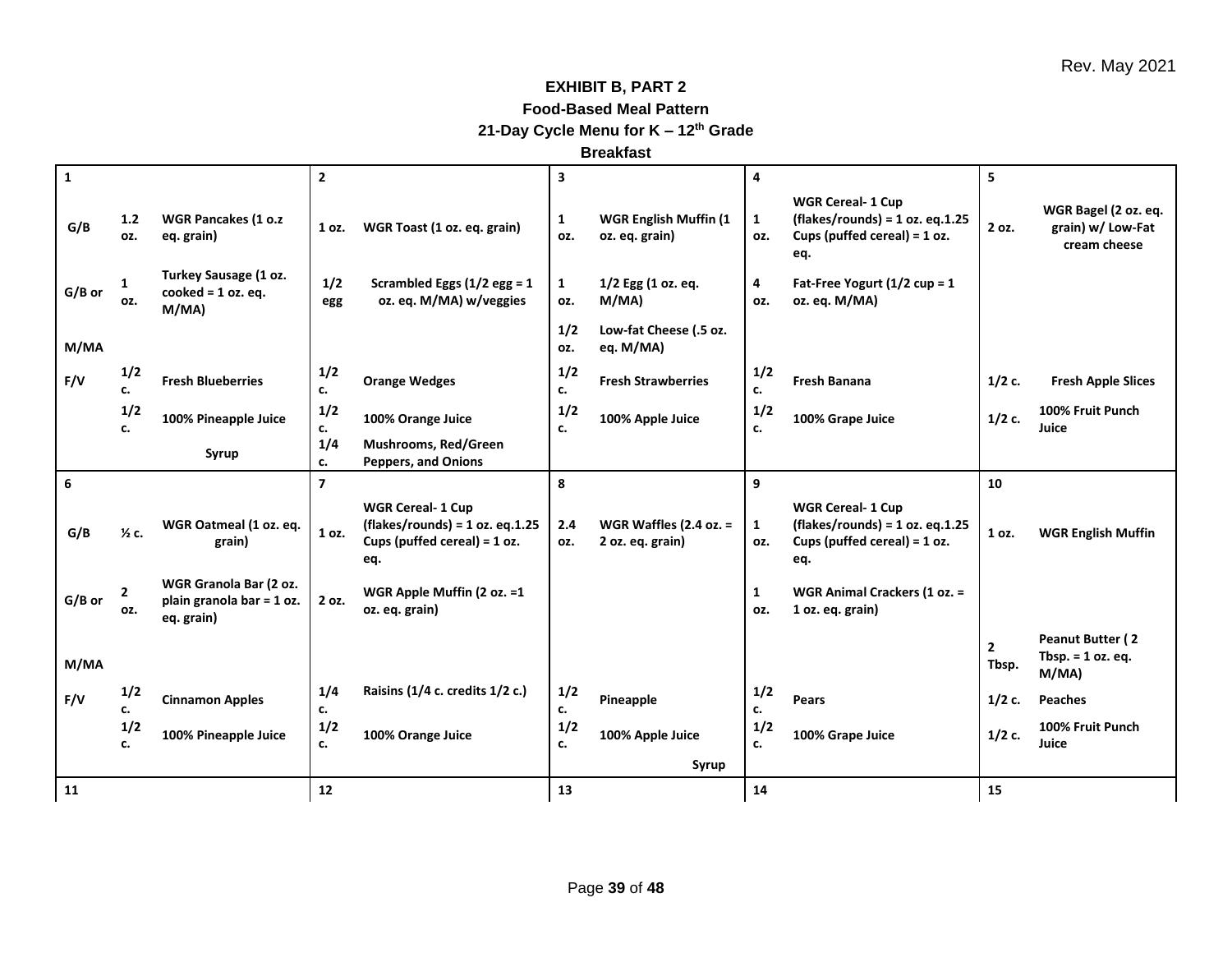|          |                     |                                                                                    |             |                                                                                                                                                      |                     |                                              |                       |                                                                                                          |            | <b>Rev. May 2021</b>                                               |
|----------|---------------------|------------------------------------------------------------------------------------|-------------|------------------------------------------------------------------------------------------------------------------------------------------------------|---------------------|----------------------------------------------|-----------------------|----------------------------------------------------------------------------------------------------------|------------|--------------------------------------------------------------------|
| G/B      | 4.8<br>oz.          | WGR French Toast (4.8<br>$oz. = 2 oz. eq. grain)$                                  | 1 oz.       | <b>WGR Cereal- 1 Cup</b><br>$(flakes/rounds) = 1 oz. eq.1.25$<br>Cups (puffed cereal) = 1 oz.<br>eq.                                                 | $\mathbf{1}$<br>oz. | WGR Biscuit (1 oz. eq.<br>grain)             | $\mathbf{1}$<br>oz.   | <b>WGR Cereal- 1 Cup</b><br>$(flakes/rounds) = 1 oz. eq. 1.25$<br>Cups (puffed cereal) = $1 oz$ .<br>eq. | 1 oz.      | WGR Toast (1 oz. eq.<br>grain)                                     |
| G/B or   |                     |                                                                                    | 1/2<br>c.   | Fat-Free Yogurt (1/2 cup = 1<br>oz. eq. M/MA)                                                                                                        | 1 <sub>oz</sub>     | Egg $(1/2$ egg = 1 oz. eq.<br>M/MA)          | $\overline{2}$<br>OZ. | Hard Boiled Egg $(1 \text{ egg} = 2 \text{ oz.})$<br>eg. M/MA)                                           | 1/2<br>egg | <b>Scrambled Eggs (1/2</b><br>$egg = 1 oz. eq. M/MA)$<br>w/veggies |
| M/MA     |                     |                                                                                    |             |                                                                                                                                                      | 1/2<br><b>OZ</b>    | Low-fat Cheese (.5 oz.<br>eq. M/MA)          |                       |                                                                                                          |            |                                                                    |
| F/V      | 1/2<br>c.           | Applesauce                                                                         | $1/2$<br>c. | <b>Fresh Banana</b>                                                                                                                                  | 1/2<br>c.           | <b>Orange Wedges</b>                         | 1/2<br>c.             | <b>Mixed Fruit</b>                                                                                       | $1/2$ c.   | <b>Fresh Blueberries</b>                                           |
|          | 1/2<br>c.           | 100% Pineapple Juice                                                               | 1/2<br>c.   | 100% Orange Juice                                                                                                                                    | 1/2<br>c.           | 100% Apple Juice                             | 1/2<br>c.             | 100% Grape Juice                                                                                         | $1/2$ c.   | 100% Orange Juice                                                  |
|          |                     | Syrup                                                                              |             |                                                                                                                                                      |                     |                                              |                       |                                                                                                          | $1/4c$ .   | Mushrooms,<br><b>Red/Green Peppers,</b><br>and Onions              |
| 16       |                     |                                                                                    | 17          |                                                                                                                                                      | 18                  |                                              | 19                    |                                                                                                          | 20         |                                                                    |
| G/B      | $\frac{1}{2}$ c.    | WGR Oatmeal (1 oz. eq.<br>grain)                                                   | 1 oz.       | <b>WGR Cereal- 1 Cup</b><br>$(flakes/rounds) = 1 oz. eq.1.25$<br>Cups (puffed cereal) = $1 oz$ .<br>eq.                                              | 2.4<br>OZ.          | WGR Waffles (2.4 oz. $=$<br>2 oz. eq. grain) | $\mathbf{1}$<br>OZ.   | <b>WGR Cereal- 1 Cup</b><br>$(flakes/rounds) = 1 oz. eq. 1.25$<br>Cups (puffed cereal) = $1 oz$ .<br>eq. | 2 oz.      | <b>WGR Breakfast</b><br>Muffin (2 oz. = 1 oz.<br>eq. grain)        |
| G/B or   | $\mathbf{2}$<br>OZ. | <b>Whole Grain Granola</b><br>Bar (2 oz. plain granola<br>$bar = 1 oz. eq. grain)$ | 2 oz.       | WGR Blueberry Muffin (2 oz. =<br>1 oz. eq. grain)                                                                                                    |                     |                                              | $\mathbf{1}$<br>OZ.   | <b>WGR Graham Crackers (1 oz. =</b><br>1 oz. eq. grain)                                                  |            |                                                                    |
| M/MA     |                     |                                                                                    |             |                                                                                                                                                      |                     |                                              |                       |                                                                                                          | 1 oz.      | Scrambled Eggs (1/2<br>$egg = 1 oz. eq. M/MA)$                     |
| F/V      | 1/2<br>c.           | <b>Cinnamon Apples</b>                                                             | 1/2<br>c.   | Pineapple                                                                                                                                            | 1/2<br>c.           | <b>Peaches</b>                               | 1/2<br>c.             | <b>Fresh Strawberries</b>                                                                                | $1/2$ c.   | <b>Fresh Apple Slices</b>                                          |
|          | 1/2<br>c.           | 100% Pineapple Juice                                                               | 1/2<br>c.   | 100% Orange Juice                                                                                                                                    | 1/2<br>c.           | 100% Apple Juice                             | 1/2<br>c.             | 100% Grape Juice                                                                                         | $1/2c$ .   | 100% Fruit Punch<br>Juice                                          |
|          |                     |                                                                                    |             |                                                                                                                                                      |                     | Syrup                                        |                       |                                                                                                          |            |                                                                    |
|          |                     |                                                                                    |             | WGR = whole grain-rich, eq. = equivalent, M/MA = Meat/Meat Alternate                                                                                 |                     |                                              |                       |                                                                                                          |            |                                                                    |
| 21       |                     |                                                                                    |             | A 8 oz. milk served daily per meal pattern requirements. Two choices required daily from: Fat Free flavored or<br>unflavored; 1% or less unflavored. |                     |                                              |                       |                                                                                                          |            |                                                                    |
| G/B      | $1.2$<br>oz.        | <b>Whole Grain Rich</b><br>Pancakes $(1.2 oz. = 1)$<br>oz. eq. grains)             |             | The contractor must adhere to each 21-day cycle menu for the first 21 days of meal service.                                                          |                     |                                              |                       |                                                                                                          |            |                                                                    |
| $G/B$ or |                     |                                                                                    |             | Grains and meat/meat alternates must meet the designated ounce equivalents per the menu guidelines.                                                  |                     |                                              |                       |                                                                                                          |            |                                                                    |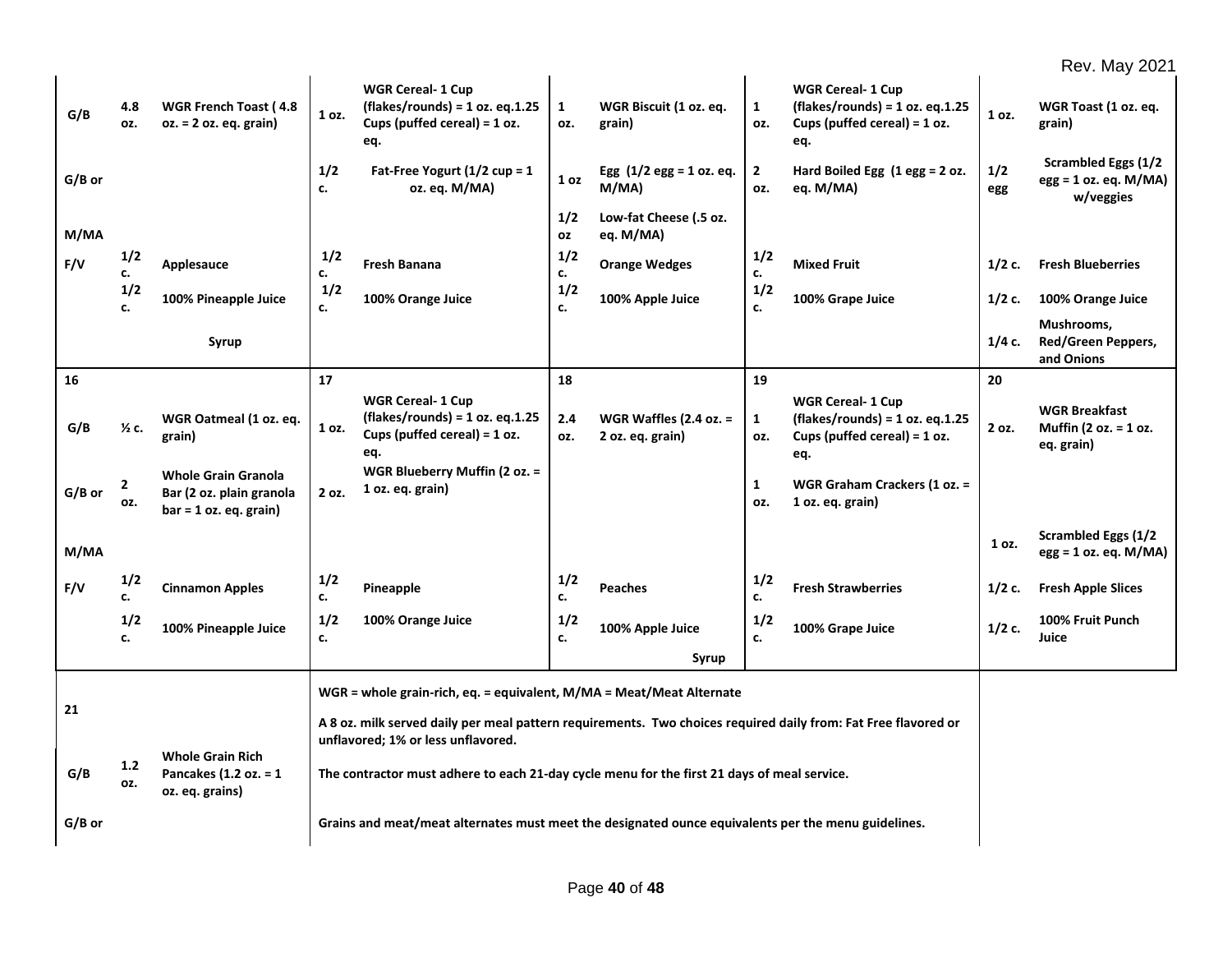|      |           |                                                        | The breakfast menu must meet the 2014-2015 meal pattern requirements for all components, including the<br>whole grains and daily one-cup fruit requirements, and Sodium Target 1 (≤540 mg sodium at breakfast). |
|------|-----------|--------------------------------------------------------|-----------------------------------------------------------------------------------------------------------------------------------------------------------------------------------------------------------------|
| M/MA | OZ.       | Turkey Sausage (1 oz.<br>cooked = $1$ oz. eq.<br>M/MA) | Condiments to be included.                                                                                                                                                                                      |
| F/V  | 1/2<br>c. | <b>Mixed Fruit</b>                                     | The contractor is encouraged to incorporate low sodium products.                                                                                                                                                |
|      | 1/2<br>c. | 100% Orange Juice                                      |                                                                                                                                                                                                                 |
|      |           |                                                        |                                                                                                                                                                                                                 |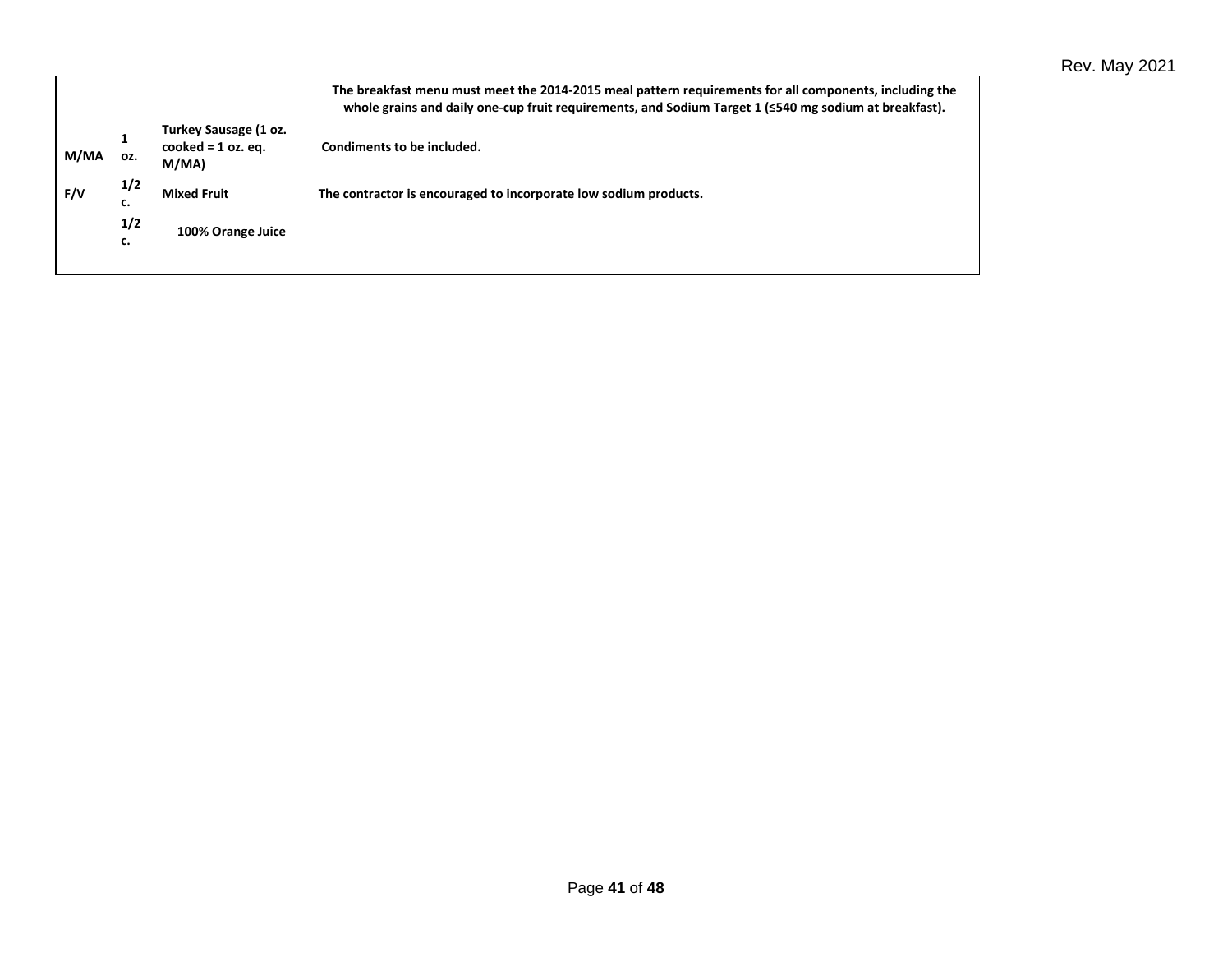|                                                     |                       |                                                            | <b>EXHIBIT C</b><br><b>FOR MENU PLANNING</b> | <b>FOOD BASED NUTRITION STANDARDS</b>                        | NATIONAL SCHOOL LUNCH PROGRAM & SCHOOL BREAKFAST PROGRAM                                          | <b>Rev. May 2021</b>     |  |  |
|-----------------------------------------------------|-----------------------|------------------------------------------------------------|----------------------------------------------|--------------------------------------------------------------|---------------------------------------------------------------------------------------------------|--------------------------|--|--|
|                                                     |                       | <b>Breakfast Meal Pattern</b><br><b>Lunch Meal Pattern</b> |                                              |                                                              |                                                                                                   |                          |  |  |
|                                                     | <b>Grades K-</b><br>5 | <b>Grades 6-</b><br>8                                      | <b>Grades 9-</b><br>12                       | <b>Grades K-</b><br>5                                        | Grades 6-8                                                                                        | <b>Grades 9-</b><br>12   |  |  |
| <b>Meal Pattern</b>                                 |                       |                                                            |                                              | <b>Amount of Food<sup>ª</sup> Per Week (Minimum Per Day)</b> |                                                                                                   |                          |  |  |
| Fruits (cups) <sup>b,c</sup>                        | 5(1)                  | 5(1)                                                       | 5(1)                                         | $2\frac{1}{2}(\frac{1}{2})$                                  | $2\frac{1}{2}(\frac{1}{2})$                                                                       | 5(1)                     |  |  |
| Vegetables<br>$(cups)^{b,c}$                        | 0                     | $\Omega$                                                   | $\Omega$                                     | $3\frac{3}{4}$ ( $\frac{3}{4}$ )                             | $3\frac{3}{4}$ ( $\frac{3}{4}$ )                                                                  | 5(1)                     |  |  |
| Dark green <sup>d</sup>                             | 0                     | 0                                                          | 0                                            | $\overline{\frac{1}{2}}$                                     | $\frac{1}{2}$                                                                                     | $\overline{\frac{1}{2}}$ |  |  |
| Red/Orange <sup>d</sup>                             | 0                     | $\overline{0}$                                             | $\overline{0}$                               | $\frac{3}{4}$                                                | $\frac{3}{4}$                                                                                     | $1\frac{1}{4}$           |  |  |
| Beans/Peas<br>(Legumes) $d$                         | 0                     | $\mathbf 0$                                                | 0                                            | $\frac{1}{2}$                                                | $\frac{1}{2}$                                                                                     | $\frac{1}{2}$            |  |  |
| Starchy <sup>d</sup>                                | $\overline{0}$        | $\overline{0}$                                             | $\overline{0}$                               | $\frac{1}{2}$                                                | $\frac{1}{2}$                                                                                     | $\frac{1}{2}$            |  |  |
| Other <sup>d, e</sup>                               | $\overline{0}$        | $\overline{0}$                                             | $\overline{0}$                               | $\frac{1}{2}$                                                | $\frac{1}{2}$                                                                                     | $\frac{3}{4}$            |  |  |
| Additional Veg to<br>Reach Total <sup>f</sup>       | $\overline{0}$        | $\mathbf 0$                                                | $\mathbf{0}$                                 | $\mathbf{1}$                                                 | $\mathbf{1}$                                                                                      | $1\frac{1}{2}$           |  |  |
| Grains (oz. eq.)                                    | 7(1)                  | 8(1)                                                       | 9(1)                                         | 8(1)                                                         | 8(1)                                                                                              | 10(2)                    |  |  |
| Meats/Meat<br>Alternates<br>(oz. eq.)               | 0 <sup>9</sup>        | 0 <sup>9</sup>                                             | 0 <sup>9</sup>                               | $8-10(1)$                                                    | $9-10(1)$                                                                                         | $10-12(2)$               |  |  |
| Fluid milk (cups) <sup>1</sup>                      | 5(1)                  | 5(1)                                                       | 5(1)                                         | 5(1)                                                         | 5(1)                                                                                              | 5(1)                     |  |  |
|                                                     |                       |                                                            |                                              |                                                              | Other Specifications: Daily Amount Based on the Average for a 5-Day Week                          |                          |  |  |
| Min-max calories<br>$(kcal)^{h,i,o}$                | 350-500               | 400-550                                                    | 450-600                                      | 550-650                                                      | 600-700                                                                                           | 750-850                  |  |  |
| Saturated fat<br>(% of total calories) <sup>i</sup> | < 10                  | < 10                                                       | < 10                                         | < 10                                                         | < 10                                                                                              | < 10                     |  |  |
| Sodium $(mg)^{1,1}$<br>Target 1,<br>2014-2015       | $\leq 540$            | $\leq 600$                                                 | $\leq 640$                                   | $\leq 1,230$                                                 | $\leq 1,360$                                                                                      | $\leq$<br>1,420          |  |  |
| Target 2,<br>2017-2018                              | < 485                 | < 535                                                      | < 570                                        | < 935                                                        | < 1,035                                                                                           | $\leq$<br>1,080          |  |  |
| Target 3,<br>2022-2023                              | $\leq 430$            | $\leq 470$                                                 | $\leq 500$                                   | $\leq 640$                                                   | $\leq 710$                                                                                        | < 740                    |  |  |
| Trans fat <sup>i</sup>                              |                       |                                                            |                                              |                                                              | Nutrition label or manufacturer specifications must indicate zero grams of trans fat per serving. |                          |  |  |

<sup>a</sup>Food items included in each food group and subgroup and amount equivalents. Minimum creditable serving is ⅛ cup.

**<sup>b</sup>**One quarter-cup of dried fruit counts as ½ cup of fruit; 1 cup of leafy greens counts as ½ cup of vegetables. No more than half of the fruit or vegetable offerings may be in the form of juice. All juice must be 100% full-strength.

<sup>c</sup>For breakfast, vegetables may be substituted for fruits, but the first two cups per week of any such substitution must be from the dark green, red/orange, beans and peas (legumes) or "Other vegetables" subgroups as defined in §210.10(c)(2)(iii).

dLarger amounts of these vegetables may be served.

<sup>e</sup> This category consists of "Other vegetables" as defined in §210.10(c)(2)(iii)(E). For the purposes of the NSLP, "Other vegetables" requirement may be met with any additional amounts from the dark green, red/orange, and beans/peas (legumes)vegetable subgroups as defined in § 210.10(c)(2)(iii). <sup>f</sup>Any vegetable subgroup may be offered to meet the total weekly vegetable requirement.

<sup>g</sup>There is no separate meat/meat alternate component in the SBP. Schools may substitute 1 oz. eq. of meat/meat alternate for 1 oz. eq. of grains after the minimum daily grains requirement is met.

h The average daily amount of calories for a 5-day school week must be within the range (at least the minimum and no more than the maximum values). <sup>i</sup>Discretionary sources of calories (solid fats and added sugars) may be added to the meal pattern if within the specifications for calories, saturated fat, trans fat, and sodium. Foods of minimal nutritional value and fluid milk with fat content greater than 1 percent milk fat are not allowed.

<sup>j</sup> Final sodium specifications are to be reached by SY 2022-2023 or July 1, 2022. Intermediate sodium specifications are established for SY 2014-2015 and 2017-2018. See required intermediate specifications in § 210.10(f)(3) for lunches and § 220.8(f)(3) for breakfast.

### **NON-COLLUSION AFFIDAVIT**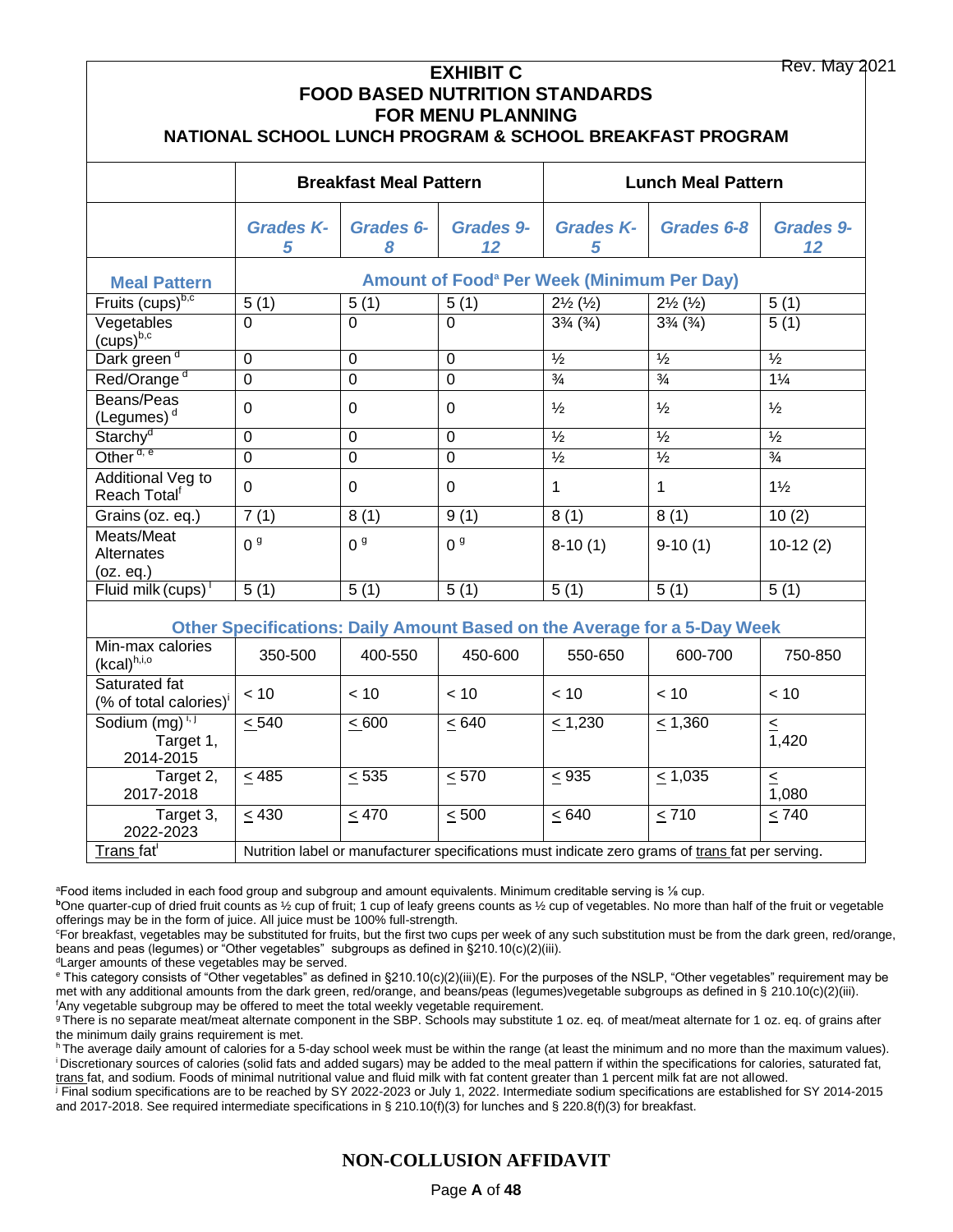### STATE OF FLORIDA

| <b>COUNTY OF</b>                                 |                                                          |
|--------------------------------------------------|----------------------------------------------------------|
|                                                  | (VENDOR) being first duly sworn, deposes, and says that: |
| (FSMC Official)                                  |                                                          |
| VENDOR is the                                    | of                                                       |
| (Owner, Partner, Officer, Representative, Agent) | (FSMC)                                                   |

VENDOR is fully informed respecting the preparation and contents of the attached proposal and of all pertinent circumstances respecting such proposal;

Such proposal is genuine and is not a collusive or sham proposal;

Neither the said VENDOR nor any of its officers, partners, owners, agents, representative, employees or parties in interest, including this affidavit, have in any way colluded, conspired, connived or agreed, directly or indirectly, with any other VENDOR, firm or person to submit a collusive or sham proposal in connection with the contract for which the attached proposal has been submitted; or to refrain from proposing in connection with such contract; or have in any manner, directly or indirectly, sought by agreement or collusion, or communications, or conference with any VENDOR, firm, or person to fix the price or prices in the attached proposal or any other VENDOR, or to fix any overhead, profit, or cost element of the proposal price or the proposal price of any other VENDOR, or to secure through any collusion conspiracy, connivance, or unlawful agreement any advantage against the SFA, or any person interested in the proposed contract;

The price of items quoted in the attached proposal are fair and proper and are not tainted by collusion, conspiracy, connivance, or unlawful agreement on the part of the VENDOR or any of its agents, representatives, owners, employees, or parties in interest, including this affidavit.

 $\mathbf{B} \mathbf{y}$ 

\_\_\_\_\_\_\_\_\_\_\_\_\_\_\_\_\_\_\_\_\_\_\_\_\_\_\_\_\_\_

Subscribed and sworn to before me this  $\_\_\_\_$  day of  $\_\_\_\_\_\_\_$ . 20 $\_\_\_\_\_\_$ .

Notary Public (Signature)

My Commission Expires:

\_\_\_\_\_\_\_\_\_\_\_\_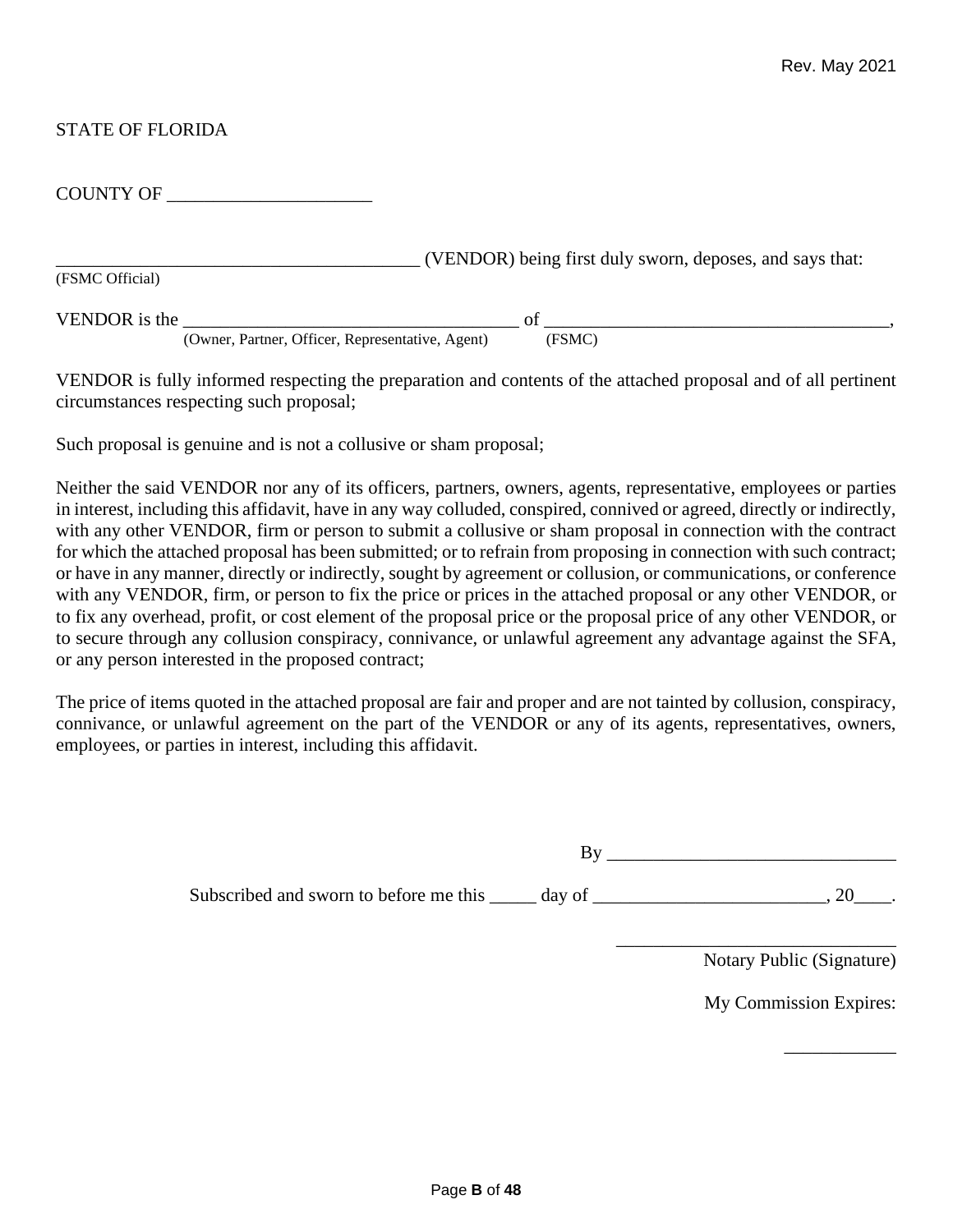# **Food Service Management Company (FSMC) Monitoring Tool**

Twice a year, an official of the school sponsor should conduct a monitoring visit of *each* food service site. Complete a copy of this form for each site monitored. **Keep a copy of this form with your program records.**

Sponsor #/Name: Site Name

FSMC Name: Review Date: Base Year of Contract: Renewal Year (1,2,3,4):

| <b>Meal Type</b>                  | <b>Fixed Fee Per Meal</b> | <b>Meal Type</b>                | <b>Fixed Fee Per Meal</b> |
|-----------------------------------|---------------------------|---------------------------------|---------------------------|
| <b>Student Lunches</b>            |                           | <b>SFSP Lunch/Supper Meals</b>  |                           |
| <b>Student Breakfasts</b>         |                           | <b>SFSP Snacks</b>              |                           |
| <b>Meal Equivalent Fee</b>        |                           | <b>FFVP Meal Equivalent Fee</b> |                           |
| <b>Meal Equivalent Factor</b>     |                           |                                 |                           |
| (breakfast, snack, adult,         |                           |                                 |                           |
| $etc.$ )                          |                           |                                 |                           |
| <b>Student Afterschool Snacks</b> |                           |                                 |                           |
| <b>SFSP Breakfast</b>             |                           |                                 |                           |

|    | <b>Menus and Service</b>                                                                                                                                                                    | <b>Yes</b>                  | <b>No</b>      | <b>NA</b> | <b>Comments</b> |
|----|---------------------------------------------------------------------------------------------------------------------------------------------------------------------------------------------|-----------------------------|----------------|-----------|-----------------|
|    | 1. Has the FSMC followed the 21-day cycle menu, as<br>described in Exhibit B of the contract, for the first 21 days<br>of the contract? (Monitor during the first year of contract<br>only) | $\Box$                      | $\Box$         |           |                 |
| 2. | If changes were made to menus following the first 21 days<br>of the contract, did the sponsor approve them?                                                                                 | $\Box$                      | $\Box$         | $\Box$    |                 |
| 3. | Do cycle menus meet requirements for all grade groups?                                                                                                                                      | $\mathcal{L}_{\mathcal{A}}$ | $\Box$         | $\Box$    |                 |
|    | 4. Are production records completed each day for all meals<br>claimed for reimbursement and component contributions<br>available for each menu item?                                        |                             |                |           |                 |
|    | 5. If the "Offer vs Serve" provision was implemented, are<br>students required to take the minimum number of menu<br>items (including 1/2 cup fruit and/or vegetable)?                      | $\mathbf{L}$                | $\mathbb{R}^n$ |           |                 |
| 6. | Are meal modifications provided to students? Is<br>appropriate meal modification documentation on file at the<br>serving site?                                                              |                             |                |           |                 |
|    | 7. Does the FSMC provide fluid milk substitutions as<br>Sponsor as indicated?<br>8. Are fluid milk substitutions compliant with USDA<br>substitution criteria?                              |                             |                |           |                 |
|    | 9. Are the Smart Snacks In Schools regulations being<br>followed by the FSMC?                                                                                                               |                             |                |           |                 |
|    | 10. Is the FSMC complying with Vending as stated in the<br>Contract?                                                                                                                        | $\mathbf{L}$                | $\Box$         |           |                 |
|    | 11. Does the FSMC comply with the Sponsor's Local<br><b>Wellness Policy?</b>                                                                                                                |                             | $\Box$         |           |                 |
|    | 12. Are meals monitored after the last food or menu item is<br>served/selected to ensure only reimbursable meals are<br>claimed?                                                            |                             |                |           |                 |
|    | 13. Do the foods purchased meet the quality specification<br>standards indicated in the contract?                                                                                           |                             | $\Box$         |           |                 |
|    | 14. Is FSMC complying with Buy American Requirements?                                                                                                                                       |                             |                |           |                 |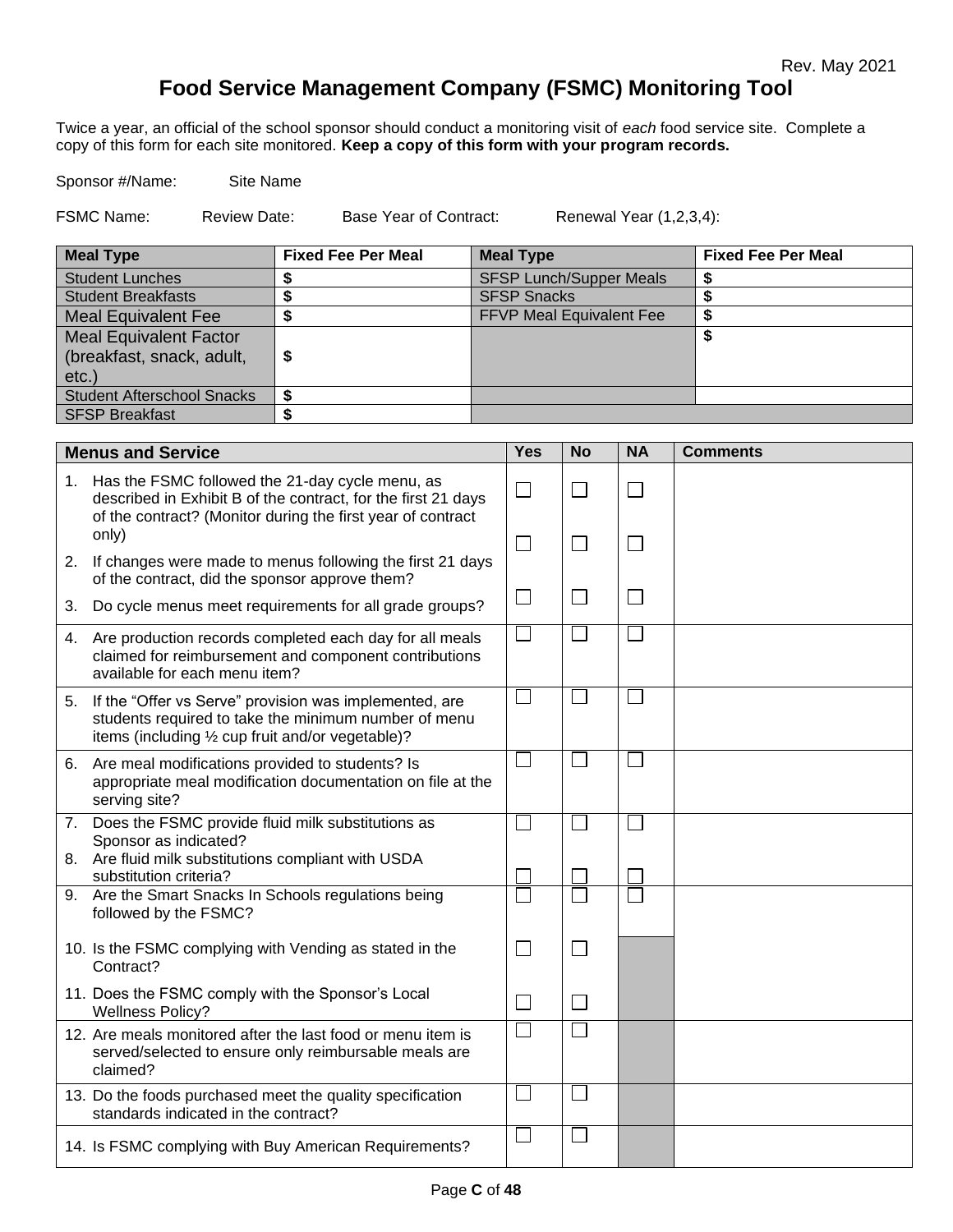|          | <b>Financial Accountability Procedures</b>                                                                                                                                                                                                               | <b>Yes</b>   | <b>No</b> | <b>NA</b> | <b>Comments</b>                                      |
|----------|----------------------------------------------------------------------------------------------------------------------------------------------------------------------------------------------------------------------------------------------------------|--------------|-----------|-----------|------------------------------------------------------|
| 1.       | Do the school food service daily income records<br>accurately reflect the revenue received by meal type?<br>(Student meals, adult meals, a la carte, etc.)                                                                                               |              |           |           |                                                      |
| 2.       | Do the school food service daily meal count record forms<br>accurately reflect the counts of student and adult meals by<br>meal type and eligibility category?                                                                                           |              |           |           |                                                      |
| 3.       | Are all records being maintained that are needed to<br>support the Claim for reimbursement, reports with claim<br>information (promptly at the end of each month), and meal<br>count records for meals not covered by the Claim, such as<br>adult meals? | $\mathbf{L}$ |           |           |                                                      |
|          | 3. Are all invoices monitored to assure the FSMC invoices<br>per the current pricing agreement indicated in the contract<br>or addendum and have not double-invoiced or included<br>costs which are not allowed by the contract?                         |              |           |           |                                                      |
| 4.       | Do the records show a la carte, adult, and other food sales<br>are being invoiced at the meal equivalency rate or<br>accurately per the contract?                                                                                                        |              |           |           |                                                      |
| 5.       | Are all discounts, rebates, and credits for food and<br>supplies received, where applicable?                                                                                                                                                             | $\Box$       | $\Box$    |           |                                                      |
|          | <b>Sanitation and Safety Procedures</b>                                                                                                                                                                                                                  | <b>Yes</b>   | <b>No</b> | N/A       | <b>Comments</b>                                      |
|          | 1. Are facilities and equipment adequately maintained for<br>safety and sanitation?                                                                                                                                                                      |              |           |           |                                                      |
| 2.       | Do employees practice safe food handling procedures?                                                                                                                                                                                                     |              |           |           |                                                      |
| 3.       | Is a Food Safety (HACCP) plan available at the serving<br>site?                                                                                                                                                                                          |              |           |           |                                                      |
| 4.<br>5. | If yes, is the plan being implemented?<br>Has the plan been reviewed and revised annually?                                                                                                                                                               |              |           |           |                                                      |
| 6.       | Are health licenses maintained as required by the<br>contract?                                                                                                                                                                                           |              |           |           | Sponsor responsibility<br>$\Box$ FSMC responsibility |
|          | 7. Has the Sponsor/FSMC met the food safety training<br>requirements for their employees?                                                                                                                                                                |              |           |           |                                                      |
|          | <b>Other Contractual Requirements</b>                                                                                                                                                                                                                    | <b>Yes</b>   | <b>No</b> | N/A       | <b>Comments</b>                                      |
| 1.       | Has the advisory committee of parents, students and<br>teachers met to assist in menu planning? (Attach<br>documentation - Agendas, Surveys, Taste Testing<br>Results, etc.)                                                                             |              |           |           |                                                      |
|          | 2. If recommendations or concerns have been noted as a<br>result of the meetings, has the FSMC implemented<br>recommendations or addressed the concerns brought<br>forth by the advisory committee?                                                      |              |           |           |                                                      |
| 3.       | If the Sponsor has requested that the FSMC<br>representative participate in the advisory committee<br>meetings has the FSMC complied with this requirement?                                                                                              |              |           |           |                                                      |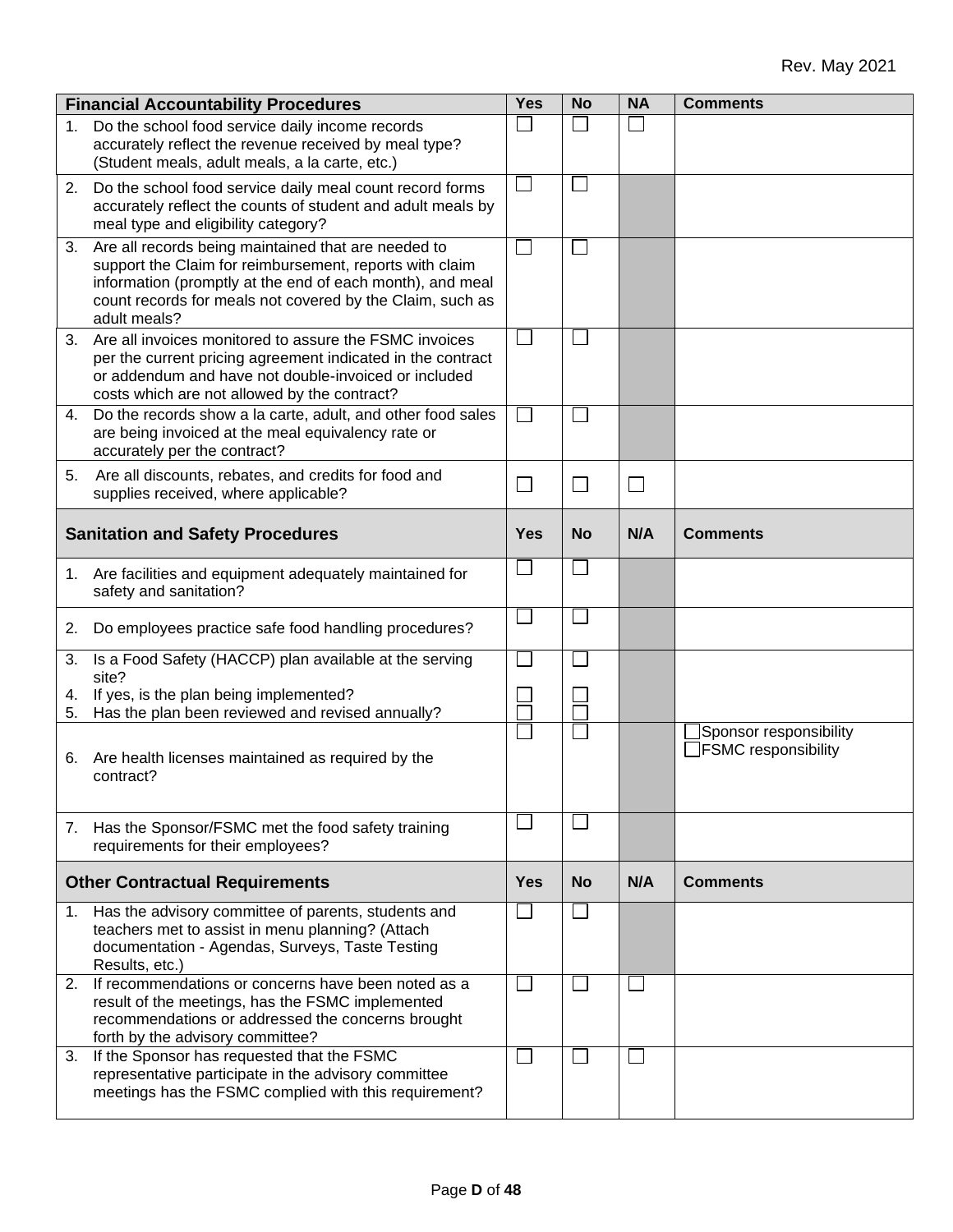|     | 4. Have all corrections been made as required if problems<br>were noted during a sponsor review, the administrative<br>review, or a program audit?                                                                                                                                                                                                                                                                                                         |            |                             |        |                 |
|-----|------------------------------------------------------------------------------------------------------------------------------------------------------------------------------------------------------------------------------------------------------------------------------------------------------------------------------------------------------------------------------------------------------------------------------------------------------------|------------|-----------------------------|--------|-----------------|
|     | <b>Other Contractual Requirements Cont.</b>                                                                                                                                                                                                                                                                                                                                                                                                                | <b>Yes</b> | <b>No</b>                   | N/A    | <b>Comments</b> |
| 5.  | Were the Sponsor's Civil Rights policies followed?                                                                                                                                                                                                                                                                                                                                                                                                         |            |                             |        |                 |
| 6.  | Have there been any Civil Rights complaints this year?                                                                                                                                                                                                                                                                                                                                                                                                     |            |                             |        |                 |
|     | 7. Is the FSMC performing any Sponsor special<br>functions/catering outside the nonprofit school food<br>service account? List functions in the comments section.                                                                                                                                                                                                                                                                                          |            |                             |        |                 |
| 8.  | If yes to the above, is there a method which delineates the<br>cost allocation for Sponsor special functions/catering<br>conducted outside the nonprofit school food service? (i.e.<br>ensures labor costs are not double invoiced)                                                                                                                                                                                                                        |            |                             |        |                 |
| 9.  | Is the FSMC performing any special functions/catering for<br>entities other than the Sponsor? (Any external catering-<br>not for the benefit of the district requires a separate<br>contract.)                                                                                                                                                                                                                                                             |            |                             |        |                 |
| 10. | If yes to the above, what process is in place to ensure that<br>any and all resources of the school food service<br>department, which are to be used by the FSMC, produce<br>revenue to fully fund the costs of the non-school<br>catering. Are all costs related to the use of the school<br>district's facilities (including food service facilities for<br>catering) paid for by a source other than the food service<br>fund? Please describe process. |            |                             |        |                 |
|     | 11. Is the FSMC adhering to the Sponsor's free and reduced<br>priced policy statement?                                                                                                                                                                                                                                                                                                                                                                     |            |                             |        |                 |
|     | <b>Staffing and Professional Development</b>                                                                                                                                                                                                                                                                                                                                                                                                               | <b>Yes</b> | <b>No</b>                   | N/A    | <b>Comments</b> |
|     | 12. Is FSMC complying with Professional Standards<br>requirements for its employees?                                                                                                                                                                                                                                                                                                                                                                       |            | $\Box$                      | $\Box$ |                 |
| 13. | Is FSMC providing appropriate and timely training for<br>FSMC staff? List training in comments section at end of<br>monitoring form.                                                                                                                                                                                                                                                                                                                       | $\Box$     | $\mathcal{L}_{\mathcal{A}}$ | $\Box$ |                 |
|     | <b>Renewal Process (If Applicable)</b>                                                                                                                                                                                                                                                                                                                                                                                                                     | <b>Yes</b> | <b>No</b>                   | N/A    | <b>Comments</b> |
|     | 14. Do all the invoices match the prices with the current<br>renewal addendum prices?                                                                                                                                                                                                                                                                                                                                                                      |            |                             |        |                 |
|     | 15. Did the renewal adhere to CPI meal rate increases as<br>described in the contract?                                                                                                                                                                                                                                                                                                                                                                     |            |                             |        |                 |
|     | <b>USDA Foods (If Applicable)</b>                                                                                                                                                                                                                                                                                                                                                                                                                          | <b>Yes</b> | <b>No</b>                   | N/A    | <b>Comments</b> |
|     | 16. Did the FSMC credit the full value of all donated foods<br>received for use in the meal service as required by<br>contract requirements?                                                                                                                                                                                                                                                                                                               | ⊔          | $\Box$                      | ⊔      |                 |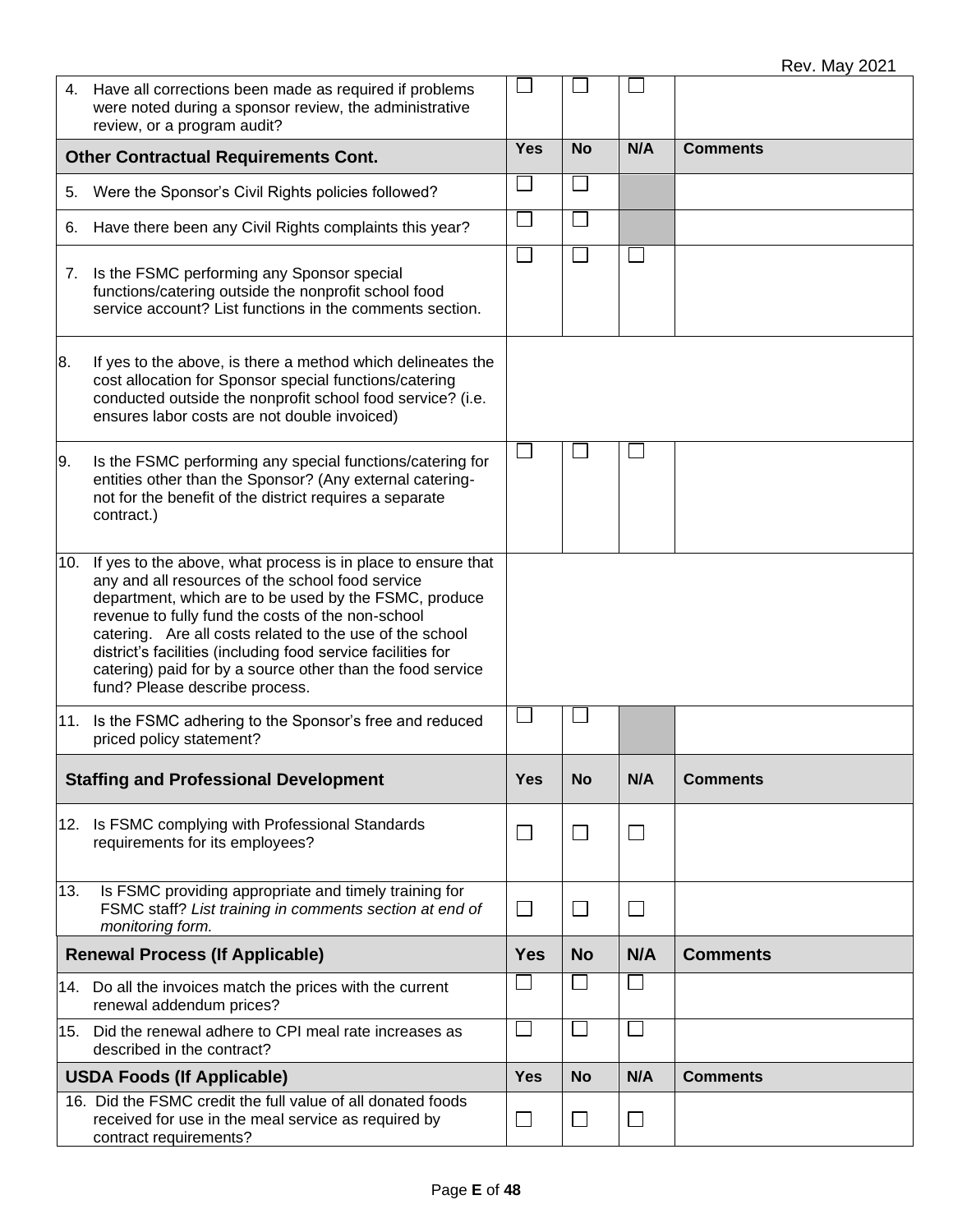| 17. Is the FSMC complying with contract requirements that the<br>procurement of processed end products on behalf of the<br>recipient agency, as applicable, complies with the<br>requirements in subpart C of 7 CFR part 250 and with the<br>provisions of distributing or recipient agency processing<br>agreements? |  |  |  |
|-----------------------------------------------------------------------------------------------------------------------------------------------------------------------------------------------------------------------------------------------------------------------------------------------------------------------|--|--|--|
|                                                                                                                                                                                                                                                                                                                       |  |  |  |